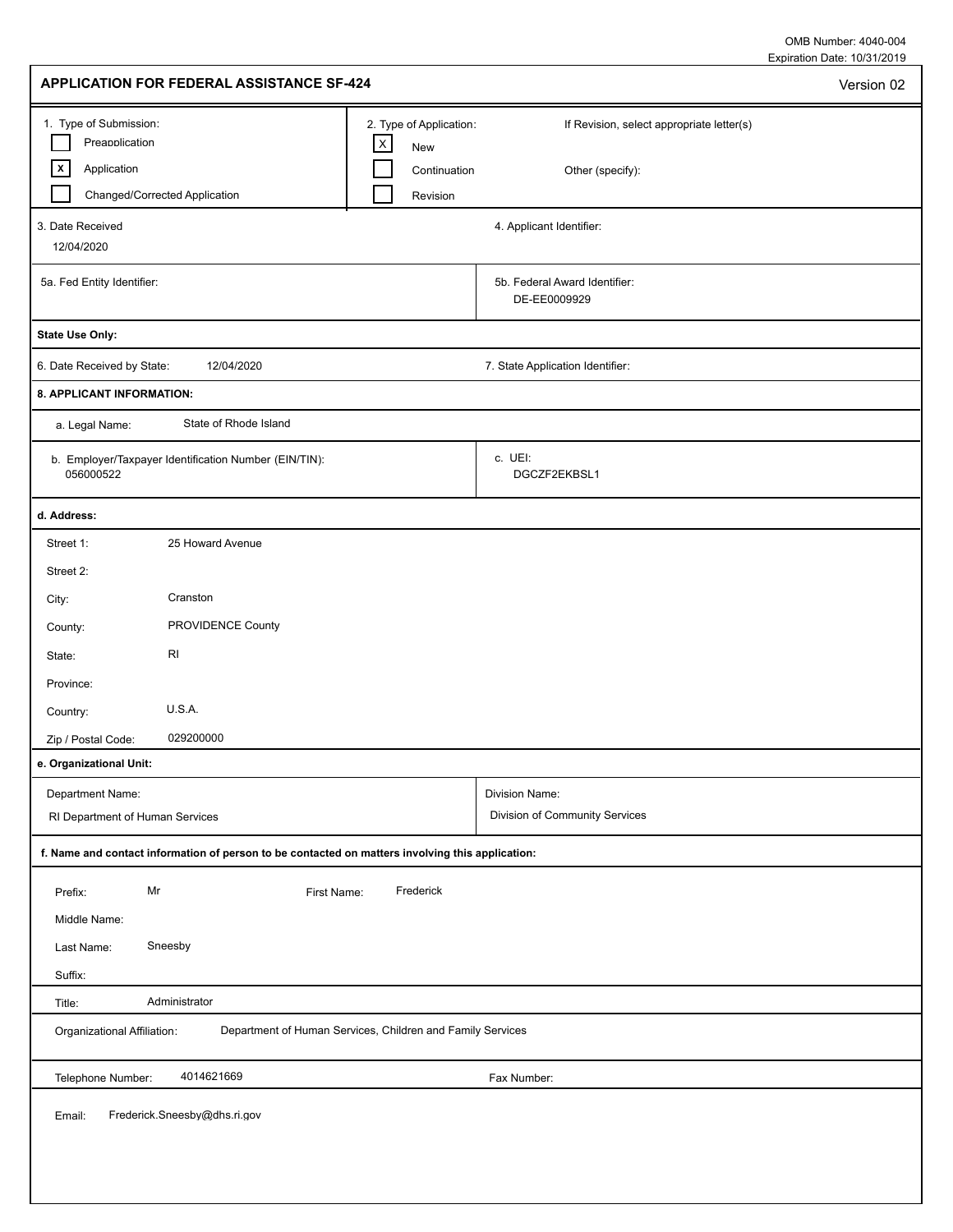Version 02

## **APPLICATION FOR FEDERAL ASSISTANCE SF-424**

#### **9. Type of Applicant:**

A State Government

#### **10. Name of Federal Agency:**

U. S. Department of Energy

#### **11. Catalog of Federal Domestic Assistance Number:**

81.042

CFDA Title:

Weatherization Assistance Program

## **12. Funding Opportunity Number:**

DE-WAP-0002022

Title:

2022 Weatherization Assistance Program

**13. Competition Identification Number:**

Title:

**14. Areas Affected by Project (Cities, Counties, States, etc.):**

Statewide

**15. Descriptive Title of Applicant's Project:**

RI Weatherization Assistance Program for Low-Income Persons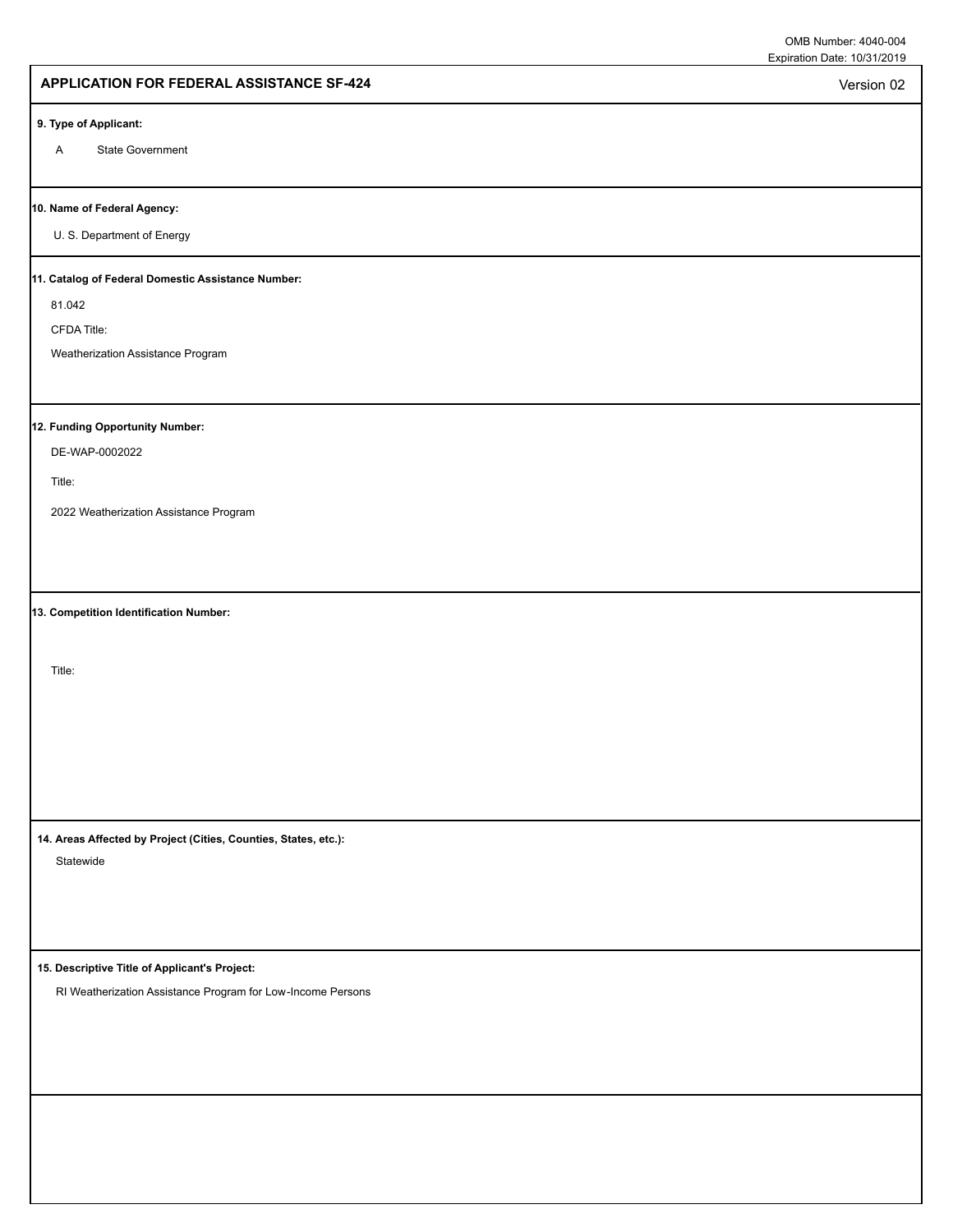| OMB Number: 4040-004        |  |
|-----------------------------|--|
| Expiration Date: 10/31/2019 |  |

| <b>APPLICATION FOR FEDERAL ASSISTANCE SF-424</b>                                                                                                                                                                                                                          | Version 02                                                              |
|---------------------------------------------------------------------------------------------------------------------------------------------------------------------------------------------------------------------------------------------------------------------------|-------------------------------------------------------------------------|
| 16. Congressional District Of:                                                                                                                                                                                                                                            |                                                                         |
| Rhode Island Congressional District 01<br><b>RI-01</b><br>b. Program/Project:<br>a. Applicant:                                                                                                                                                                            |                                                                         |
| Attach an additional list of Program/Project Congressional Districts if needed:                                                                                                                                                                                           |                                                                         |
| 17. Proposed Project:<br>07/01/2022<br>06/30/2023<br>a. Start Date:<br>b. End Date:                                                                                                                                                                                       |                                                                         |
| 18. Estimated Funding (\$):                                                                                                                                                                                                                                               |                                                                         |
| 1,560,935.00<br>a. Federal                                                                                                                                                                                                                                                |                                                                         |
| 0.00<br>b. Applicant                                                                                                                                                                                                                                                      |                                                                         |
| 0.00<br>c. State                                                                                                                                                                                                                                                          |                                                                         |
| 0.00<br>d. Local                                                                                                                                                                                                                                                          |                                                                         |
| 0.00<br>e. Other                                                                                                                                                                                                                                                          |                                                                         |
| f. Program Income<br>0.00                                                                                                                                                                                                                                                 |                                                                         |
| g. TOTAL<br>1,560,935.00                                                                                                                                                                                                                                                  |                                                                         |
| 19. Is Application subject to Review By State Under Executive Order 12372 Process?:                                                                                                                                                                                       |                                                                         |
| a. This application was made available to the State under the Executive Order 12372 Process for review                                                                                                                                                                    |                                                                         |
| $\vert x \vert$<br>b. Program is subject to E.O. 12372 but has not been selected by the State for review.                                                                                                                                                                 |                                                                         |
| c. Program is not covered by E.O. 12372                                                                                                                                                                                                                                   |                                                                         |
| 20. Is the applicant Delinquent On Any Federal Debt? (If "Yes", provide explanation)                                                                                                                                                                                      |                                                                         |
| No                                                                                                                                                                                                                                                                        |                                                                         |
| 21. By signing this application, I certify (1) to the statements contained in the list of certifications** and (2) that the<br>statements<br>herein are true, complete and accurate to the best of my knowledge. I also provide the required assurances** and agree<br>to |                                                                         |
| <b>I AGREE</b><br>$\vert x \vert$                                                                                                                                                                                                                                         |                                                                         |
| ** The list of certifications and assurances, or an internet site where you may obtain this list, is contained in the announcement or<br>agency                                                                                                                           |                                                                         |
| <b>Authorized Representative:</b>                                                                                                                                                                                                                                         |                                                                         |
| Mr<br>Frederick<br>First Name:<br>Prefix:                                                                                                                                                                                                                                 |                                                                         |
| Middle Name:                                                                                                                                                                                                                                                              |                                                                         |
| Sneesby<br>Last Name:                                                                                                                                                                                                                                                     |                                                                         |
| Suffix:                                                                                                                                                                                                                                                                   |                                                                         |
| Administrator<br>Title:                                                                                                                                                                                                                                                   |                                                                         |
| 4014621669<br>Telephone Number:<br>Fax Number:                                                                                                                                                                                                                            |                                                                         |
| Frederick.Sneesby@dhs.ri.gov<br>Email:                                                                                                                                                                                                                                    |                                                                         |
| <b>Signed Electronically</b><br>Signature of Authorized Representative:<br>Date Signed:                                                                                                                                                                                   |                                                                         |
| Authorized for Local Reproduction                                                                                                                                                                                                                                         | Standard Form 424 (Revised 10/2005)<br>Prescribed by OMB Circular A-102 |
|                                                                                                                                                                                                                                                                           |                                                                         |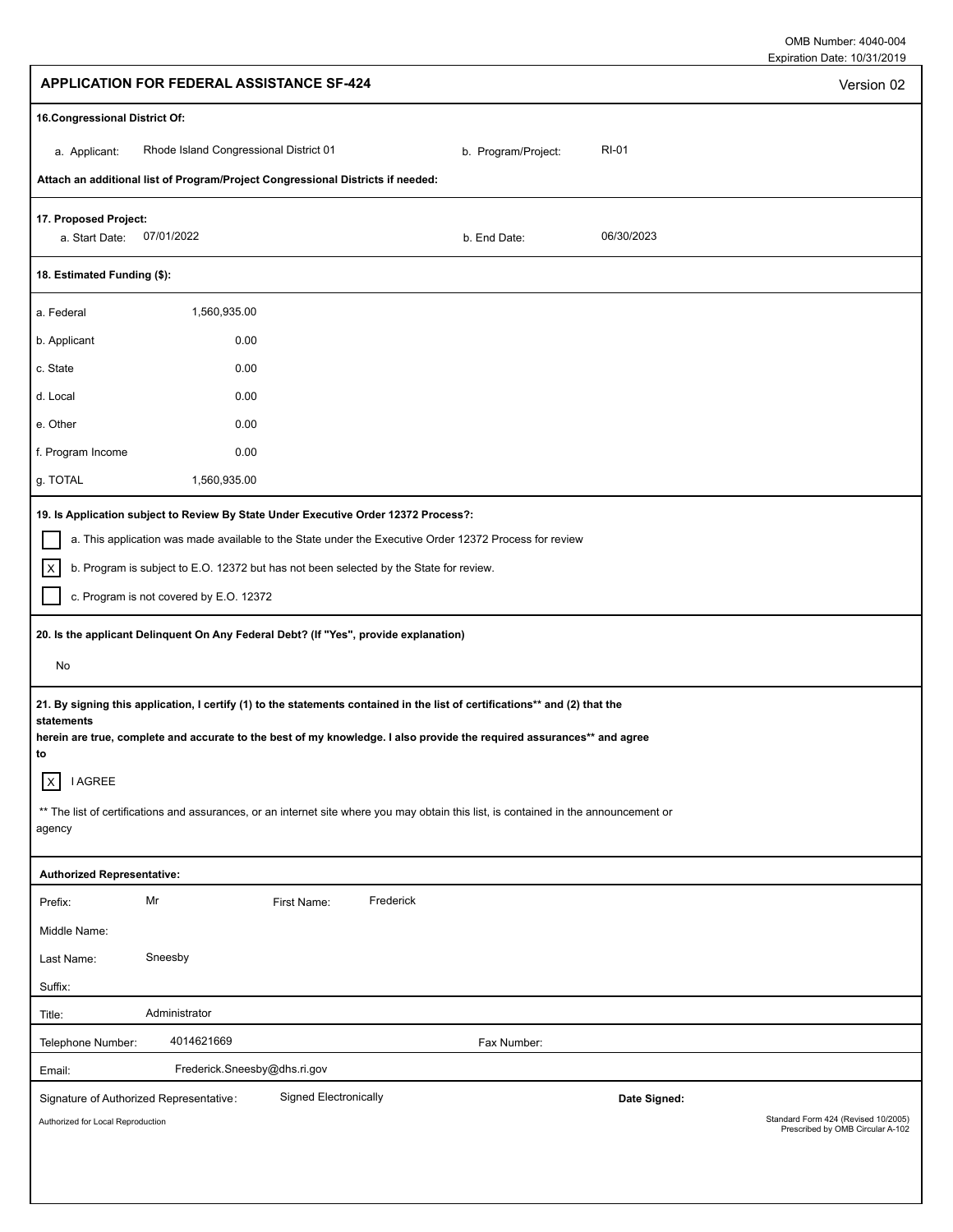OMB Approval No. 0348-0044

# **BUDGET INFORMATION - Non-Construction Programs**

| 2. Program/Project Title<br>1. Program/Project Identification No.<br>EE0009929 |                                            | Weatherization Assistance Program |                               |            |  |
|--------------------------------------------------------------------------------|--------------------------------------------|-----------------------------------|-------------------------------|------------|--|
| 3. Name and Address                                                            | State of Rhode Island                      |                                   | 4. Program/Project Start Date | 07/01/2022 |  |
|                                                                                | 25 Howard Avenue<br>Cranston, RI 029200000 |                                   | 5. Completion Date            | 06/30/2023 |  |

|                                  | <b>SECTION A - BUDGET SUMMARY</b> |                |                                    |                |                       |                |  |
|----------------------------------|-----------------------------------|----------------|------------------------------------|----------------|-----------------------|----------------|--|
| Grant Program                    |                                   |                | <b>Estimated Unobligated Funds</b> |                | New or Revised Budget |                |  |
| Function or<br>Activity<br>(a)   | Federal<br>Catalog No.<br>(b)     | Federal<br>(c) | Non-Federal<br>(d)                 | Federal<br>(e) | Non-Federal<br>(f)    | Total<br>(g)   |  |
| 1. DOE 2021 WAP<br>Formula Funds | 81.042                            | \$0.00         |                                    | \$1,560,935.00 |                       | \$1,560,935.00 |  |
| 2.                               |                                   |                |                                    |                |                       |                |  |
| 3.                               |                                   |                |                                    |                |                       |                |  |
| 4.                               |                                   |                |                                    |                |                       |                |  |
| 5. TOTAL                         |                                   | \$0.00         | \$0.00                             | \$1,560,935.00 | \$0.00                | \$1,560,935.00 |  |

| <b>SECTION B - BUDGET CATEGORIES</b> |                                                           |                                         |                               |                         |                |  |
|--------------------------------------|-----------------------------------------------------------|-----------------------------------------|-------------------------------|-------------------------|----------------|--|
| 6. Object Class Categories           |                                                           |                                         | Total                         |                         |                |  |
|                                      | <b>GRANTEE</b><br>(1)<br><b>ADMINISTRA</b><br><b>TION</b> | (2) SUBGRANTE<br>Е<br><b>ADMINISTRA</b> | <b>GRANTEE</b><br>(3)<br>T&TA | (4) SUBGRANTE<br>E T&TA | (5)            |  |
| a. Personnel                         | \$75,068.00                                               | \$0.00                                  | \$43,376.00                   | \$0.00                  | \$118,444.00   |  |
| b. Fringe Benefits                   | \$27,226.00                                               | \$0.00                                  | \$15,164.00                   | \$ 0.00                 | \$42,390.00    |  |
| c. Travel                            | \$10,500.00                                               | \$0.00                                  | \$0.00                        | \$0.00                  | \$10,500.00    |  |
| d. Equipment                         | \$0.00                                                    | \$0.00                                  | \$0.00                        | \$0.00                  | \$ 0.00        |  |
| e. Supplies                          | \$1,649.00                                                | \$0.00                                  | \$0.00                        | \$0.00                  | \$1,649.00     |  |
| f. Contract                          | \$400.00                                                  | \$117,070.00                            | \$212,918.00                  | \$12,000.00             | \$1,385,725.00 |  |
| g. Construction                      | \$ 0.00                                                   | \$0.00                                  | \$0.00                        | \$ 0.00                 | \$0.00         |  |
| h. Other Direct Costs                | \$2,227.00                                                | \$ 0.00                                 | \$ 0.00                       | \$0.00                  | \$2,227.00     |  |
| i. Total Direct Charges              | \$117,070.00                                              | \$117,070.00                            | \$271,458.00                  | \$12,000.00             | \$1,560,935.00 |  |
| <i>i.</i> Indirect Costs             | \$0.00                                                    | \$0.00                                  | \$0.00                        | \$0.00                  | \$0.00         |  |
| k. Totals                            | \$117,070.00                                              | \$117,070.00                            | \$271,458.00                  | \$12,000.00             | \$1,560,935.00 |  |
| 7. Program Income                    | \$0.00                                                    | \$ 0.00                                 | \$ 0.00                       | \$0.00                  | \$ 0.00        |  |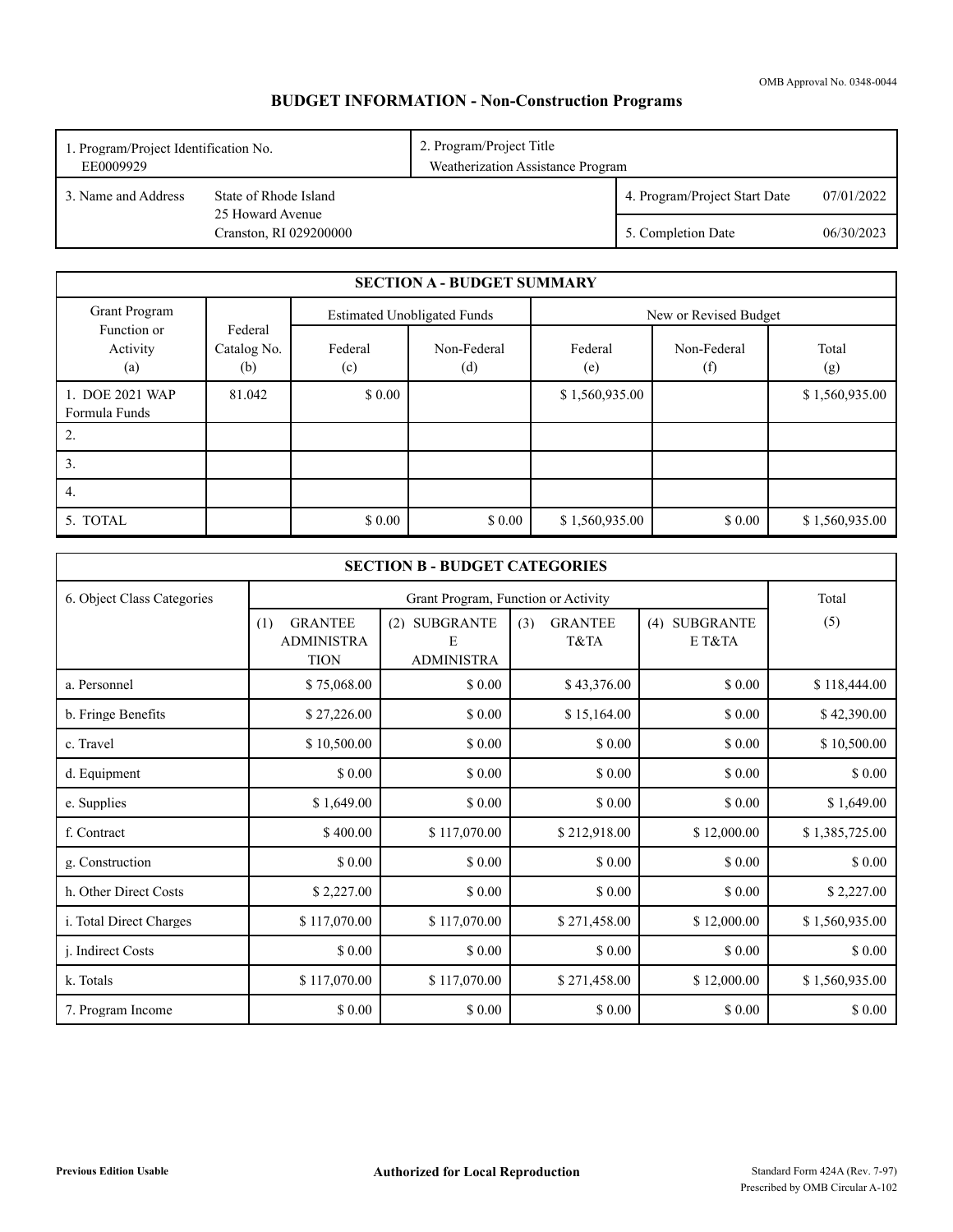# **BUDGET INFORMATION - Non-Construction Programs**

| 1. Program/Project Identification No.<br>EE0009929 |                                            | 2. Program/Project Title<br>Weatherization Assistance Program |                               |            |  |
|----------------------------------------------------|--------------------------------------------|---------------------------------------------------------------|-------------------------------|------------|--|
| 3. Name and Address                                | State of Rhode Island                      |                                                               | 4. Program/Project Start Date | 07/01/2022 |  |
|                                                    | 25 Howard Avenue<br>Cranston, RI 029200000 |                                                               | 5. Completion Date            | 06/30/2023 |  |

|                                | <b>SECTION A - BUDGET SUMMARY</b> |                                    |                    |                       |                    |                |
|--------------------------------|-----------------------------------|------------------------------------|--------------------|-----------------------|--------------------|----------------|
| Grant Program                  |                                   | <b>Estimated Unobligated Funds</b> |                    | New or Revised Budget |                    |                |
| Function or<br>Activity<br>(a) | Federal<br>Catalog No.<br>(b)     | Federal<br>(c)                     | Non-Federal<br>(d) | Federal<br>(e)        | Non-Federal<br>(f) | Total<br>(g)   |
|                                |                                   |                                    |                    |                       |                    |                |
| ۷.                             |                                   |                                    |                    |                       |                    |                |
| 3.                             |                                   |                                    |                    |                       |                    |                |
| 4.                             |                                   |                                    |                    |                       |                    |                |
| 5. TOTAL                       |                                   | \$0.00                             | \$0.00             | \$1,560,935.00        | \$0.00             | \$1,560,935.00 |

| <b>SECTION B - BUDGET CATEGORIES</b> |                                     |                                     |                                             |                                          |                |  |  |  |
|--------------------------------------|-------------------------------------|-------------------------------------|---------------------------------------------|------------------------------------------|----------------|--|--|--|
| 6. Object Class Categories           |                                     | Grant Program, Function or Activity |                                             |                                          |                |  |  |  |
|                                      | PROGRAM<br>(1)<br><b>OPERATIONS</b> | (2) HEALTH AND<br><b>SAFETY</b>     | <b>LIABILITY</b><br>(3)<br><b>INSURANCE</b> | <b>FINANCIAL</b><br>(4)<br><b>AUDITS</b> | (5)            |  |  |  |
| a. Personnel                         | \$0.00                              | \$0.00                              | \$0.00                                      | \$0.00                                   | \$118,444.00   |  |  |  |
| b. Fringe Benefits                   | \$ 0.00                             | \$0.00                              | \$0.00                                      | \$ 0.00                                  | \$42,390.00    |  |  |  |
| c. Travel                            | \$ 0.00                             | \$0.00                              | \$0.00                                      | \$ 0.00                                  | \$10,500.00    |  |  |  |
| d. Equipment                         | \$0.00                              | \$0.00                              | \$0.00                                      | \$0.00                                   | \$0.00         |  |  |  |
| e. Supplies                          | \$0.00                              | \$0.00                              | \$0.00                                      | \$0.00                                   | \$1,649.00     |  |  |  |
| f. Contract                          | \$823,390.00                        | \$100,000.00                        | \$6,000.00                                  | \$3,000.00                               | \$1,385,725.00 |  |  |  |
| g. Construction                      | \$0.00                              | \$0.00                              | \$0.00                                      | \$0.00                                   | \$0.00         |  |  |  |
| h. Other Direct Costs                | \$ 0.00                             | \$0.00                              | \$0.00                                      | \$ 0.00                                  | \$2,227.00     |  |  |  |
| i. Total Direct Charges              | \$823,390.00                        | \$100,000.00                        | \$6,000.00                                  | \$3,000.00                               | \$1,560,935.00 |  |  |  |
| <i>i.</i> Indirect Costs             | \$ 0.00                             | \$0.00                              | \$0.00                                      | \$ 0.00                                  | \$0.00         |  |  |  |
| k. Totals                            | \$823,390.00                        | \$100,000.00                        | \$6,000.00                                  | \$3,000.00                               | \$1,560,935.00 |  |  |  |
| 7. Program Income                    | \$0.00                              | \$0.00                              | \$0.00                                      | \$0.00                                   | \$0.00         |  |  |  |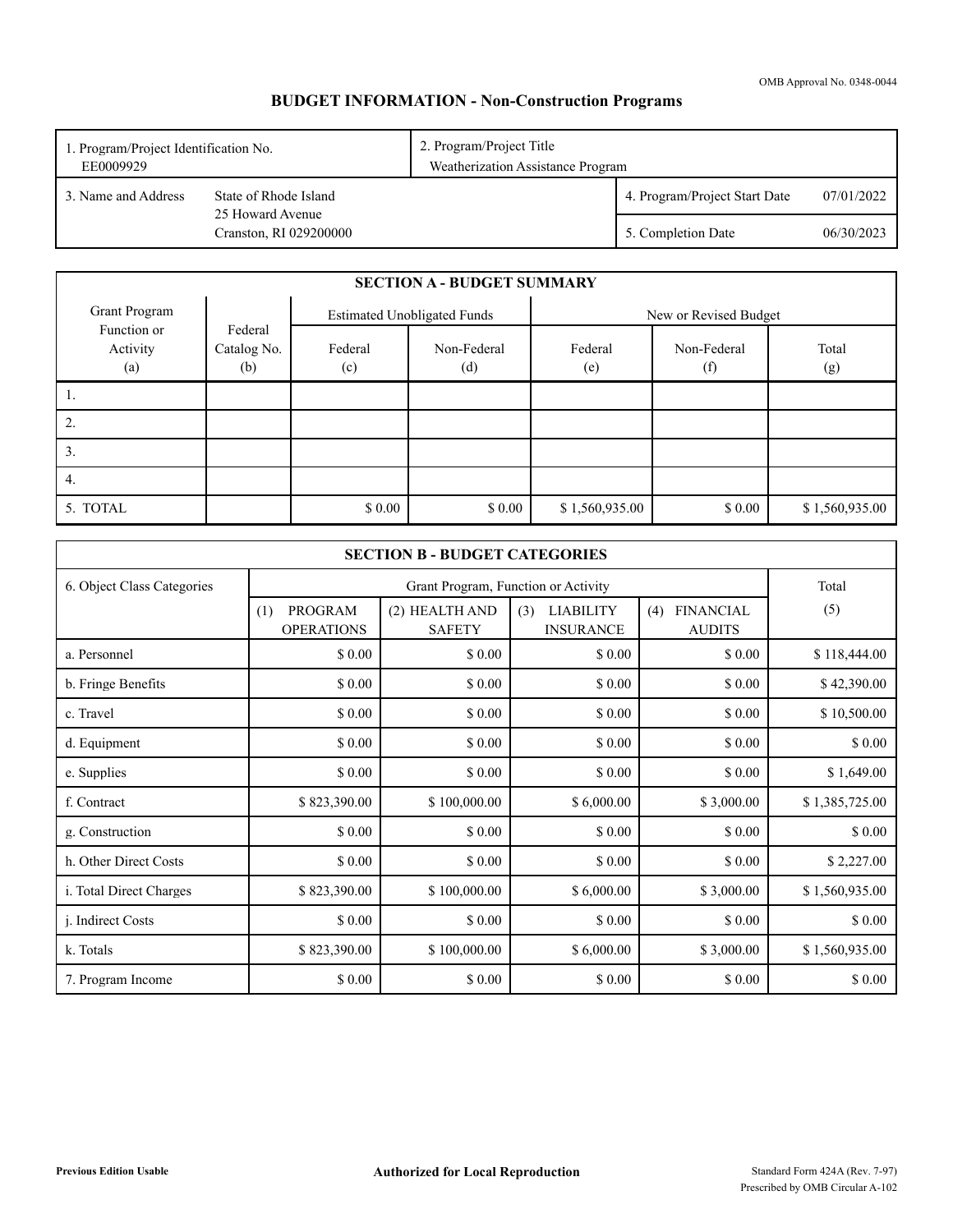# **BUDGET INFORMATION - Non-Construction Programs**

| 2. Program/Project Title<br>1. Program/Project Identification No.<br>EE0009929 |                                            | Weatherization Assistance Program |                               |            |  |
|--------------------------------------------------------------------------------|--------------------------------------------|-----------------------------------|-------------------------------|------------|--|
| 3. Name and Address                                                            | State of Rhode Island                      |                                   | 4. Program/Project Start Date | 07/01/2022 |  |
|                                                                                | 25 Howard Avenue<br>Cranston, RI 029200000 |                                   | 5. Completion Date            | 06/30/2023 |  |

|                                | <b>SECTION A - BUDGET SUMMARY</b> |                                    |                    |                       |                    |                |
|--------------------------------|-----------------------------------|------------------------------------|--------------------|-----------------------|--------------------|----------------|
| Grant Program                  |                                   | <b>Estimated Unobligated Funds</b> |                    | New or Revised Budget |                    |                |
| Function or<br>Activity<br>(a) | Federal<br>Catalog No.<br>(b)     | Federal<br>(c)                     | Non-Federal<br>(d) | Federal<br>(e)        | Non-Federal<br>(f) | Total<br>(g)   |
| 1.                             |                                   |                                    |                    |                       |                    |                |
| 2.                             |                                   |                                    |                    |                       |                    |                |
| 3.                             |                                   |                                    |                    |                       |                    |                |
| 4.                             |                                   |                                    |                    |                       |                    |                |
| 5. TOTAL                       |                                   | \$0.00                             | \$0.00             | \$1,560,935.00        | \$0.00             | \$1,560,935.00 |

| <b>SECTION B - BUDGET CATEGORIES</b> |                                 |     |                                     |     |                |  |
|--------------------------------------|---------------------------------|-----|-------------------------------------|-----|----------------|--|
| 6. Object Class Categories           |                                 |     | Grant Program, Function or Activity |     | Total          |  |
|                                      | (1) Weatherization<br>Readiness | (2) | (3)                                 | (4) | (5)            |  |
| a. Personnel                         | \$ 0.00                         |     |                                     |     | \$118,444.00   |  |
| b. Fringe Benefits                   | \$0.00                          |     |                                     |     | \$42,390.00    |  |
| c. Travel                            | \$ 0.00                         |     |                                     |     | \$10,500.00    |  |
| d. Equipment                         | \$0.00                          |     |                                     |     | \$0.00         |  |
| e. Supplies                          | \$0.00                          |     |                                     |     | \$1,649.00     |  |
| f. Contract                          | \$110,947.00                    |     |                                     |     | \$1,385,725.00 |  |
| g. Construction                      | \$0.00                          |     |                                     |     | \$0.00         |  |
| h. Other Direct Costs                | \$ 0.00                         |     |                                     |     | \$2,227.00     |  |
| i. Total Direct Charges              | \$110,947.00                    |     |                                     |     | \$1,560,935.00 |  |
| j. Indirect Costs                    | \$ 0.00                         |     |                                     |     | \$ 0.00        |  |
| k. Totals                            | \$110,947.00                    |     |                                     |     | \$1,560,935.00 |  |
| 7. Program Income                    | \$0.00                          |     |                                     |     | \$ 0.00        |  |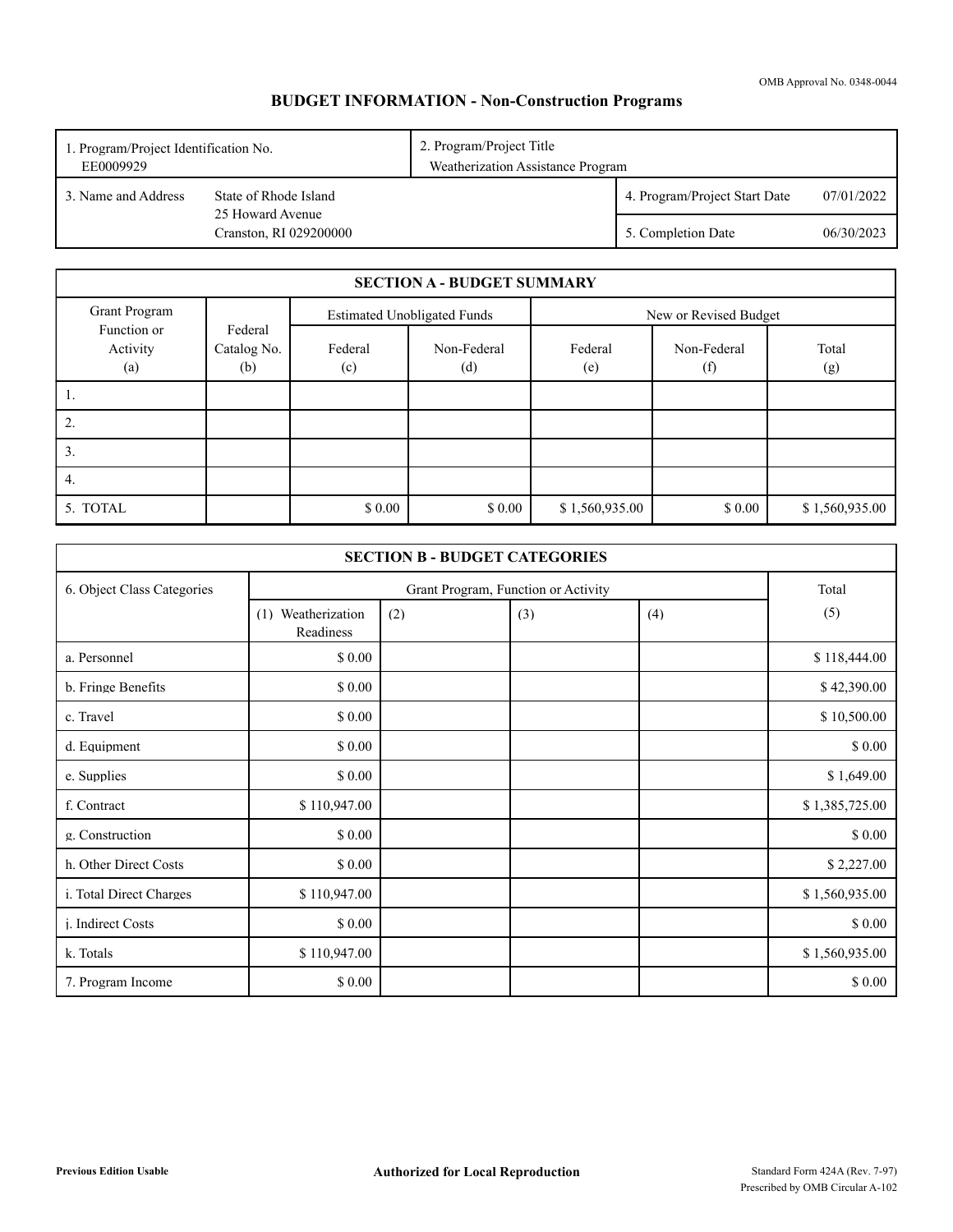## **WEATHERIZATION ASSISTANCE PROGRAM**

**SUBGRANTEE INFORMATION** 

State: RI Grant Number: EE0009929 Program Year: 2022

| Address:<br>Counties<br>served: | Name: Blackstone Valley Community Action Program<br>32 Goff Avenue<br>Pawtucket, RI 02860-0000<br>PROVIDENCE County | Tentative allocation: \$246,148.00<br>22<br>Planned units:<br>Type of organization: Local agency<br>Source of labor: Contractors | Contact:<br>UEI:<br>DUNS:<br>Phone:<br>Fax:<br>Email: | Mr. Ed Fisk, Weatherization Coordinator<br>G3PAVFJHP491<br>075692079<br>(401) 723-4520235<br>$() -$<br>efisk@bvcap.org<br>Congressional<br>districts served: | CD<br>$RI-01$            |
|---------------------------------|---------------------------------------------------------------------------------------------------------------------|----------------------------------------------------------------------------------------------------------------------------------|-------------------------------------------------------|--------------------------------------------------------------------------------------------------------------------------------------------------------------|--------------------------|
|                                 | Name: Community Action Partnership of Providence County                                                             |                                                                                                                                  | Contact:<br>UEI:                                      | Ms. Dayanarah Baez, Weatherization Coordin<br>LJXNQM5HNCQ7                                                                                                   |                          |
| Address:                        | 518 Hartford Avenue                                                                                                 |                                                                                                                                  | DUNS:<br>Phone:                                       | 078796458<br>$(401)$ 273-2000                                                                                                                                |                          |
|                                 | Providence, RI 02909-0000                                                                                           |                                                                                                                                  | Fax:                                                  | $() -$                                                                                                                                                       |                          |
|                                 |                                                                                                                     |                                                                                                                                  | Email:                                                | dbaez@cappri.org                                                                                                                                             |                          |
| Counties<br>served:             | PROVIDENCE County                                                                                                   | Tentative allocation: \$246,148.00<br>22<br>Planned units:<br>Type of organization: Local agency<br>Source of labor: Contractors |                                                       | Congressional<br>districts served:                                                                                                                           | CD<br>$RI-01$<br>$RI-02$ |
|                                 | <b>Name: Comprehensive Community Action Programs</b>                                                                |                                                                                                                                  | Contact:<br>UEI:<br>DUNS:                             | Ms. Sherry Diaz, Weatherization Coordinator<br>LS73E9BEHVZ4<br>040106098                                                                                     |                          |
| Address:                        | 311 Doric Avenue                                                                                                    |                                                                                                                                  | Phone:                                                | $(401)$ 562-8336                                                                                                                                             |                          |
|                                 | Cranston, RI 02910-0000                                                                                             |                                                                                                                                  | Fax:                                                  | $() -$                                                                                                                                                       |                          |
|                                 |                                                                                                                     |                                                                                                                                  | Email:                                                | sdiaz@comcap.org                                                                                                                                             |                          |
| Counties<br>served:             | PROVIDENCE County                                                                                                   | Tentative allocation: \$152,377.00<br>13<br>Planned units:<br>Type of organization: Local agency<br>Source of labor: Contractors |                                                       | Congressional<br>districts served:                                                                                                                           | CD<br>$RI-02$            |
|                                 | <b>Name: East Bay Community Action</b>                                                                              |                                                                                                                                  | Contact:<br>UEI:<br>DUNS:                             | Mr. Cory Guglietti, Dir of Admin<br>MJ9TZJLS4EL6<br>0848115040000                                                                                            |                          |

Riverside, RI 02915-0000

Address: 100 Bullocks Point Avenue

 $() -$ Phone: (401) 437-0006109 Fax: Email: cguglietti@ebcap.org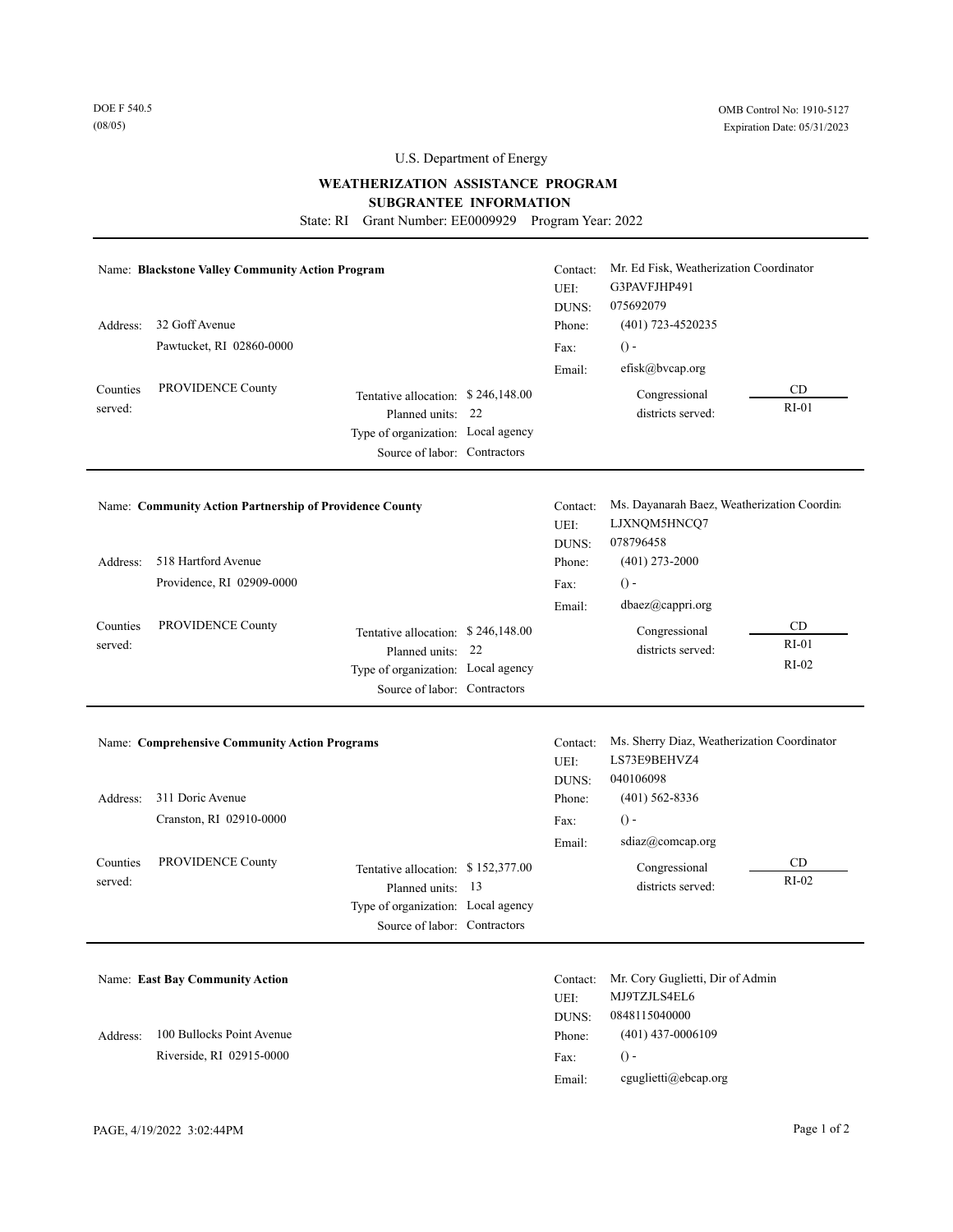## **WEATHERIZATION ASSISTANCE PROGRAM**

### **SUBGRANTEE INFORMATION**

State: RI Grant Number: EE0009929 Program Year: 2022

| Counties<br>served: | <b>BRISTOL County</b><br><b>NEWPORT County</b> | Tentative allocation: \$140,655.00<br>Planned units:<br>Type of organization: Local agency<br>Source of labor: Contractors    | -12 |                           | Congressional<br>districts served:                                        | CD<br>$RI-01$ |
|---------------------|------------------------------------------------|-------------------------------------------------------------------------------------------------------------------------------|-----|---------------------------|---------------------------------------------------------------------------|---------------|
|                     | <b>Name: Tri-County Community Action</b>       |                                                                                                                               |     | Contact:<br>UEI:<br>DUNS: | Stephanie DiTusa, Wx Coordinator<br>LNX6KGWBH911<br>037092988             |               |
| Address:            | 11 Emmanuel Street                             |                                                                                                                               |     | Phone:                    | $(401)$ 519-1917                                                          |               |
|                     | North Providence, RI 02911-0000                |                                                                                                                               |     | Fax:                      | $() -$                                                                    |               |
|                     |                                                |                                                                                                                               |     | Email:                    | sditusa@tricountyri.org                                                   |               |
| Counties<br>served: | PROVIDENCE County                              | Tentative allocation: \$246,148.00<br>Planned units: 22                                                                       |     |                           | Congressional<br>districts served:                                        | CD<br>$RI-01$ |
|                     |                                                | Type of organization: Non-profit organization<br>Source of labor: Contractors                                                 |     |                           |                                                                           |               |
|                     | Name: Westbay Community Action Program         |                                                                                                                               |     | Contact:<br>UEI:<br>DUNS: | Mr. Bill Larocque, Weatherization Coordinato<br>CKDUK89KEHR3<br>075724252 |               |
| Address:            | 487 Jefferson Blvd.                            |                                                                                                                               |     | Phone:                    | $(401)$ 732-4660103                                                       |               |
|                     | Warwick, RI 02886-0000                         |                                                                                                                               |     | Fax:                      | $(401) -$                                                                 |               |
|                     |                                                |                                                                                                                               |     | Email:                    | blarocque@westbaycap.org                                                  |               |
| Counties<br>served: | <b>KENT County</b>                             | Tentative allocation: \$140,656.00<br>Planned units: 12<br>Type of organization: Local agency<br>Source of labor: Contractors |     |                           | Congressional<br>districts served:                                        | CD<br>$RI-02$ |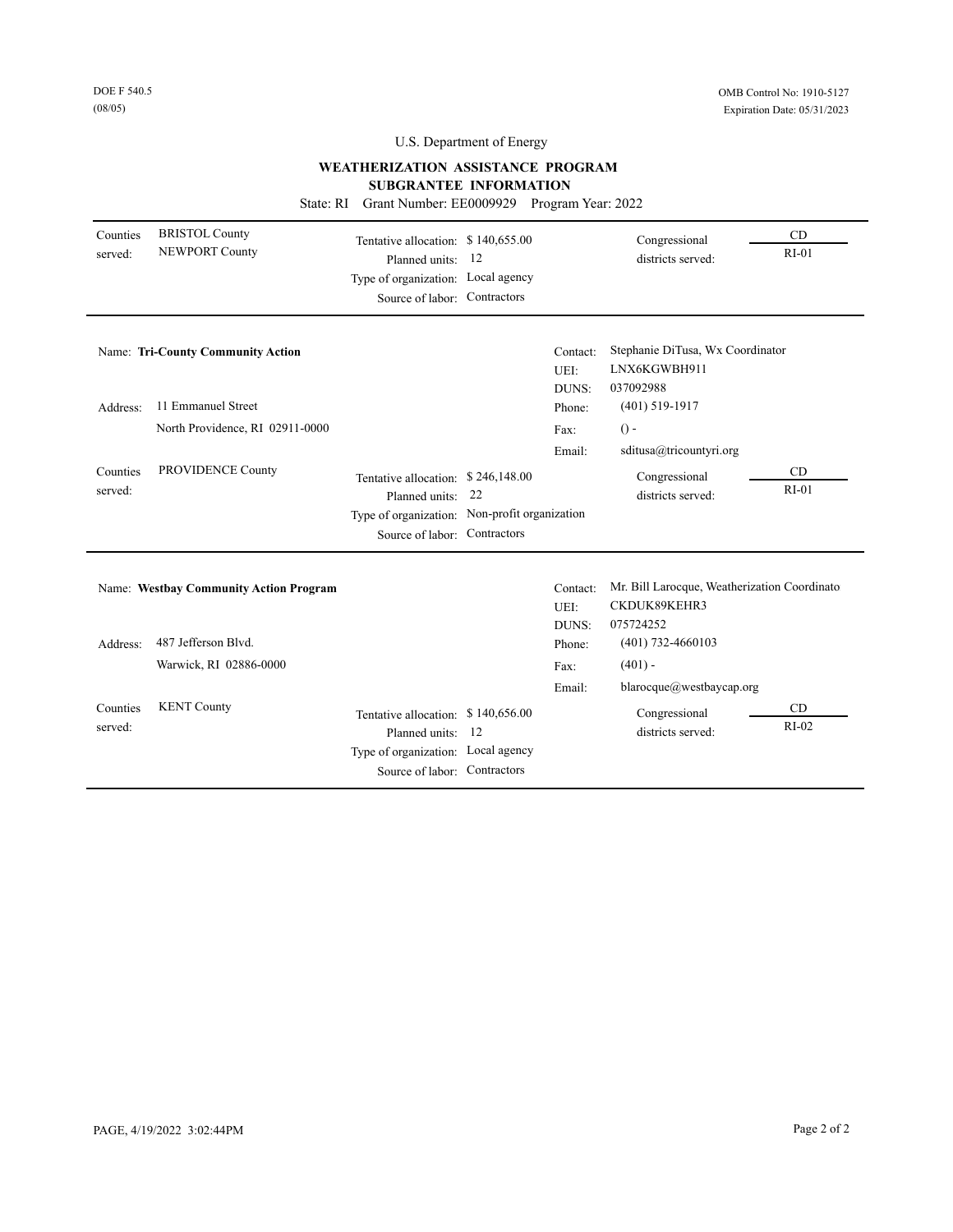## **(Grant Number: EE0009929, State: RI, Program Year: 2022)**

## **IV.1 Subgrantees**

| <b>Subgrantee (City)</b>                                       | <b>Planned Funds/Units</b> |
|----------------------------------------------------------------|----------------------------|
| Blackstone Valley Community Action Program (Pawtucket)         | \$246,148.00               |
|                                                                | 22                         |
| Community Action Partnership of Providence County (Providence) | \$246,148.00               |
|                                                                | 22                         |
| Comprehensive Community Action Programs (Cranston)             | \$152,377.00               |
|                                                                | 13                         |
|                                                                | \$140,655.00               |
| East Bay Community Action (Riverside)                          | 12                         |
|                                                                | \$246,148.00               |
| Tri-County Community Action (North Providence)                 | 22                         |
|                                                                | \$140,656.00               |
| Westbay Community Action Program (Warwick)                     | 12                         |
|                                                                | \$1,172,132.00             |
| <b>Total:</b>                                                  | 103                        |

## **IV.2 WAP Production Schedule**

| Planned units by quarter or category are no longer required, no information required for persons. |                                                                                   |              |  |
|---------------------------------------------------------------------------------------------------|-----------------------------------------------------------------------------------|--------------|--|
| <b>Weatherization Plans</b>                                                                       | <b>Units</b>                                                                      |              |  |
| Total Units (excluding reweatherized)                                                             | 103<br>103                                                                        |              |  |
| Reweatherized Units                                                                               | 10<br>0                                                                           |              |  |
| Average Unit Costs, Units subject to DOE Project Rules                                            |                                                                                   |              |  |
|                                                                                                   | VEHICLE & EQUIPMENT AVERAGE COST PER DWELLING UNIT (DOE RULES)                    |              |  |
| A Total Vehicles & Equipment (\$5,000 or more) Budget                                             |                                                                                   | \$0.00       |  |
| <b>B</b> Total Units Weatherized                                                                  |                                                                                   | 103          |  |
| C Total Units Reweatherized                                                                       |                                                                                   | $\Omega$     |  |
| D Total Dwelling Units to be Weatherized and Reweatherized $(B+C)$                                |                                                                                   | 103          |  |
|                                                                                                   | E Average Vehicles & Equipment Acquisition Cost per Unit (A divided by D) $$0.00$ |              |  |
| AVERAGE COST PER DWELLING UNIT (DOE RULES)                                                        |                                                                                   |              |  |
| F Total Funds for Program Operations                                                              |                                                                                   | \$823,390.00 |  |
|                                                                                                   | G Total Dwelling Units to be Weatherized and Reweatherized (from line D)          | 103          |  |
| H Average Program Operations Costs per Unit (F divided by G)                                      |                                                                                   | \$7,994.08   |  |
| I Average Vehicles $&$ Equipment Acquisition Cost per Unit (from line E)                          |                                                                                   | \$0.00       |  |
| J Total Average Cost per Dwelling (H plus I)                                                      |                                                                                   | \$7,994.08   |  |

## **IV.3 Energy Savings**

| Method used to calculate savings: $\Box$ WAP algorithm $\Box$ Other (describe below) |       |                            |                       |
|--------------------------------------------------------------------------------------|-------|----------------------------|-----------------------|
|                                                                                      | Units | Savings Calculator (MBtus) | <b>Energy Savings</b> |
| This Year Estimate                                                                   | 103   | 29.3                       | 3018                  |
| Prior Year Estimate                                                                  | 700   | 29.3                       | 20510                 |
| Prior Year Actual                                                                    | 30    | 29.3                       | 879                   |
| Method used to calculate savings description:                                        |       |                            |                       |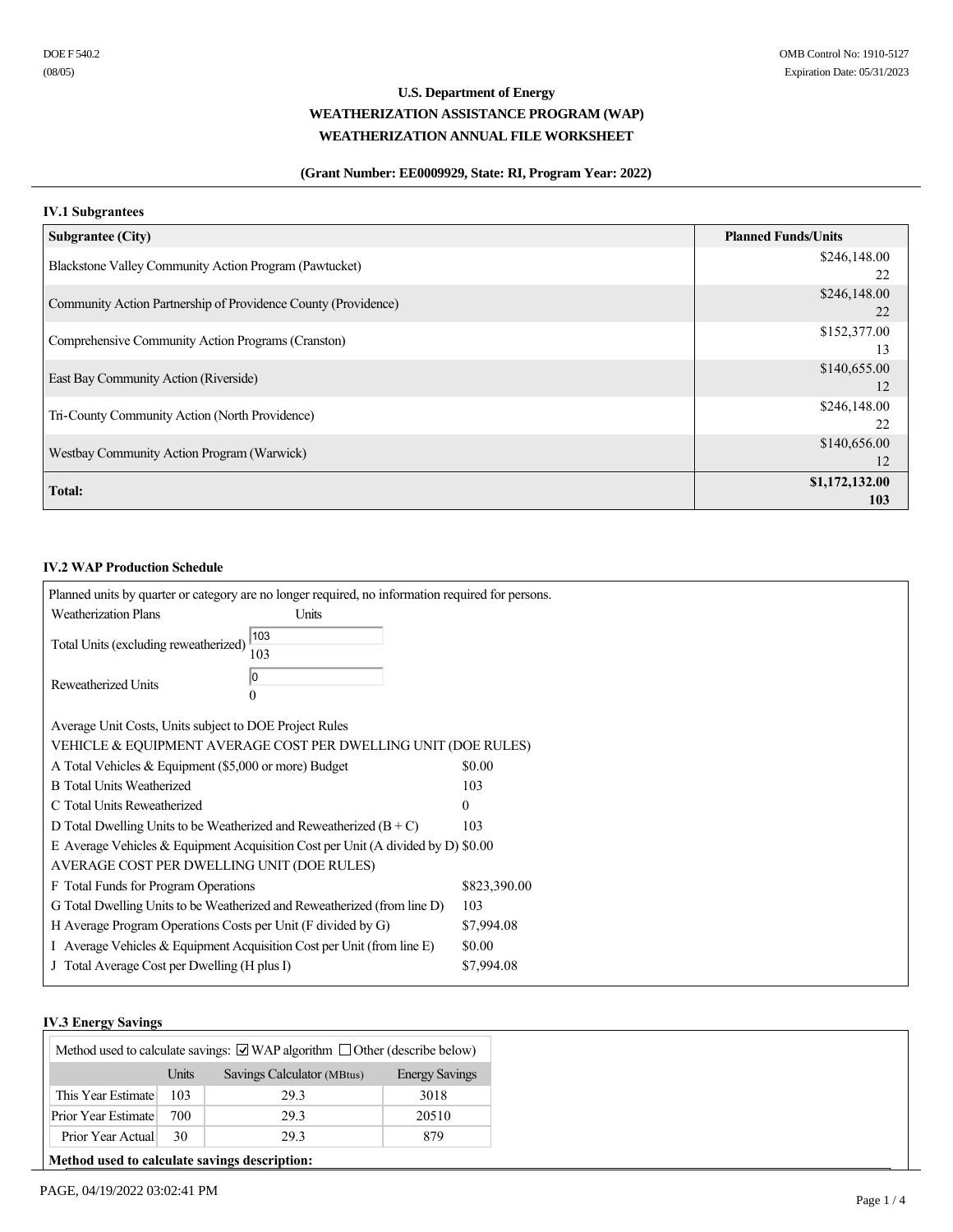### **(Grant Number: EE0009929, State: RI, Program Year: 2022)**

Rhode Island will use the calculation based on the energy savings study conducted by the Oak Ridge National Laboratory to support this figure for projected energy savings (multiplier of 29.3 MBTU).

### **IV.4 DOE-Funded Leveraging Activities**

Rhode Island is not planning to use any DOE funds for our continuing leveraging efforts. This does not mean that we will not continue our efforts and seek additional non-federal funds, only that we will not require DOE funds for this effort. The personnel that will be involved in these leveraging efforts are:

Chief of Program Development: This person serves as Weatherization Assistance Program Manager and is responsible for the preparation of the State Plan/Application and its administration and implementation. The CPD will direct the leveraging portion of the grant, attend all leveraging related meetings and search for new leveraging opportunities. DHS will continue to actively pursue sources of leveraged funds to enhance and support RI WAP.

To the maximum extent practical, DHS will work to coordinate WAP with other federal, state, local, and privately-funded programs in order to improve thermal efficiency, conserve energy and foster healthy housing. Coordination efforts have taken place with LIHEAP, Community Development Block Grant (CDBG), USDA, GHHI and other federally funded programs.

Since 2013, CLEAResult has operated as the lead vendor for National Grid's Eligible Services (IES) program. In order to provide the best possible service to our clients, DHS and CLEAResult work collaboratively to deliver weatherization services to eligible Rhode Islanders. The CLEAResult team brings another element of energy efficiency knowledge and expertise to the Rhode Island weatherization program, and both DHS and CLEAResult share many of the same goals for process improvement and enhanced quality assurance. DHS and CLEAResult have also worked collaboratively on the development and updates of RI WAP/IES Operations Manual which will incorporate all applicable elements of WPN 22-4. In 2022, it is expected that NGRID will sell it's RI operations to Pennsylvania Power and Light (PPL). At this time, it is not known if PPL will continue to support the collaborative relationship for the low-income weatherization programs in the same manner as NGRID.

RI will allows blending of DOE WAP funds with National Grid and LIHEAP (HHS WAP) Weatherization funds. No state funds are used to support RI WAP.

## **IV.5 Policy Advisory Council Members**

 $\Box$  Check if an existing state council or commision serves in this category and add name below

|                                                   |                                                                                                                                                                                                                                | Type of organization: Unit of State Government                 |
|---------------------------------------------------|--------------------------------------------------------------------------------------------------------------------------------------------------------------------------------------------------------------------------------|----------------------------------------------------------------|
|                                                   | Contact Name:                                                                                                                                                                                                                  | Anthony Hubbard                                                |
| Energy Efficiency Resource and Management Council | Phone:                                                                                                                                                                                                                         | 4012737528                                                     |
|                                                   | Email:                                                                                                                                                                                                                         | ahubbard@ybprep.org                                            |
|                                                   |                                                                                                                                                                                                                                | Type of organization: Unit of State Government                 |
| Housing Resources Commission                      | Contact Name:                                                                                                                                                                                                                  | Mr. Raymond Neirinckx                                          |
|                                                   | Phone:                                                                                                                                                                                                                         | $(401)450 - 1356$                                              |
|                                                   | Email: The Contract of the Contract of the Contract of the Contract of the Contract of the Contract of the Contract of the Contract of the Contract of the Contract of the Contract of the Contract of the Contract of the Con | raymond.neirinck $x$ ( $\partial$ ,doa.ri.gov                  |
|                                                   | Type of organization: Utility                                                                                                                                                                                                  |                                                                |
| National Grid                                     | Contact Name:                                                                                                                                                                                                                  | Mr. David MacLellan                                            |
|                                                   | Phone:                                                                                                                                                                                                                         | 4013511800                                                     |
|                                                   | Email:                                                                                                                                                                                                                         | david.maclellan@clearesult.com                                 |
|                                                   |                                                                                                                                                                                                                                | Type of organization: Unit of State Government                 |
| Office of Energy Resources                        | Contact Name: Nathan Cleveland                                                                                                                                                                                                 |                                                                |
|                                                   | Phone:                                                                                                                                                                                                                         | 4015749106                                                     |
|                                                   | Email: The Company of the Company of the Company of the Company of the Company of the Company of the Company of the Company of the Company of the Company of the Company of the Company of the Company of the Company of the C | Nathan.Cleveland@energy.ri.gov                                 |
|                                                   | Type of organization: Other                                                                                                                                                                                                    |                                                                |
| Providence Green and Healthy Homes Initiative     | <b>Contact Name:</b>                                                                                                                                                                                                           | Margarita Robeldo-Guedes                                       |
|                                                   | Phone:                                                                                                                                                                                                                         | 4014008425                                                     |
|                                                   | Email:                                                                                                                                                                                                                         | mrobledo(a)ghhi.org                                            |
|                                                   |                                                                                                                                                                                                                                | Type of organization: Non-profit (not a financial institution) |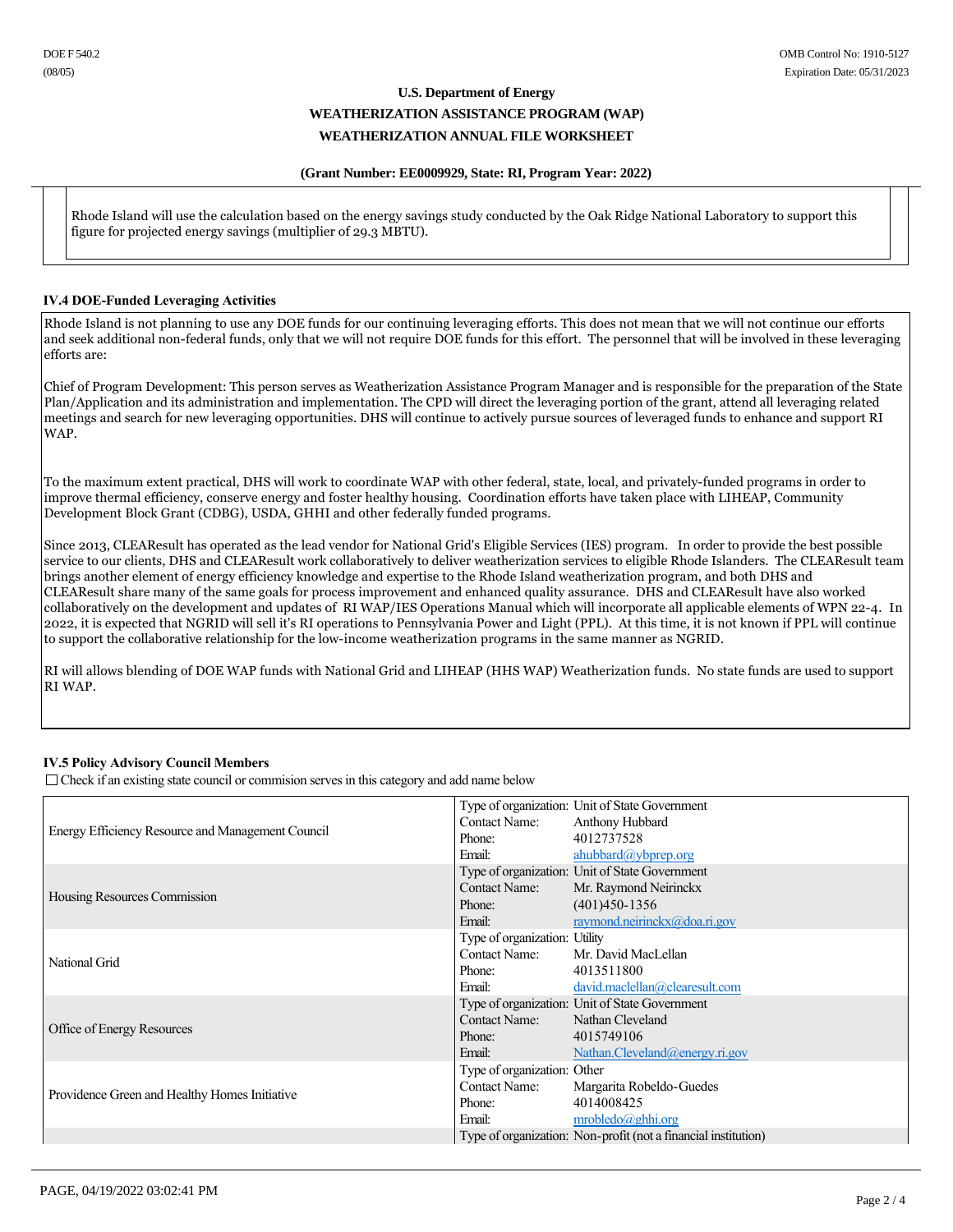### **(Grant Number: EE0009929, State: RI, Program Year: 2022)**

|                                                  | Contact Name:        | Paul Salera                                    |
|--------------------------------------------------|----------------------|------------------------------------------------|
| Rhode Island Community Action Agency Association | Phone:               | 4017324666                                     |
|                                                  | Email:               | psalera@westbaycap.org                         |
|                                                  |                      | Type of organization: Unit of State Government |
| Rhode Island Housing                             | <b>Contact Name:</b> | Ms. Stacy Wasserman                            |
|                                                  | Phone:               | 4014571242                                     |
|                                                  | Email:               | swasserman@rhodeislandhousing.org              |
|                                                  |                      | Type of organization: Unit of State Government |
|                                                  | Contact Name:        | Ms. Bonnie CassaniBrandt                       |
| RI Department of Health                          | Phone:               | 4012227784                                     |
|                                                  | Email:               | Bonnie.CassaniBrandt@health.ri.gov             |
|                                                  |                      | Type of organization: Unit of State Government |
|                                                  | <b>Contact Name:</b> | Mr. Fred Sneesby                               |
| RI Department of Health and Human Services       | Phone:               | 4014621669                                     |
|                                                  | Email:               | Frederick.Sneesby@dhs.ri.gov                   |

## **IV.6 State Plan Hearings (Note: attach notes and transcripts to the SF-424)**

Date Held Newspapers that publicized the hearings and the dates the notice ran

04/15/2021 The Notice of Public Hearing on the 2022 DOE WAP state plan application was posted on the RI Department of Human Services' website (www.dhs.ri.gov) on 04/xx/2022. A copy of the notice has been uploaded to the document library. When available, the stenographer's official transcript of the Public Hearing will be uploaded to the SF-424. The script that was read into the record is uploaded to the SF 424. The RI WAP Policy Advisory Council met on  $4/xx/2022$ . The notes from the PAC meeting have been uploaded to the SF-424.

## **IV.7 Miscellaneous**

1. Recipient Business Officer and Recipient Principal Investigators

### **Recipient Business Officer**

Mr. Frederick Sneesby Administrator, Children and Family Services Department of Human Services 25 Howard Avenue, Bldg. 57 Cranston, RI 02920  $(401)$  462-1669 Frederick.Sneesby@dhs.ri.gov

### **Recipient Principal Investigator**

Ms. Julie Capobianco Chief Program Development Weatherization Assistance Program Department of Human Services 25 Howard Avenue, Bldg. 57 Cranston, RI 02920  $(401)$  462-6420 Julie.Capobianco@dhs.ri.gov

2. The allocation requirements and priorities set forth in Section 440.15 (A) have been implemented. DHS ensures that all Weatherization assistance funds are allocated to non-profit corporations operating under Title II of the Economic Opportunity Act of 1964, 42 USC - 2809. The allocation process is based upon negotiation of individual contracts with non-profit corporations. The determining factors are: past performance by Subgrantee, incidence of poverty in the service area covered; number of LIHEAP households assisted in the service area; and the ability of the agency to weatherize homes effectively. In 2022, DHS will assess Subgrantee progress toward completion goals after Quarter 1. If performance is below pre-established production and spending goals, DHS reserves the right to reallocate DOE funding to another RI Subgrantee.

3. Per WPN 10-12, RI WAP will comply with Section 106 of 16 USC 470 of the National Historic Perservation Act (NHPA). DHS entered into a Memorandum of Understanding with the Rhode Island Historical Preservation and Heritage Commission (February 2010) relating to the reporting of historic properties and weatherization. In 2015, the MOU was updated and extended. In 2020, this MOU was replaced with a Programmatic Agreement (PA) which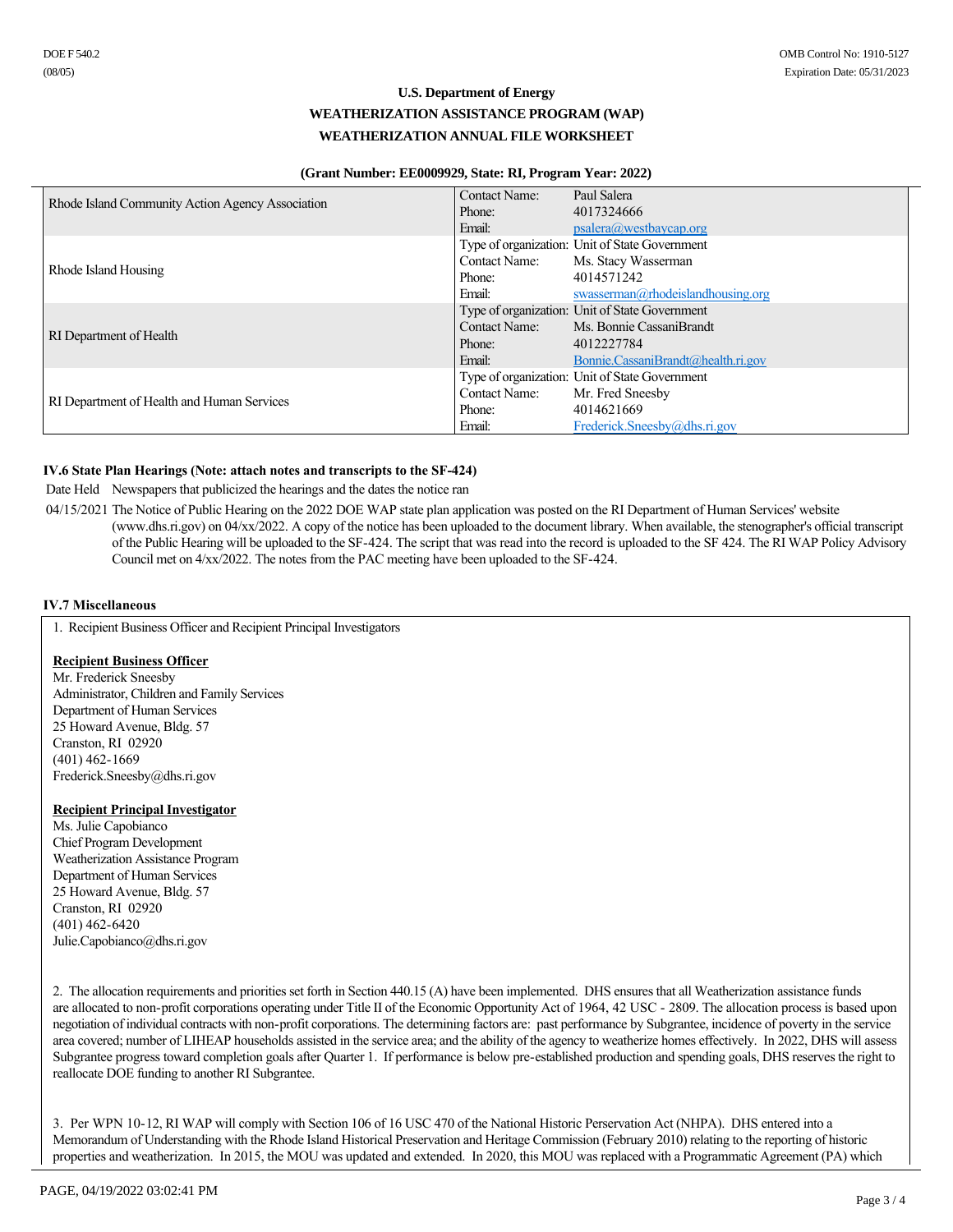### **(Grant Number: EE0009929, State: RI, Program Year: 2022)**

has been signed by the Office of Energy Resources, the Department of Human Services, the RI Historic Preservation and Heritage Commission, and the U.S. Department of Energy. All CAP agencies submit addresses for historic review and clearance per the guidelines established by the RI Historical Preservation and Heritage Commission (RIHPHC). Historic Preservation reports are submitted to DOE as required. A copy of the PA has been uploaded to the SF-424.

4. National Grid and LIHEAP funding continue to be the largest funding sources for WAP. RI WAP received a 14% allocation from LIHEAP in 2022, totaling \$3,647,749. LIHEAP funds provide leveraged dollars for National Grid's Income Eligible Services (IES) program.

5. The Rhode Island PAC met on 04/xx/2022 via Teams to collectively review and discuss the 2022 RI DOE WAP state plan application. Members were provided a copy of the plan in advance of the meeting, and were also e-mailed the notice of public hearing. A copy of the PAC meeting notes has been uploaded to the SF-424.

6. All six Subgrantees were provided a copy of the draft state plan application as part of an "Interested Parties" email distribution from DHS on 4/xx/2022. The Interested Parties notice also included information about the Public Hearing on 4/xx/2022.

6. RI has established an average cost per unit for DOE jobs at \$7,991. LIHEAP and NGRID funds will be used for leveraging measures not covered with DOE funds, or any measures which may not meet the DOE SIR requirement.

7. The Weatherization Policy Advisory Council is a stand alone PAC, and meets for DOE Weatherization purposes only.

8. This plan has been prepared for PY 2022, but may be impacted by the Covid-19 pandemic.

9. Per the grantee allocations contained in WPN 222, RI has included Weatherization Readiness funding as a separate Budget Category and will issue guidance on use of these funds to Subgrantees upon approval of the 2022 state plan. DHS has developed and distributed guidance to Subgrantees regarding use of LIHEAP ARPA funds and will seek DOE approval to apply this guidance to WRF funding as well. The LIHEAP ARPA guidance Policy Memo 22.4 has been uploaded to the SF-424.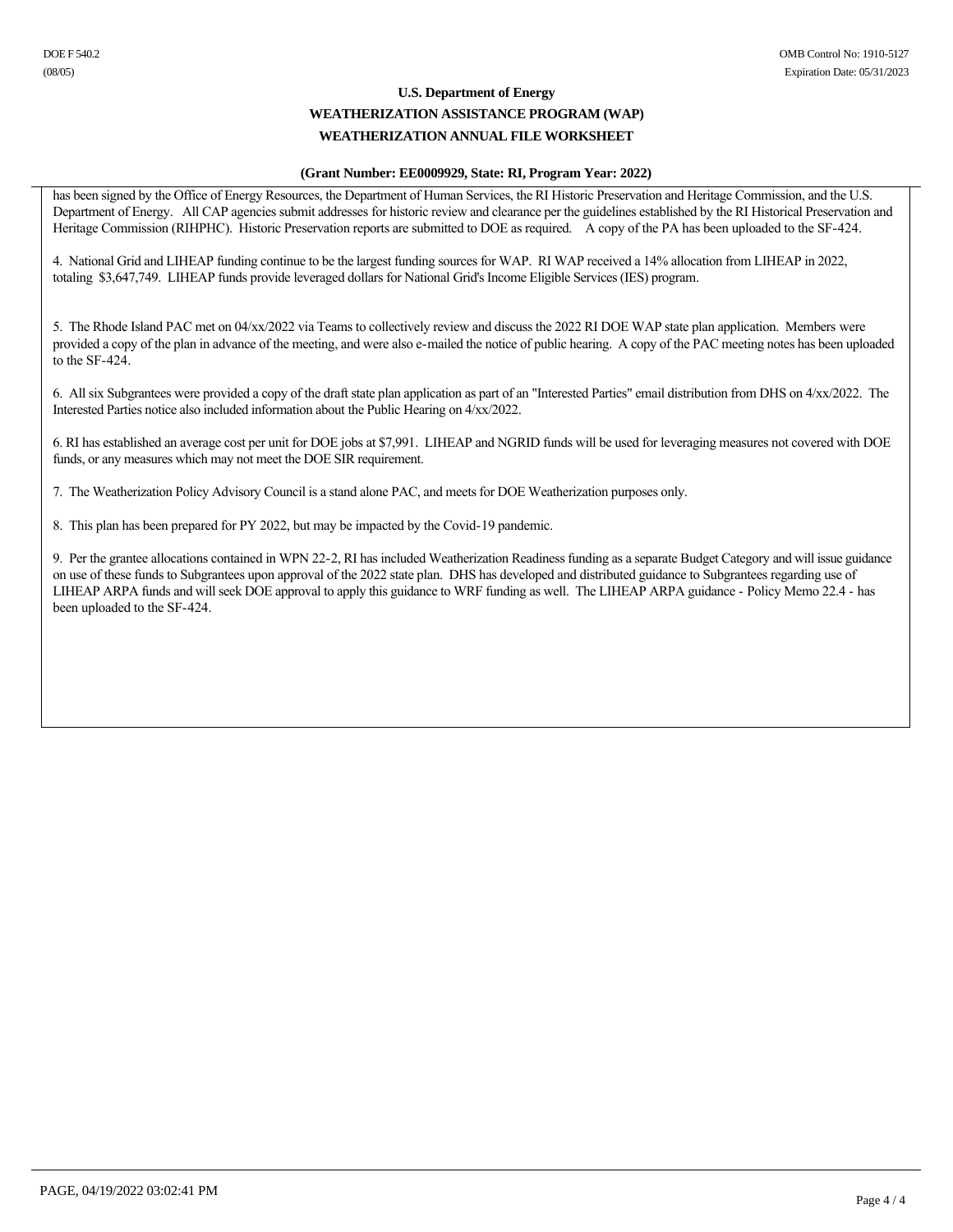### **(Grant Number: EE0009929, State: RI, Program Year: 2022)**

This worksheet should be completed as specified in Section III of the Weatherization Assistance Program Application Package.

### **V.1 Eligibility**

### **V.1.1 Approach to Determining Client Eligibility**

Provide a description of the definition of income used to determine eligibility

All dwelling units to be weatherized shall be determined eligible in such a manner to ensure that each weatherized unit meets the qualifications of CFR 440.22 Eligible Dwelling Units.

Rhode Island elects to use LIHEAP income guidelines - 60% of state median income- to determine eligibility for WAP. For families with eight (8) or more in the household, DHS has revised WAP eligibility to be 200% of federal poverty level to meet the requirements of 10 CFR 440.22 and the most recent version of DOE WAP Poverty Income Guidelines and Definition of Income available. All Subgrantees will be provided with this information and have been instructed to refer to 2022 DOE LIHEAP and WAP Income Guidelines, attached to the SF-424.

**440.22 Eligible dwelling units.** (a) A dwelling unit shall be eligible for weatherization assistance under this part if it is occupied by a family unit: (1) Whose income is at or below 200 percent of the poverty level determined in accordance with criteria established by the Director of the Office of Management and Budget, (2) Which contains a member who has received cash assistance payments under Title IV or XVI of the Social Security Act or applicable State or local law at any time during the 12-month period preceding the determination of eligibility for weatherization assistance; or (3) If the State elects, is eligible for assistance under the Low-Income Home Energy Assistance Act of 1981, provided that such basis is at least 200 percent of the poverty level determined in accordance with criteria established by the Director of the Office of Management and Budget.

According to the RI LIHEAP manual, all Primary Applicants and Household Members shall report income. Income documentation shall represent gross income earned in the most recent three months, except when the document clearly states that the income amount is constant, and also clearly lists the period of the benefit. Income types include: wages, unemployment benefits, fixed income, self-employment, odd jobs, worker's compensation, alimony and child support, interest income, dividends, rental income, support from family and friends, cash prizes and lottery winnings, estate or trust income, or No-Income -Dependent.

Describe what household eligibility basis will be used in the Program

RI WAP elects to use a single application process in conjunction with LIHEAP which is also administered by DHS. Both LIHEAP and WAP use the Hancock Energy Software program. The single application process simplifies the application process for clients and enables subgrantees to share staff and resources in the certification process. The process also provides consistency for eligibility for all income-eligible weatherization programs including National Grid's Income Eligible Services (IES) program.

No dwelling unit may be weatherized without documentation that the unit is an eligible dwelling unit. Applications for assistance under this Program will be made through the Weatherization Service Agency (the Subgrantee) who has the responsibility of ensuring that the applicant represents a family unit whose income is at or below minimum income guidelines. Only families with income no higher than the figures listed below may be assisted. Rhode Island elects to use LIHEAP income guidelines - 60% state median income - for the RI Weatherization Assistance Program for households with eight or less. In order to comply with 10 CFR 440.22. households with eight (8) or more will follow a different eligibility threshold 200% of Poverty Level using the most recent version of DOE WAP Poverty Income Guidelines and Definition of Income available.

### **PY 2022 LowIncome Guidelines for DOE WAP**

**FAMILY SIZE (12 Month Income may not exceed):**   $1 - $33,645$ 

- 2 \$43,999
- $3 $54,350$
- $4 $64,702$
- $5 $75,054$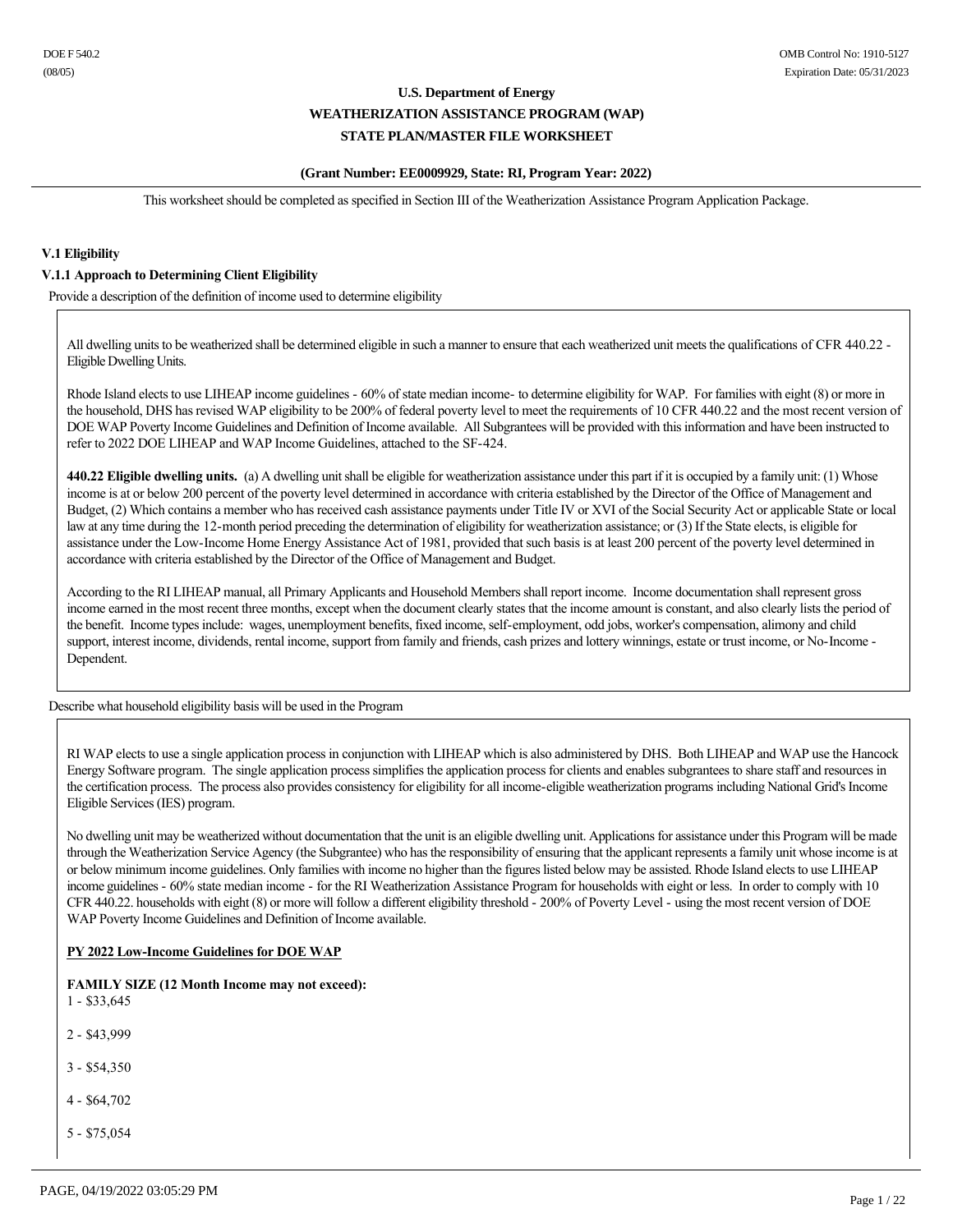### **(Grant Number: EE0009929, State: RI, Program Year: 2022)**

 $6 - $85,407$ 

7 - \$87,348

8 89,289 **DOE WAP Eligibility: \$93,260 200% Poverty**

9 \$91,230 **DOE WAP Eligibility: \$102,700 200% Poverty**

10 \$93,171 **DOE WAP Eligibility: \$112,140 200% Poverty**

11 \$95,112 **DOE WAP Eligibility: \$121,580 200% Poverty**

### 12 \$97,053 **DOE WAP Eligibility: \$131,020 200% Poverty**

LIHEAP intake workers will be provided guidance on following the provisions of WPN 22-3. Families with 8 or more that do not qualify for LIHEAP may still be eligible for weatherization services, and it is incumbent on the Subgrantees to refer these families to WAP for further information. If a family does qualify for WAP, but not for LIHEAP, a separate intake will be done in HES by the weatherization office. If eligible for services, these jobs will be 100% DOE funded, with no LIHEAP funds leveraged.

In addition, DHS will work with HES to determine if families with 8 or more in the household that are denied for LIHEAP, but below 200% FPL, could be flagged for follow-up by the Subgrantee.

The contract between the Department of Human Services (DHS) and the Weatherization Community Action Agency (Subgrantee) mandates that each agency certifies the income eligibility of those recipients of weatherization assistance. DHS will ensure compliance through examination of records and reports for each non-profit corporation. DHS has developed a statewide application that ensures that all information requested from the client allows to the maximum extent possible, the most accurate and complete data to determine income eligibility. LIHEAP clients are certified in the Hancock Energy Systems (HES) database. All CAP Agencies use HES, and are able to access the Hancock database for referrals and to maintain waiting lists.

The term "child" shall mean person under eighteen (18) years of age.

Describe the process for ensuring qualified aliens are eligible for weatherization benefits

DHS uses the LIHEAP application certification process to determine eligibility for LIHEAP and WAP. Non-U.S. citizens with "Qualified Alien" status are entitled to LIHEAP/WAP benefits as long as they meet identity, income, and residency requirements.

## **V.1.2 Approach to Determining Building Eligibility**

Procedures to determine that units weatherized have eligibility documentation

No dwelling unit may be weatherized without documentation that unit is eligible under DOE guidelines. Applications for assistance under this program will be made through the Weatherization Service Agency (Subgrantee). The Subgrantee is responsible for ensuring

that the applicant represents a family unit whose income is at or below minimum income guidelines. The contract between DHS and Subgrantees mandates that each agency certifes the income eligibility of prospective recipients of weatherization assistance. DHS will ensure compliance through examination of records and reports for each CAP Agency. DHS has also developed a statewide application that ensures, to the maximum extent possible, that all information requested from the client is accurate and contains complete data necessary to determine income eligibility. LIHEAP and WAP are fully integrated with both systems residing in the Hancock Cloud.

Clients who are home owners are required to show proof of homeownership, and clients who are renters must have signed permission from the building owner/landlord before work can begin.

DHS helps to ensure that the benefits of weatherization are protected for tenants of rental units by requiring 1) An executed copy of the "Authorization to Perform Work" and 2) the "Rhode Island Weatherization Assistance Program Rental Units Building Agreement". These two forms help ensure that written permission of the building owner or his agent is given before commencing work; the benefits of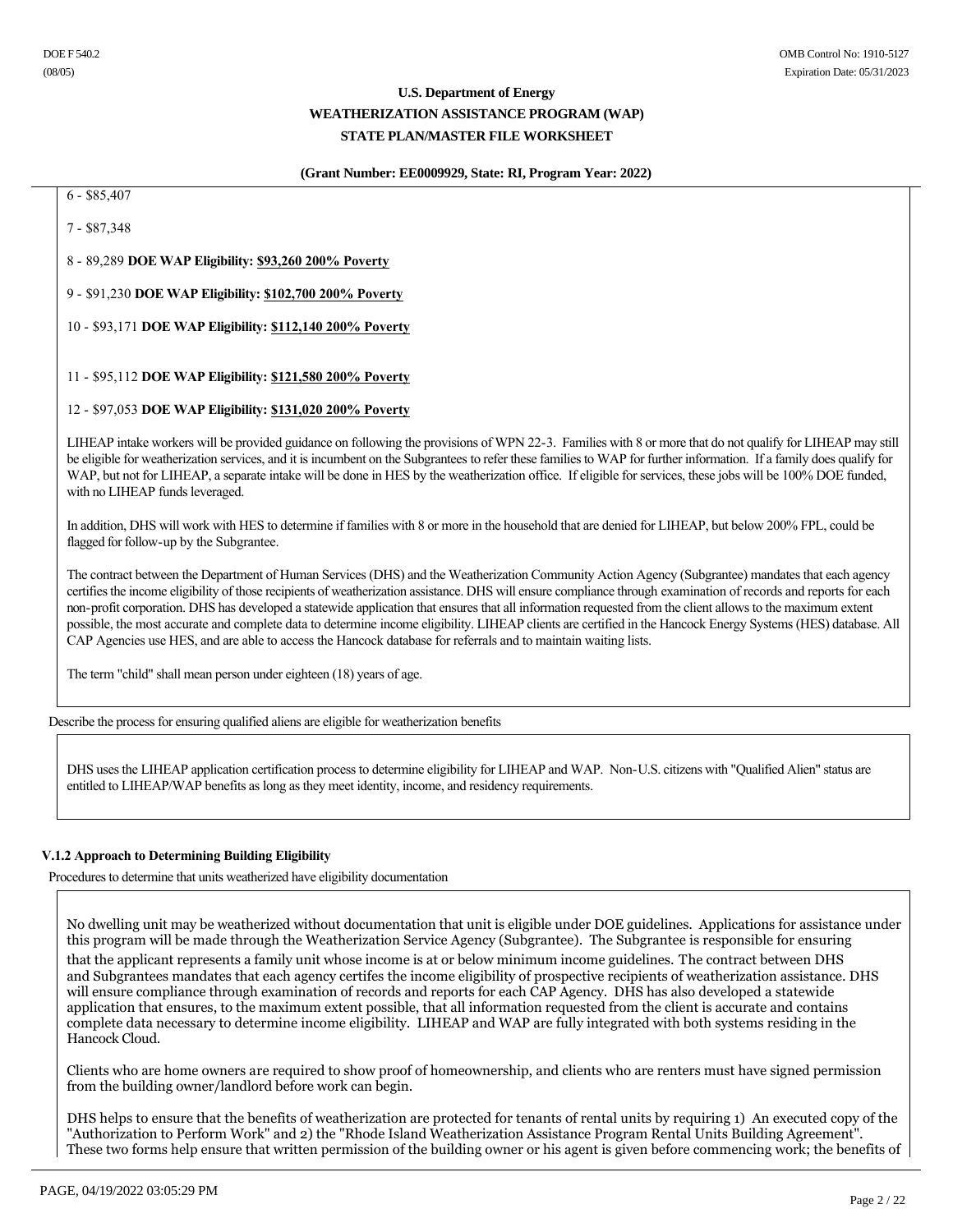### **(Grant Number: EE0009929, State: RI, Program Year: 2022)**

the services accrue primarily to the low-income tenants residing in such units; that for a reasonable period of time after completion, the household will not be subjected to rent increases (unless those increases are demonstrably related to other matters other than the weatherization work performed).

When altering the exterior to any home built before 1966, Historic Preservation protocols must be followed. The Programmatic Agreement between the state (DHS and OER), DOE and the RI Historical Preservation and Heritage Commission (RIHPHC) has been executed, and is uploaded to the SF-424. In addition, the Hancock Energy System has developed and added a "Historic Preservation" Review" section on the "Audit Information" screen of the audit tool where users must indicate compliance with Historic Preservation requirements, as applicable.

RI WAP Authorization to Perform Work - uploaded to the SF-424

RI WAP Rental Units Building Agreement - uploaded to the SF-424

Describe Reweatherization compliance

RI will implement the revised reweatherization policy described in the The Consolidated Appropriations Act of 2021:

(h) AMENDING RE-WEATHERIZATION DATE.—Paragraph  $(2)$  of section 415(c) of the Energy Conservation and Production Act (42 U.S.C. 6865(c)) is amended to read as follows: '' Dwelling units weatherized (including dwelling units partially weatherized) under this part, or under other Federal programs (in this paragraph referred to as 'previous weatherization'), may not receive further financial assistance for weatherization under this part until the date that is 15 years after the date such previous weatherization was completed. This paragraph does not preclude dwelling units that have received previous weatherization from receiving assistance and services (including the provision of information and education to assist with energy management and evaluation of the effectiveness of installed weatherization materials) other than weatherization under this part or under other Federal programs, or from receiving nonFederal assistance for weatherization.''.

Subgrantees are required to maintain historical records of previously weatherized units. The current Hancock client database, as well as older databases (e.g. Access Database, Captain excel spreadsheet, card catalog files) are checked for any previous WAP activity before an audit is scheduled. DHS also reviews the Subgrantee approach to determining building eligibility during the annual subgrantee monitoring.

Describe what structures are eligible for weatherization

Structures eligible for weatherization include single family, manufactured housing, and multi-family dwellings. All structures must be stationary and have a specific mailing/street address. Campers and non-stationary trailers are not eligible for weatherization services. Shelters and group homes may also be weatherized. Eligibility is specified in the "Definitions" section of 10 CFR440.

According to the 2020 Housing Fact Book published by HousingWorksRI at Roger Williams University, RI's population is 1,056,611 which includes 410,885 households. 60% of households are owners and 40% are renters. 29% of owners are considered cost burdened and 49% of renters. A household is considered to be cost burdened if it spends 30% or more of income on housing costs.

Describe how Rental Units/Multifamily Buildings will be addressed

1. In order to ensure that the benefits of weatherization are protected in accordance with 440.22(b)(3), all weatherization rental units are required to obtain the owner's consent on the "Authorization to Perform Work" Form, and by also signing the "RI WAP Rental Units Building Agreement". Among other things, the Rental Units Building Agreement helps ensure that the benefits of Weatherization services accrue primarily to the low income tenants residing in the units and that for a reasonable period of time after completion that the household will not be subject to a rent increase unless the increases can be attributable to other causes.

2. DHS does not plan to weatherize any large multi-family weatherization buildings with this grant award. In RI, multifamily weatherization needs are addressed through the National Grid Income Eligible Multi-Family Program, administered by RISE Engineering. Where appropriate, DHS refers inquiries for multi-family weatherization services to RISE.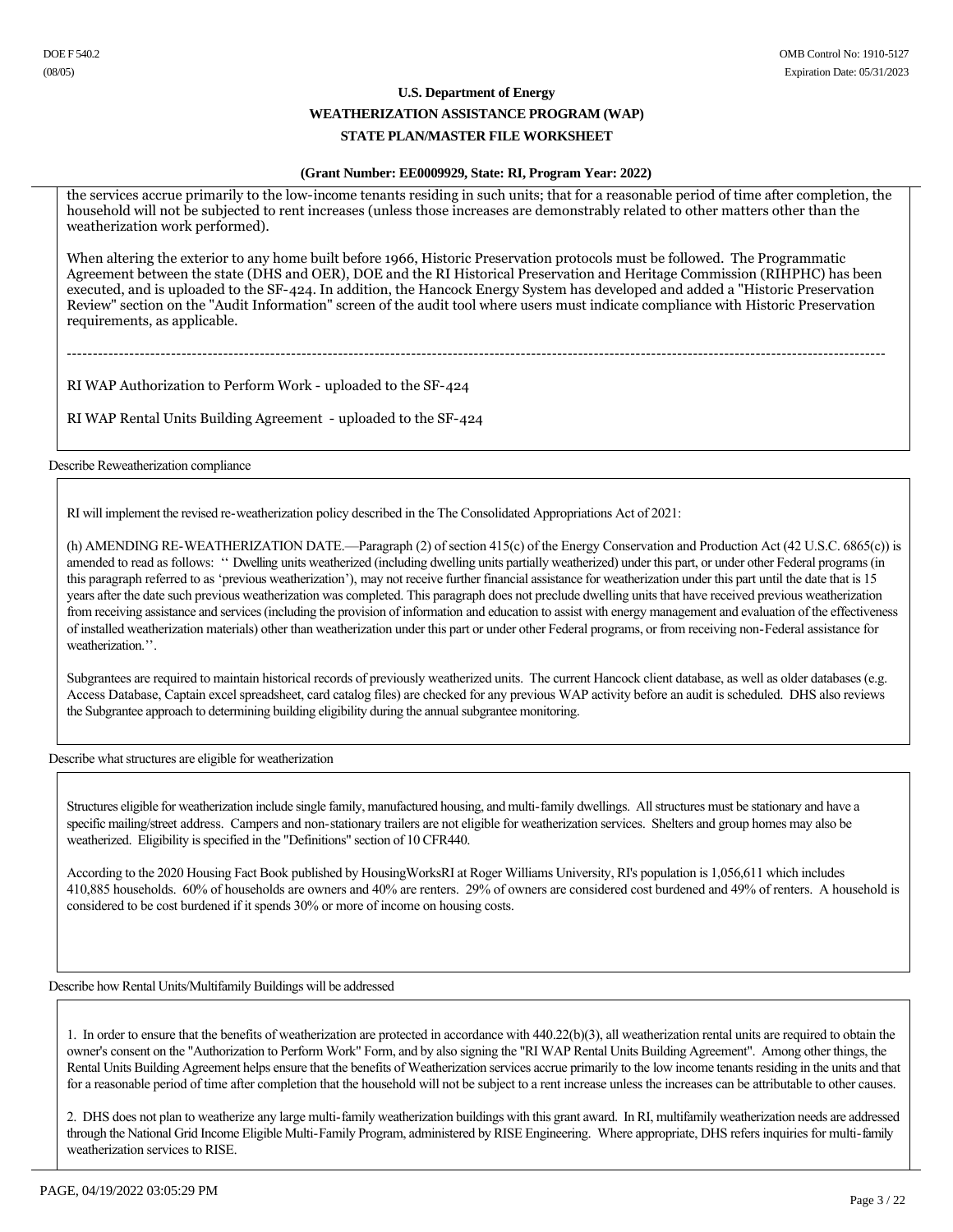### **(Grant Number: EE0009929, State: RI, Program Year: 2022)**

https://www1.nationalgridus.com/files%5CAddedPDF%5CPOA%5CRI\_MF\_Flyer.pdf

In RI, multi-family is defined by:

Buildings with 5+ units and/or properties consisting of four or more 1-4 unit buildings that meet both of the following requirements:

- Are connected or adjacent to each other, or to a  $5+$  unit building, and;
- Are owned by the same individual or firm.

Stand-alone 1-4 unit buildings that do not meet the above requirements are considered "single-family" and will be served traditionally through WAP or National Grid's Income Eligible Services Program as appropriate. The NGRID Income Eligible Multi-Family Program funding is \$3,536,000, as outlined in the 2022 Energy Efficiency Program.

As provided for in 10 CFR 440.22, a subgrantee may weatherize a building containing rental dwelling units using financial assistance for dwelling units eligible for weatherization assistance under where:

(1) The subgrantee has obtained the written permission of the owner or his agent;

(2) Not less than 66 percent (50 percent for duplexes and four-unit buildings, and certain eligible types of large multi-family buildings) of the dwelling units in the building:

(i) Are eligible dwelling units, or

(ii) Will become eligible dwelling units within 180 days under a Federal, State, or local government program for rehabilitating the building or making similar improvements to the building..

## **Procedures for Weatherizing Buildings with Two or More Units.**

DOE funding for MF projects may be used only where allowed where minimum program requirements are met.

A. Buildings with Less than 50% of the Dwelling Units Eligible

When less than 50% of the dwelling units in a building are eligible for weatherization, the following procedures must be followed:

- All applicable major air sealing/general heat waste, heating system and wall insulation must be completed on the eligible unit;
- All common areas (hallways, attics, basements) that are immediately adjacent to the eligible unit must be weatherized;
- The building's ineligible units cannot be weatherized.
- <sup>l</sup> Allowable expenditures are limited to those of the eligible unit or units and production credit will be granted for the eligible unit(s) only.

### B. Buildings Where 50% of the Units in a Two (2) or Four (4) Unit Building, or 66% of the Units in Any Building, Are Eligible

When 50% of the units in a two (2) or four (4) unit building, or 66% of the units in any building are eligible for weatherization, the Subgrantee may weatherize the entire dwelling with DOE funds.

- All applicable major air sealing/general heat waste, heating system and wall insulation must be completed
- All common areas (hallways, attics, basements) regardless of their location, must be weatherized

Describe the deferral Process

Deferral of weatherization services may be necessary when Health and Safety issues cannot be adequately addressed. Deferral does not mean that the home cannot or will not be weatherized, but that the work must be postponed until the problems leading to the deferral are corrected. If the reasons for deferral are resolved, the home may be considered for weatherization services provided that the application still meets eligibility guidelines.

Auditors must use professional judgment when determining if there are conditions present which may endanger the health/safety of the workers or occupants. Subgrantee staff are expected to refer or connect clients to alternate sources of assistance (i.e. CDBG, Green and Healthy Homes or local government home repair programs) where appropriate. Deferral may also be necessary where occupants are uncooperative, abusive or threatening.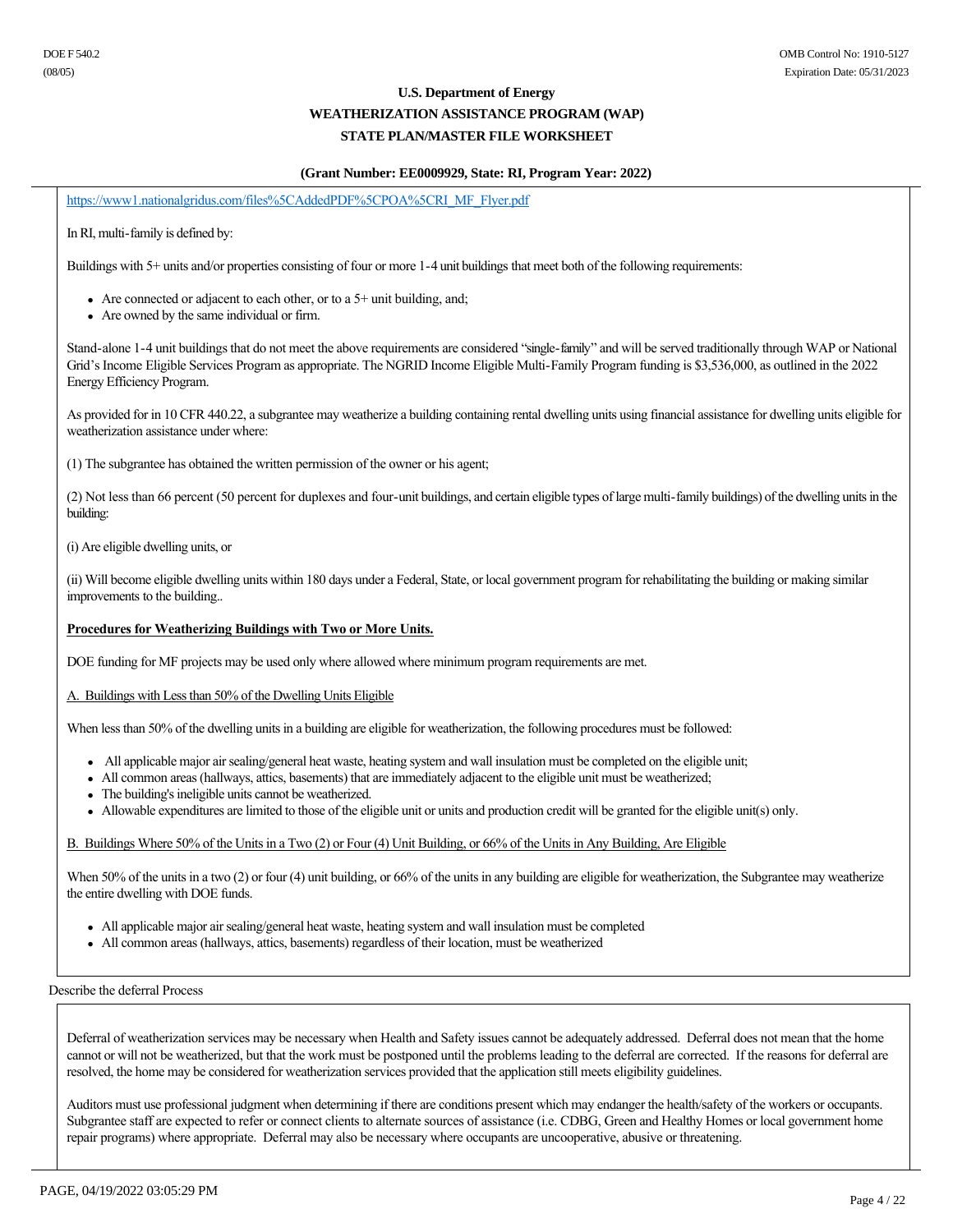### **(Grant Number: EE0009929, State: RI, Program Year: 2022)**

Deferral conditions may include the following: The client has known health conditions that prohibit the installation of insulation and other weatherization materials; The building structure or its mechanical systems, including electrical and plumbing, are in such a state of disrepair that the conditions cannot be resolved within the guidelines and at reasonable costs (repairs are beyond incidental); The house has sewerage or other sanitary problems including pet/animal excrement that can't be corrected through weatherization and would further endanger the client and weatherization installers of weatherization work were performed; The house has been condemned or electrical, plumbing or other equipment has been red tagged by local or state building officials or utility companies and weatherization funds are not sufficient or corrective measures are not allowable costs; Moisture or potential moisture problems are present and cannot be resolved under existing health and safety guidelines and with minor repairs; Dangerous conditions in the home due to high carbon monoxide levels in combustion appliances or their venting which cannot be resolved under existing health and safety guidance. Subgrantees should take immediate action to ensure the combustion appliance is not used, including instructing the client to contact a combustion appliance repair/replacement specialist; The client is uncooperative, abusive, or threatening to the auditor, subcontractors, inspectors, or others who must work on or visit the home; The extent and condition of lead based paint or any other identified hazardous condition in the house which could potentially create further health and safety hazards; Pest infestation that cannot be reasonably removed or poses health concerns for workers; In the judgment of the energy auditor, any condition exists which may endanger the health and/or safety of the subcontractors; Homes with conditions that have the potential to create a health concern requiring more than incidental repair.

In 2022, RI will seek to address deferrals with LIHEAP ARPA funds and the new DOE Weatherization Readiness Funds.

A copy of the RI WAP Deferral Form is uploaded to the SF-424. The HES database allows for tracking of deferrals.

## **V.1.3 Definition of Children**

Definition of children (below age): **18**

### **V.1.4 Approach to Tribal Organizations**

 $\Box$  Recommend tribal organization(s) be treated as local applicant? If YES, Recommendation. If NO, Statement that assistance to low-income tribe members and other low-income persons is equal.

The low-income members of an Indian Tribe shall receive benefits equivalent to the assistance provided to other low-income persons within the State. According to the 2019 US Census, there are approximately 5,277 Native Americans living in the State of Rhode Island. Native Americans will be serviced in the Weatherization Assistance Program in the same manner that all other low-income Rhode Islanders are: through the local Community Action Agency that serves the city/town in which they live.

## **V.2 Selection of Areas to Be Served**

All 39 cities and towns in the state will be served by six subgrantees:

**East Bay Community Action Agency:** East Providence, Barrington, Warren, Bristol, Jamestown, Little Compton, Newport, Portsmouth, Tiverton, Middletown

**Comprehensive Community Action Agency: Cranston, Foster, Scituate** 

**TriCounty Community Action Agency:** Glocester, North Providence, Burrillville, Smithfield, Johnston, Hopkinton, Narragansett, North Kingstown, Westerly, Exeter, South Kingstown, West Greenwich, Charlestown, New Shoreham, Richmond

**Westbay Community Action Agency:** Warwick, Coventry, West Warwick and East Greenwich

**Providence Community Action Agency:** Providence

**Blackstone Valley Community Action Agency:** Woonsocket, North Smithfield, Pawtucket, Lincoln, Cumberland, Central Falls

DHS may suspend or terminate a contract with a weatherization subgrantee any time for any cause. "For cause" shall mean a finding of non-compliance with the procedures established in this section. In case of subgrantee failure to comply substantially with the provisons of the Energy Conservation in Existing Building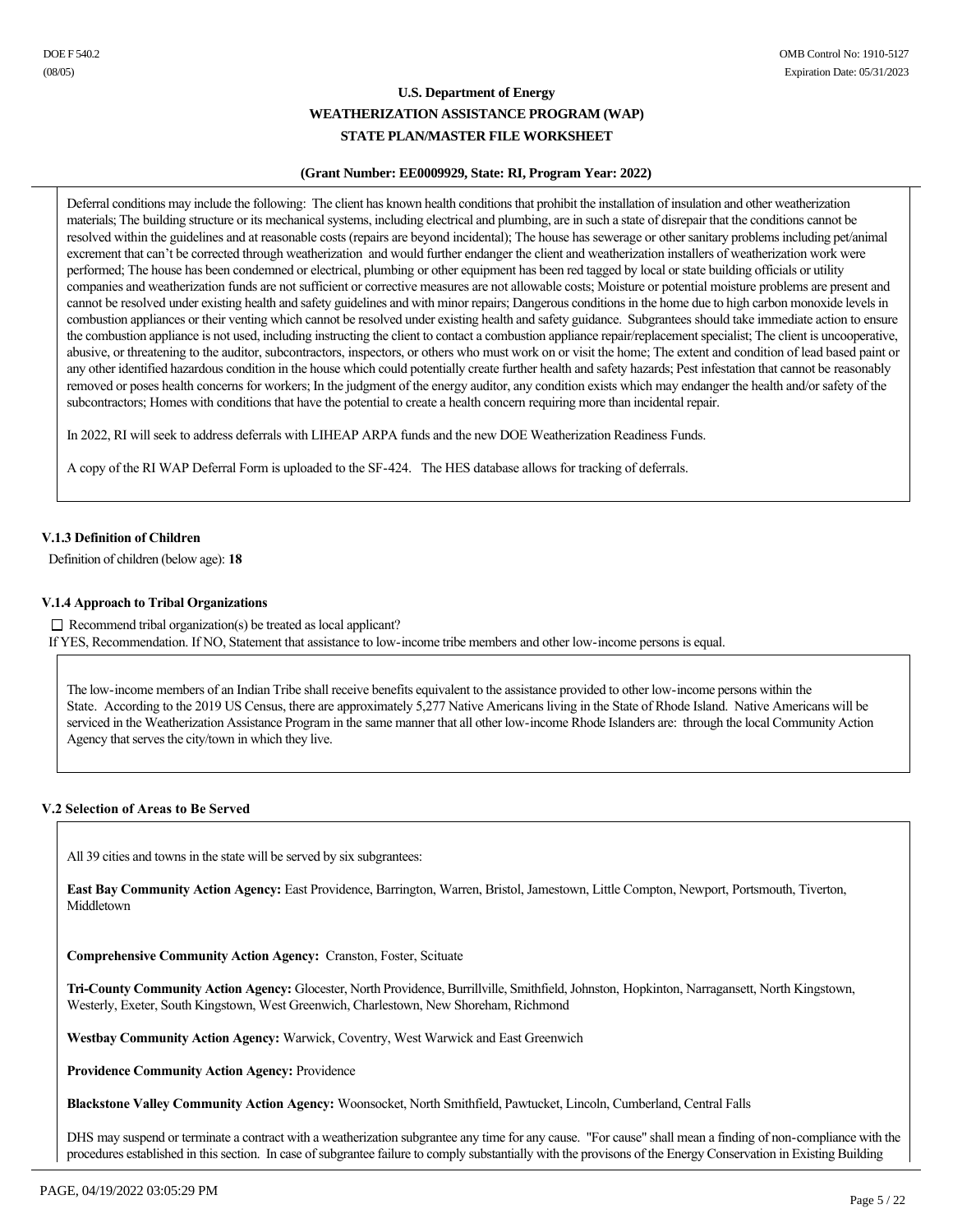#### **WEATHERIZATION ASSISTANCE PROGRAM (WAP)**

## **STATE PLAN/MASTER FILE WORKSHEET**

### **(Grant Number: EE0009929, State: RI, Program Year: 2022)**

Act of 1976, or 10 CFR, Part 440, DHS may take immediate steps to suspend or terminate the contract with that agency. Cause for suspension or termination of contracts shall include:

- Failure to maintain adequate fiscal controls and accounting procedures
- Filing late and innacurate financial and programmatic reports
- Misuse of program funds
- Inability of the subgrantee to account for materials and equipment purchased
- Failure to adhere to the schedule for goals and objectives established
- Provision of weatherization services that are not done in a quality manner
- Failure to use weatherization materials that meet or exceed Federal specifications
- Failure of a subgrantee to comply with the terms of a contract
- Failure to comply with audit requirements
- Failure to comply with required purchasing procedures
- Discrimination of employees
- <sup>l</sup> If a project is supported over two or more funding periods, suspension or termination may occur due to the failure to submit reports still due from the prior period

DHS may at its discretion either following notice and a hearing or by agreement with a weatherization subgrantee place an "agency at risk" status as an alternative to suspending or terminating a contract for cause; a finding of non-compliance by a subgrantee with an "agency at risk" status designation shall be cause for suspension or termination of a contract with a weatherization subgrantee.

Should any of the service providers which are identified in this plan cease to administer the Weatherization Program during the year covered by this plan, or are unable to utilize the funds allocated, a temporary service provider may be selected. The temporary service provider may be selected from the existing list of subgrantees.

### **V.3 Priorities**

Department of Energy (DOE) 10 CFR Part 440, Section 440.16 requires that grantees develop procedures to ensure that priority is given to identifying and providing assistance to: elderly persons; persons with disabilities; families with children; high residential energy users; and Households with a high energy burden.

Where all of the above is equal, applicants who have been waiting for weatherization services longer, may be prioritized for service over an applicant who has not been on the waiting list as long.

Priority Categories

1. Senior Citizen Household Member: 60-65.......1 point 6671........2 points 72-77...... 3 points 78-83...... 4 points  $84 + \dots$  5 points 2. Disabled: 1 point for each disabled household member 3. Families with Children: Under age 1.........5 points 1–2......................4 points 35.......................3 points 69...................... 2 points 1017................... 1 point 4. High Energy User:

1 point for High Energy Users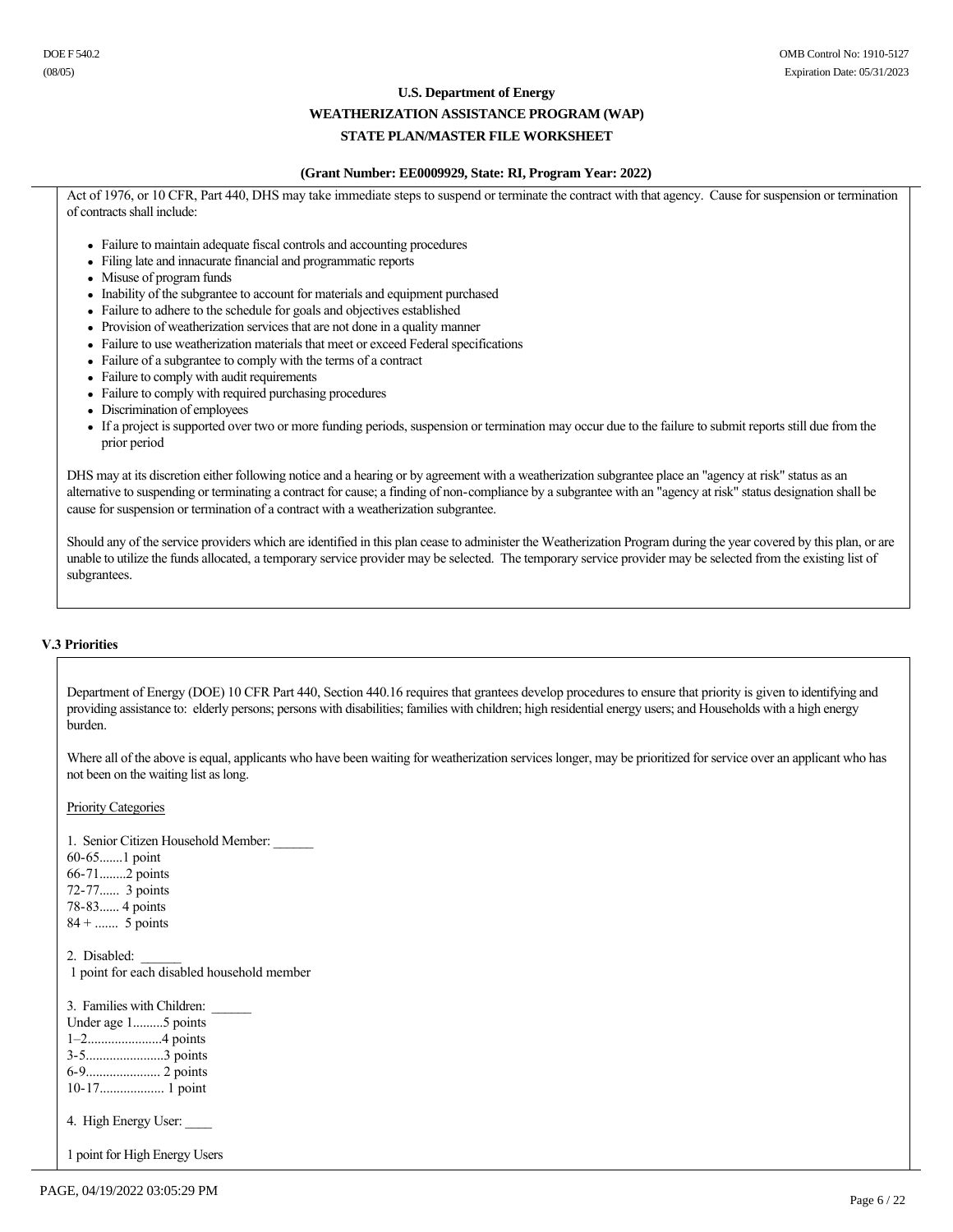### **(Grant Number: EE0009929, State: RI, Program Year: 2022)**

5. High Energy Burden:

1 point for High Energy Burden

Parameters are set up in Hancock to calculate if a customer is a High Energy User, and/or have a High Energy Burden. A recent study by ACEEE "Lifting the High Energy Burden in America's largest cities revealed that Providence, RI has the highest percentage of low-income energy burden in the Northeast (Providence, Pittsburgh, Philadelphia, Hartford, New York City, Baltimore, Boston, and Washington DC) based on the average of the median energy burdens across all groups.

RI WAP considers a household that spends more than 10% of their income on energy costs as having a High Energy Burden and priority points are given.

### **V.4 Climatic Conditions**

In Hancock, Subgrantees can choose from the following weather stations for modeling audits and should select the location of the nearest weather station:

Block Island State Arpt

Pawtuket

Providence

Providence TF Green Airport

Because Rhode Island has a short cooling season, RI WAP does not address cooling measures in the DOE Weatherization Assistance Program.

## **V.5 Type of Weatherization Work to Be Done**

## **V.5.1 Technical Guides and Materials**

RI contracted with Saturn Resource Management to develop the SWS-aligned *Rhode Island Weatherization Field Guide*, and its recent update in 2019. RI's Weatherization Technical Committee (WTC) was an integral part of the review and editing of this document. On 4/9/19, DOE notified RI that the Field Guide had been approved with 2 variance requests. Hard copies of the RI Field Guide were distributed to all Subgrantees, CLEAResult staff, DHS weatherization staff, and weatherization contractors. Recipients signed Acknowledgement of Receipt forms. The RI Weatherization Field Guide will be updated in 2024 per WPN 22-4: Quality Work Plan Update.

Energy auditors and state technical monitors are encouraged to download the RI Field Guide onto their iPads for reference while in the field, or when a hard copy is not available.

Electronic copies are available at:

http://wxfieldguide.com/ri (website)

http://wxfieldguide.com/ri/RI\_WxFG\_SWS\_print.zip (print files)

http://wxfieldguide.com/ri/RhodeIslandWxFg\_SWS\_edition.pdf (pdf)

These links are noted on the Bulletin Board on the main page of Hancock.

The "RI WAP IES Operations Manual" has been uploaded to the SF-424 and is accessible for all Hancock users in Hancock Weatherization Guidelines. Energy auditors and state technical monitors are encouraged to upload the Operations Manual to their iPads for easy access while working in the field. In 2020, the OM was updated with the assistance of an ad hoc working group comprised of energy auditors, state monitors, weatherization coordinators, DHS program manager and CLEAResult staff. The OM will be bound and printed with removable pages for updating ease and convenience.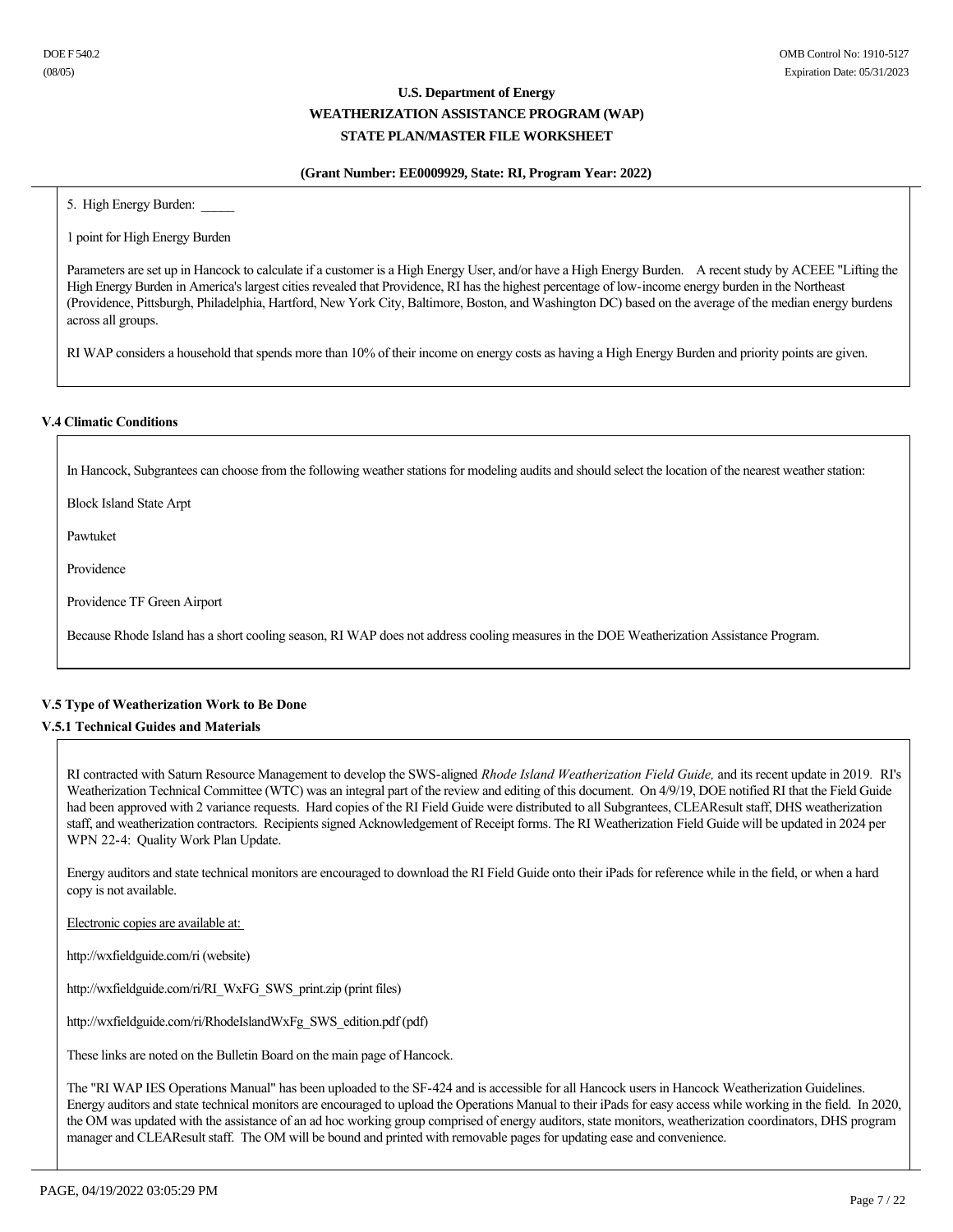### **(Grant Number: EE0009929, State: RI, Program Year: 2022)**

DHS will ensure that all expectations and requirements are communicated and codified in appropriate agreements and contracts. This will include all DHS/CAP Agency contract agreements. All CAP Agency/Weatherization contractor contract agreement and will include the following language:

## **SPECIFIC TERMS**

During the Term, the Subgrantee shall weatherize eligible dwelling units incompliance with the terms of the RI WAP Operations Manual, the RI Weatherization Field Guide, this Agreement, as well as any Federal or State statutes or regulations pertaining thereto, including but not limited to 42 U.S.C. section 6861 et seq.; and 10 C.F.R. Part 440 and 600; the requirements specified in Office of Management and Budget ("OMB") 2 CFR 200 and all other applicable Federal, State, and local laws, rules, regulations, administrative procedures, guides, manuals, program rules, regulations, and definitions, and any amendments thereto, in performing its obligations under this Agreement. Subgrantee specifically acknowledges that it must comply with all applicable Federal, State, and local laws, rules, and regulations pertaining to wages, hours, conditions of employment, and all health and safety standards.

Subgrantee shall perform weatherization services during the Term in accordance with the U.S. Department of Energy Weatherization Assistance Program State Plan for the State of Rhode Island, the Rhode Island Weatherization Field Guide, the Rhode Island Operations Manual, other State Weatherization directives as applicable, and any amendments thereto (collectively "State Weatherization Plan and Directives"). Subgrantee shall abide by and perform all work in accordance with the RI Weatherization Field Guide which has been aligned with the Department of Energy's Standard Work Specifications (SWS). The Subgrantee's signature on this agreement signifies its responsibility to follow all work standards as outlined in the documents referenced in this paragraph.

Subgrantee shall comply with all of the training and certification requirements that are specified in the RI Weatherization Operations Manual, and WPN 224 as required by the DOE.

No subcontractor of Subgrantee shall be paid for any work performed until such time as Subgrantee has performed an inspection of all of the weatherization work completed and has determined that any such work has been performed in a satisfactory manner ("Final Inspection").

Subgrantee shall ensure that all Weatherization staff and subcontractors who perform or provide Weatherization services to client homes receive and adhere to all standards as outlined in Rhode Island's Weatherization Field Guide, The Rhode Island Weatherization Assistance Program Operations Manual, the Department of Energy Weatherization Assistance Program State Plan for Rhode Island and other State Weatherization directives as applicable. The Subgrantee's signature on this agreement signifies its responsibility to follow all work standards as outlined in the documents referenced in this paragraph as well as its responsibility to ensure that its Weatherization staff and subcontractors receive and review these documents and use them to guide the Weatherization work performed in client homes by them.

Subgrantee shall include language in subcontractor contracts detailing that all Weatherization services will be performed in accordance with the standards outlined within the documents as described in this Agreement*.* 

The type of weatherization work to be performed by the subgrantees will include energy measures identified by the Hancock Energy Audit Tool (HEAT). All materials will be installed in accordance with the DOE-approved energy audit and Appendix A of 10 CFR 440. RI conducts HEAT audits for every single family-site built unit.

DHS is in the process of obtaining submitted single family and manufactured housing energy audit approval packages to DOE. At this time, the status of the approvals are pending.

Electric baseload measures are addressed through National Grid's Income Eligible Services (IES) Appliance Management Program (AMP). Every weatherized home receives an AMP audit and evaluation, and if conditions warrant, electric baseload measures are addressed (eg. refrigerator replacement, CFL's (unlimited), LED's (limited), Smart Strips, washing machines, etc.).

Field guide types approval dates

Single-Family:  $4/8/2019$ Manufactured Housing: 4/8/2019 Multi-Family:

## **V.5.2 Energy Audit Procedures**

Audit Procedures and Dates Most Recently Approved by DOE

Audit Procedure: Single-Family Audit Name: HEAT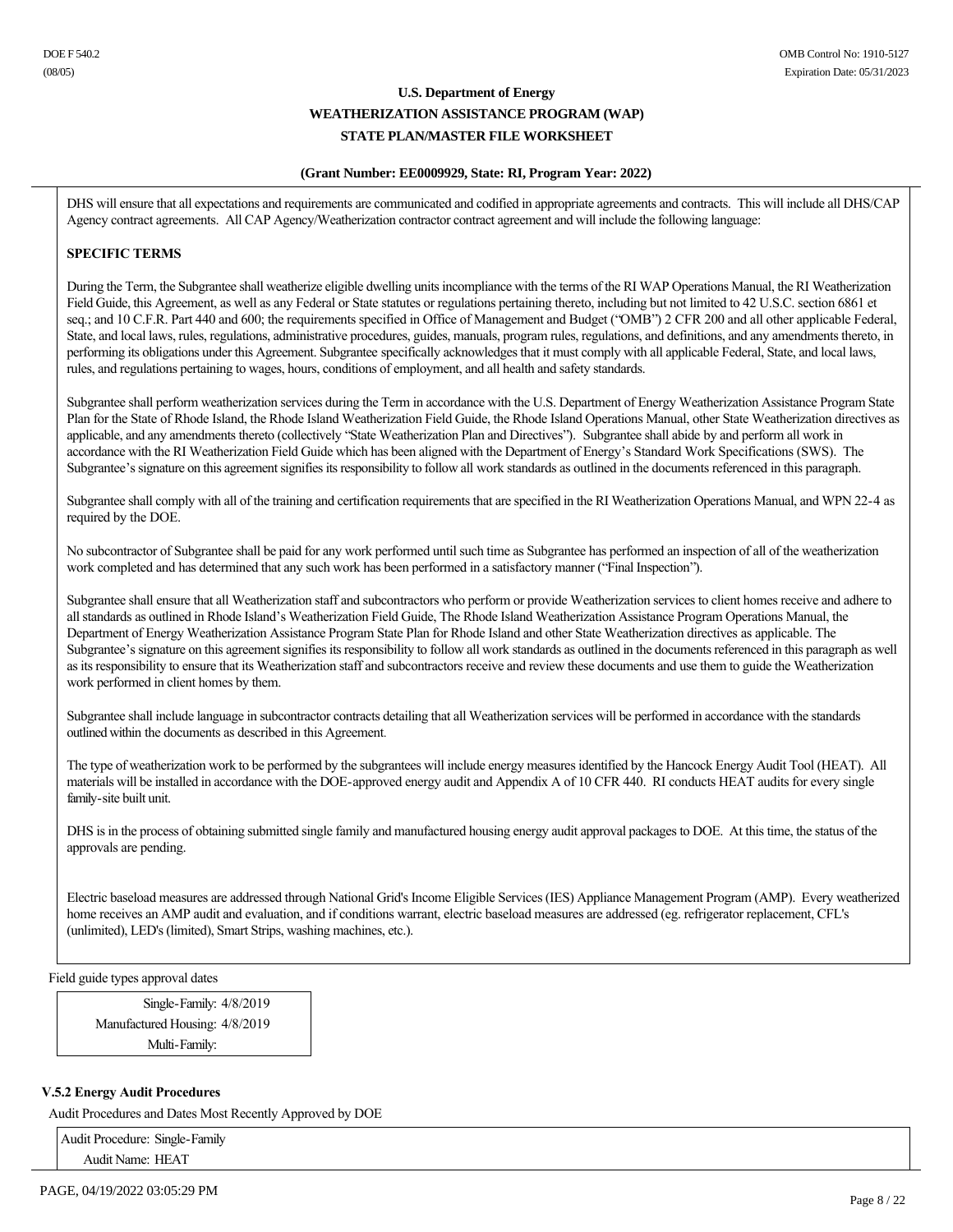### **(Grant Number: EE0009929, State: RI, Program Year: 2022)**

Approval Date:

Audit Procedure: Manufactured Housing Audit Name: HEAT Approval Date:

Audit Procedure: Multi-Family

Audit Name: Other (specify)

HEAT for small 2-4 unit multi-family dwellings. See Comments.

Approval Date:

## **Comments**

## **Single Family Audits - HEAT**

Rhode Island's single family audit procedures were approved on 8/31/15.

DOE moved RI to "Conditional Audit Approval" on 9/6/17.

DHS submitted single family and manufactured housing energy approval packages to DOE in September 2020. Hancock upgrades were implemented per DOE audit tool requirements, and RI resubmitted the audits to SMS for approval in March, 2022. Approvals are pending.

### **Mobile Home Audit**

DHS recognizes that it is not in compliance with the requirement for an approved mobile home audit. DOE funds are never used to weatherize mobile homes it is not allowable in Hancock. RI uses LIHEAP and/or utility funds to weatherize mobile homes so this population can continue to be served. Mobile homes account for 0.9% of the total housing units in the state. A full HEAT audit is modeled for every mobile home weatherization job.

### **Multi-Family Weatherization**

DHS does not plan to complete any large multi-family projects with DOE funds. Rhode Island has a utility-funded low-income multi-family weatherization program that is administered by RISE Engineering and all requests for weatherization services in large multi-family buildings are referred to that program.

https://www1.nationalgridus.com/files%5CAddedPDF%5CPOA%5CRI\_MF\_Flyer.pdf

Small multi-family weatherization (2-4 units) are modeled in HEAT audit to determine appropriate cost-effective measures.

### **V.5.3 Final Inspection**

As specified in 10 CFR 440.16, one hundred percent (100%) of weatherized dwelling units shall be inspected and certified as complete by the Subgrantee's authorized agent, prior to reporting said dwelling units as completed home. This provision is included in DHS/Subgrantee contract agreements. The QCI form certifies that each home has been completed and is signed and dated by the client, the QCI inspector, and the weatherization coordinator. Final inspections must include all health and safety testing including combustion efficiency, CO testing of all combustion appliances and worst case draft testing of all vented combustion appliances. DHS recommends that subgrantees perform "real time" final inspections whenever possible, on the last day of scheduled work, and while the weatherization contractor is still on-site. This practice improves responsiveness and efficiency of program operations by allowing contractors to immediately address any unsatisfactory work. Subgrantees are strongly encouraged to conduct "work in progress" inspections on at least 20% of jobs to review contractor work, discuss issues and concerns, check for lead safe work practices, and inspect attic air sealing work.

Disciplinary actions for inadequate inspection practices are reviewed on a case-by-case basis, and are identified through state monitoring visits. When disciplinary action is warranted, a subgrantee corrective action plan may be requested by the state, and should reflect the significance of the finding or concern. Examples of when disciplinary action may be warranted include:

- A. Repeated occurrences of failed CAZ testing resulting in re-work;
- **B.** Repeated monitoring finding related to the contractor performing the work;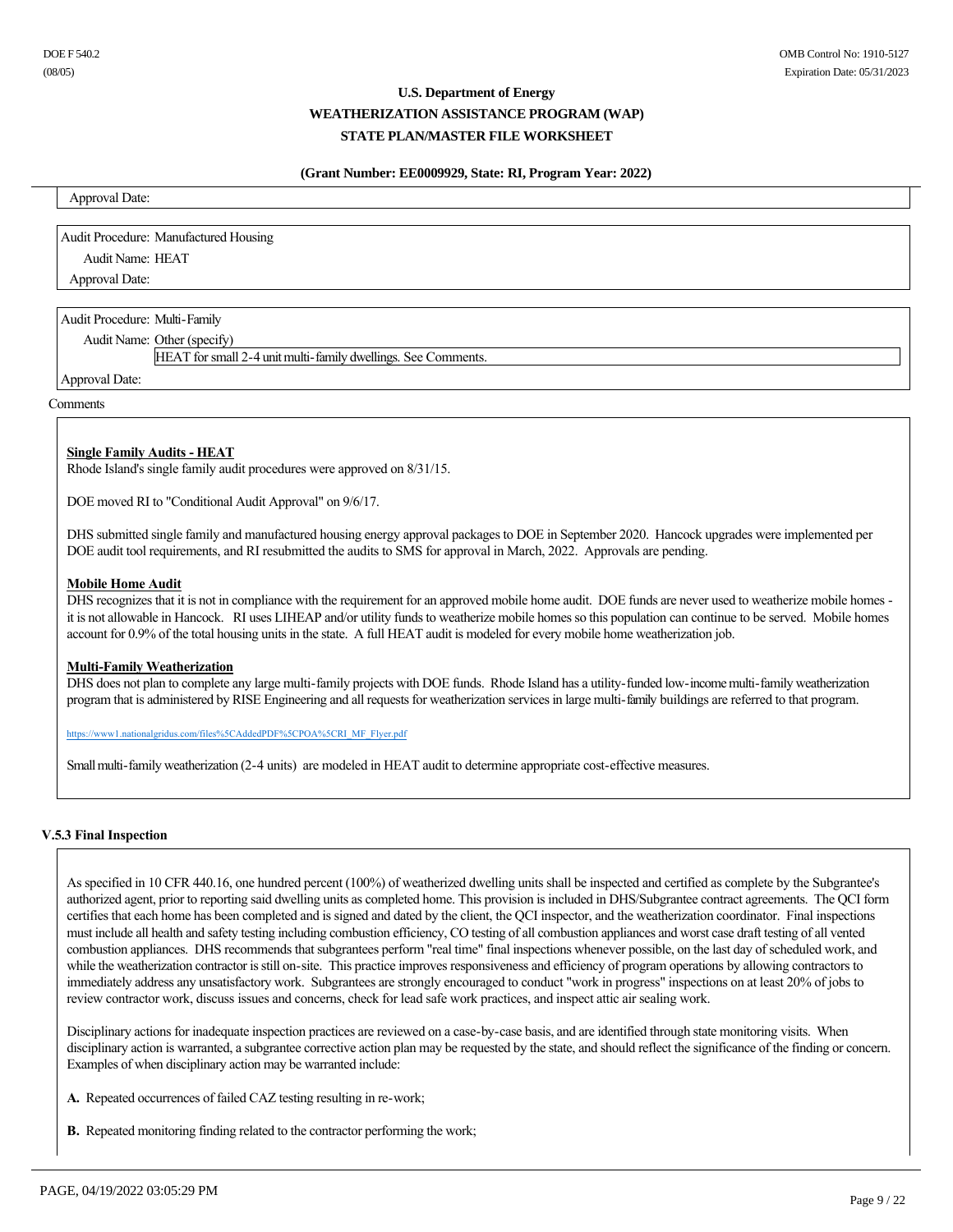# **WEATHERIZATION ASSISTANCE PROGRAM (WAP)**

## **STATE PLAN/MASTER FILE WORKSHEET**

### **(Grant Number: EE0009929, State: RI, Program Year: 2022)**

C. Repeated incidents of unsatisfactory, sub-standard work performance;

**D.** Repeated incidences of violating DHS, DOE or LIHEAP program requirements;

**E.** Fraudulent activity or fraudulent charges that are being reimbursed by the Weatherization Assistance Program;

**F.** Negligent work performance that leaves clients or other workers in iminent danger (i.e. Health and Safety such as carbon monoxide allowed to enter the home or a gas leak not addressed).

Depending on the severity of the issue, consequences may include:

**1. Remedial Training. Category A.** A worker (auditor or contractor) that falls under **Category A** will be recommended for remedial training and may be denied from participating in the program until the remedial training is completed. In addition to remedial training, an increase of on-the-job training or supervision may be warranted as well.

**2. Denial of Participation.**  A contractor or worker performing work that falls under categories **B, C and D** may be denied participation for up to 2 years.

**3. Permanent Debarment** - A contractor or persons performing work that falls under category **E** and **F** may be permanently debarred from providing weatherization services through DHS' Weatherization Assistance Program.

In all disciplinary cases , an increase in the number of units monitored will be implemented.

At this time, there are 9 QCI inspectors in RI.

Status of CAP Agency QCI Inspectors BVCAP - 2 QCI (Steve Calise, Ed Fisk) CCAP 2 QCI (Merredith Plante, Dave Mello) Eastbay - 0 OCI CAPPRI 2 QCI (Jamie Paquin, Makara Keo) Tri-County - 2 QCI (Sal Estacio, Steve Saccoccio) Westbay - 1 QCI (Bill Larocque)

State Monitors John Costello - OCI Ramon Lantigua - QCI

Derek DeCosta - QCI

All QCI individuals must submit copies of their certifications (lead renovator, BA, QCI, EA, other HEP certifications) to DHS.

The RI WAP Field Inspection Form has been uploaded to the SF-424.

QCI Inspection Procedures

The following procedures are provided as a guide for performing the quality control inspection services:

- 1. QCI Inspector schedules an appointment with the customer to visit the dwelling and perform the inspection;
- 2. QCI Inspector arrives at dwelling equipped to conduct all necessary tests and services at the appointed time; Inspector performs blower door test verify results of air infiltration reduction achieved by the local agency; combustion efficiency test, and walk-through inspection as appropriate and required;
- 3. QCI Inspector records comments and quality assessment on the quality control form. Inspector also records variances in resource accountability between work order and/or invoice and inspection findings;
- 4. Signature of customer is obtained (signature must be a resident adult); and
- 5. Complete the Quality Control Inspection Form in the prescribed manner and forward a copy to the local agency.

The purpose of the Quality Control inspection is to: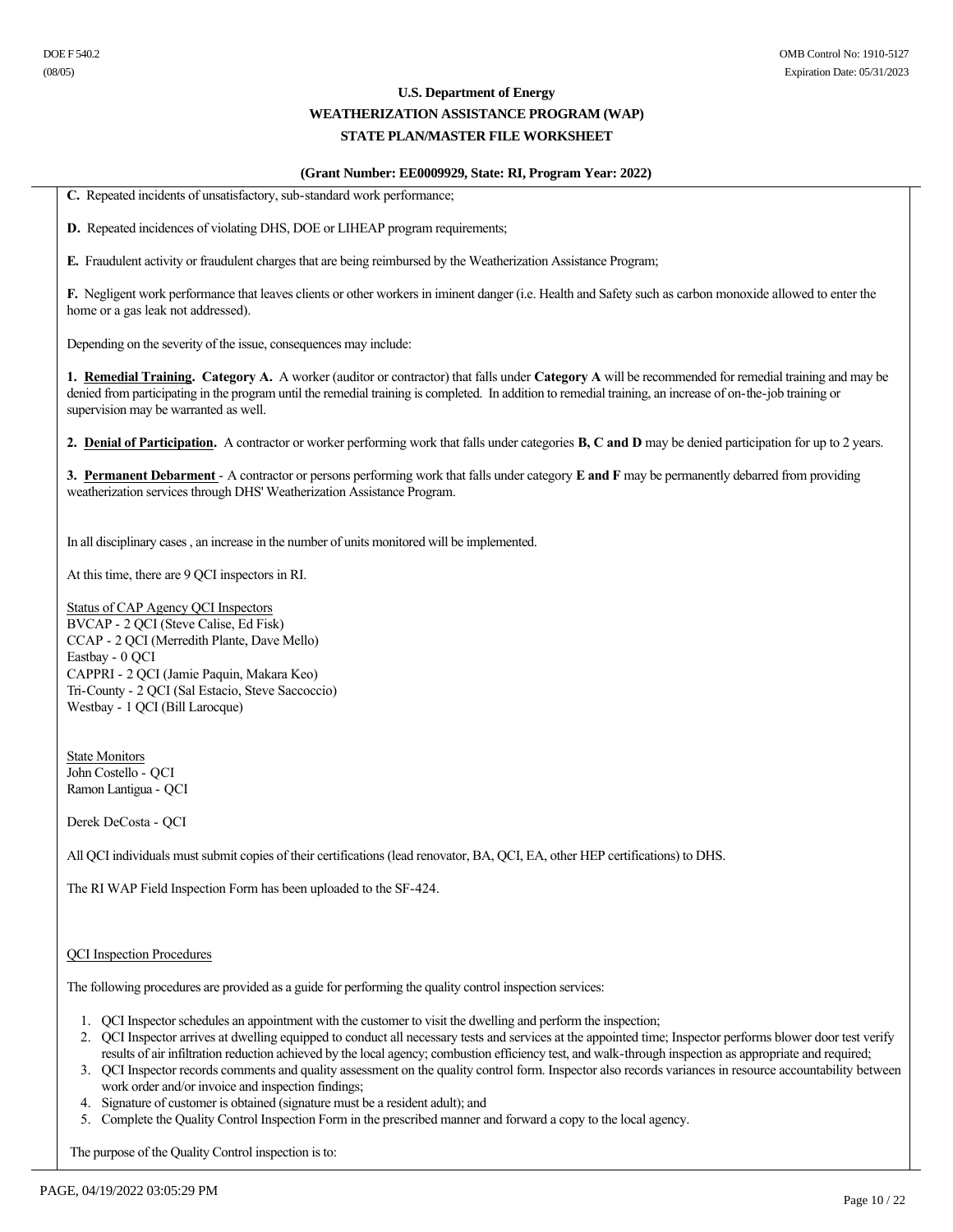### **WEATHERIZATION ASSISTANCE PROGRAM (WAP)**

## **STATE PLAN/MASTER FILE WORKSHEET**

#### **(Grant Number: EE0009929, State: RI, Program Year: 2022)**

- <sup>l</sup> To provide services in a manner that meets the highest level of professionalism and to comply with standards established by DHS, the federal government, and the industry; and
- <sup>l</sup> To provide services in a timely fashion and with the highest level of resource accountability possible in accordance with the scope of work provided.

The subgrantee is responsible for ensuring that all Quality Control Inspectors are adequately trained and credentialed.

Quality Control Inspectors should be independent of the work they are inspecting. Ideally, the QCI inspector should not be the same individual who audited the property or performed any of the work for the property they are inspecting. In instances where this is not possible due to staffing, DHS will increase monitoring to 10% of completed units.

Where the auditor and the final inspector are the same, at least 10 percent of quality assurance reviews will be conducted where the auditor and the QCI inspector are the same.

It is the responsibility of the Quality Control Inspector to ascertain the completeness and quality of work according to the work order, of each dwelling unit before certifying in the Hancock system that the unit is complete.

BPI Technical Standards, The Rhode Island Weatherization Field Guide installation processes and SWS quality of standards should all be considered in this process. At a minimum, Quality Control Inspections must contain these elements:

- Perform a blower door test to verify results of air infiltration reduction achieved;
- Perform a combustion efficiency test of the central heating system;
- Perform a walk-through inspection of the property to verify the presence of installed materials and that the installation of materials as recorded on the Work Order and Invoice documents meet SWS quality;
- Document customer comments and obtain customer signature on the QCI Form verifying the work performed;
- Certify completeness and quality of all items listed in the work scope in the Hancock system;
- Perform all diagnostic testing, including CAZ testing, as part of the inspection process.

DHS' QCI inspectors are required to review not less than 10% of completed units. If the QCI Inspector finds a pattern of missing or poor quality work in the random sampling, a higher percentage or all dwelling units of that agency may be inspected.

The agency must access Hancock and create a work order of all items that failed. When the work has been corrected, the subgrantee will notify DHS and arrange for the QCI re-inspection.

Units with failed measures must be resolved within five working days. Failure to adhere to this policy could result in the withholding of funds, stopping payment on current invoices and, in extreme cases, suspension or removal from one or more of RI WAP/IES weatherization programs.

DHS requires that all outstanding "failed" units be resolved and treated as a priority. Repeated failures may result in DHS requesting a corrective work plan to be developed by the agency.

### Acceptance of Work

To clarify standard inspection protocols, please note the following:

- A unit will fail inspection if materials reported as installed cannot be found;
- A unit will receive a poor QA inspection if measures were not installed to standards;
- No unit will be failed for missed opportunities regarding air infiltration reduction, unless the inspector uses a blower door and can verify that substantial air leakage still exists;
- <sup>l</sup> A unit may fail if major weatherization services or leveraging opportunities were missed (e.g., no attic insulation installed and could have been, no furnace work performed etc.) and the file does not indicate why the service was omitted.
- <sup>l</sup> A unit will fail if additional, uninstalled health and safety measures are still required to protect the family.

### Customer 'No-Show" Policy

It is anticipated that a small percentage of units will not receive Quality Control inspections due to a variety of extenuating circumstances including:

- Customer moves/dies  $&$  property is vacant or occupied by a second party;
- Customer is unavailable after several attempts to re-enter and inspect.

The following are the procedures for reporting "no show" properties: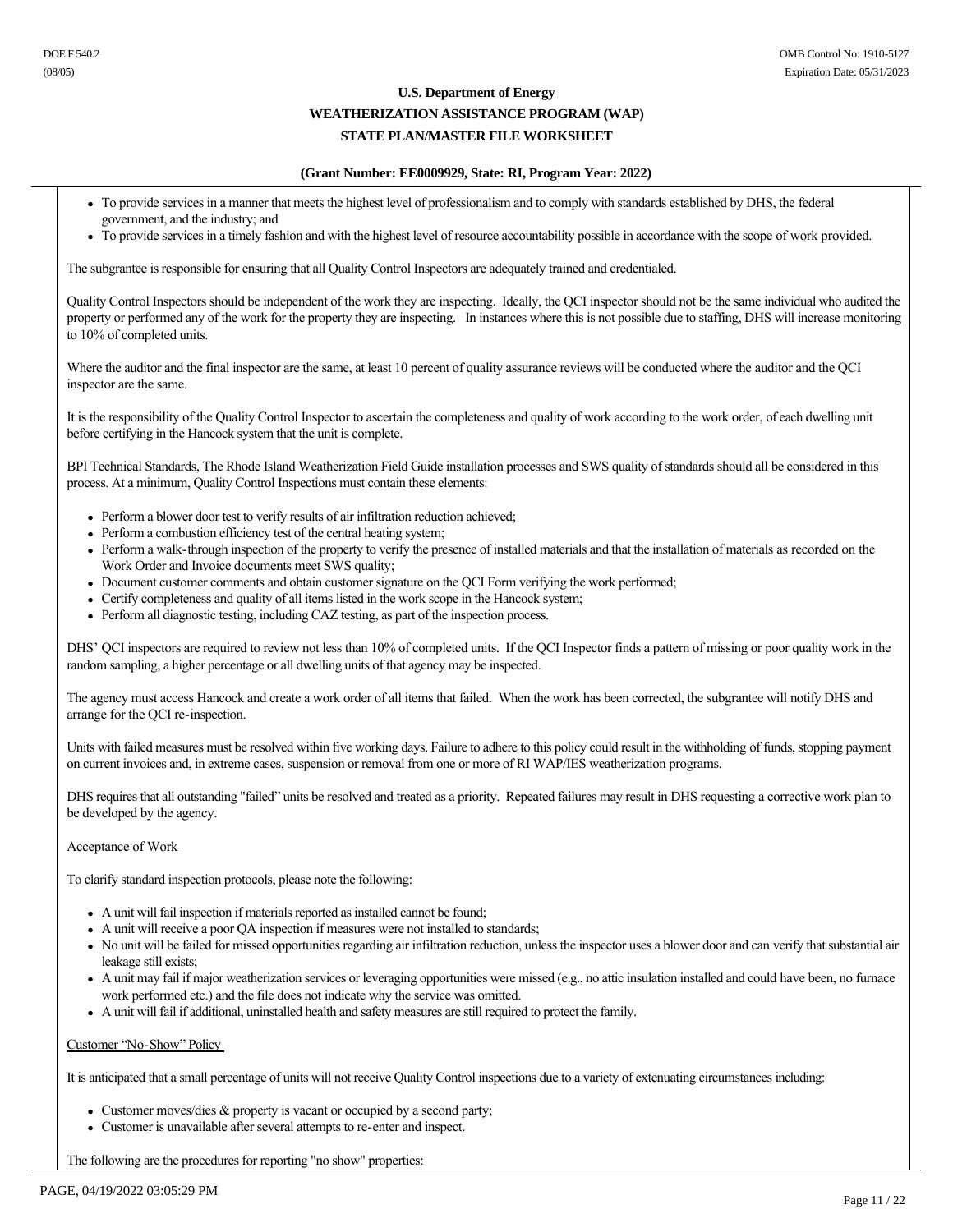### **WEATHERIZATION ASSISTANCE PROGRAM (WAP)**

### **STATE PLAN/MASTER FILE WORKSHEET**

#### **(Grant Number: EE0009929, State: RI, Program Year: 2022)**

- 1. Local agency completes the weatherization services.
- 2. QCI Inspector will be responsible for contacting landlords/property managers to seek assistance in completing the inspection process, as required.
- 3. QCI Inspector must make several attempts to enter the property, including:
	- a. Contacting the customer by telephone to schedule appointment;
	- b. Forwarding of a letter setting a time and date for the inspection;
	- c. Conducting an unscheduled site visit to the dwelling; and
	- d. In the case of rental properties, performing the previous steps with the landlord as well as the customer.

4. Where QCI inspections are not possible, an alternative (non-DOE) funding source must be used. The unit cannot be reported to DOE as a completed unit without a QCI inspection.

The subgrantee is required to notify DHD that the unit cannot be accessed and provide documentation of each attempt to contact.

Because RI WAP does not use DOE resources to weatherize multi-family buildings at this time, there is no plan to receive training on the NREL Multifamily Quality Control Inspector JTA.

Contract language (see Special Terms) is included in Subgrantee Contractor Agreements which codify the signatory's responsibility to perform work to the specifications outlined in WPN 22-4 and in accordance with other state and federal requirements.

### QCI - Overall Job Rating

- Good (no missed opportunities, all work installed according to standards)
- Poor (measures were not installed to standards, client files incomplete)
- <sup>l</sup> Fail (materials reported as installed are not found, major weatherization opportunities were missed without an explanation of why the measure(s) were omitted in the client file, uninstalled health and safety measures that are still required to protect the family)

*No unit will be failed for missed opportunities regarding air infiltration reduction, unless the inspector uses a blower door and can verify that substantial air leakage still exists*

Disciplinary actions for non-compliance with post inspection protocols will be classified as:

- Level 1: Subgrantee has routinely responded to corrective actions, 100% effective.
- Level 2: Subgrantee has had marginal or insufficient results responding to corrective improvement on initial responses, but ultimately addressing all concerns and demonstrating improvement. Subgrantee will be subject to increased state monitoring and inspection
- Level 3: Subgrantee has failed to address corrective actions and/or deficiencies repeatedly. This designation may result in temporary suspension and disallowed costs.
- Level 4: Indefinite suspension, defunding of Subgrantee and contract termination.

### **SPECIFIC TERMS**

During the Term, the Subgrantee shall weatherize eligible dwelling units incompliance with the terms of the RI WAP Operations Manual, the RI Weatherization Field Guide, this Agreement, as well as any Federal or State statutes or regulations pertaining thereto, including but not limited to 42 U.S.C. section 6861 et seq.; and 10 C.F.R. Part 440 and 600; the requirements specified in Office of Management and Budget ("OMB") 2 CFR 200 and all other applicable Federal, State, and local laws, rules, regulations, administrative procedures, guides, manuals, program rules, regulations, and definitions, and any amendments thereto, in performing its obligations under this Agreement. Subgrantee specifically acknowledges that it must comply with all applicable Federal, State, and local laws, rules, and regulations pertaining to wages, hours, conditions of employment, and all health and safety standards.

Subgrantees shall perform weatherization services during the Term in accordance with the U.S. Department of Energy Weatherization Assistance Program State Plan for the State of Rhode Island, the Rhode Island Weatherization Field Guide, the Rhode Island Operations Manual, other State Weatherization directives as applicable, and any amendments thereto (collectively "State Weatherization Plan and Directives").

Subgrantees shall abide by and perform all work in accordance with the RI Weatherization Field Guide which has been aligned with the Department of Energy's Standard Work Specifications (SWS).

Subgrantees shall comply with all of the training and certification requirements that are specified in the RI Weatherization Operations Manual, and WPN 22-4.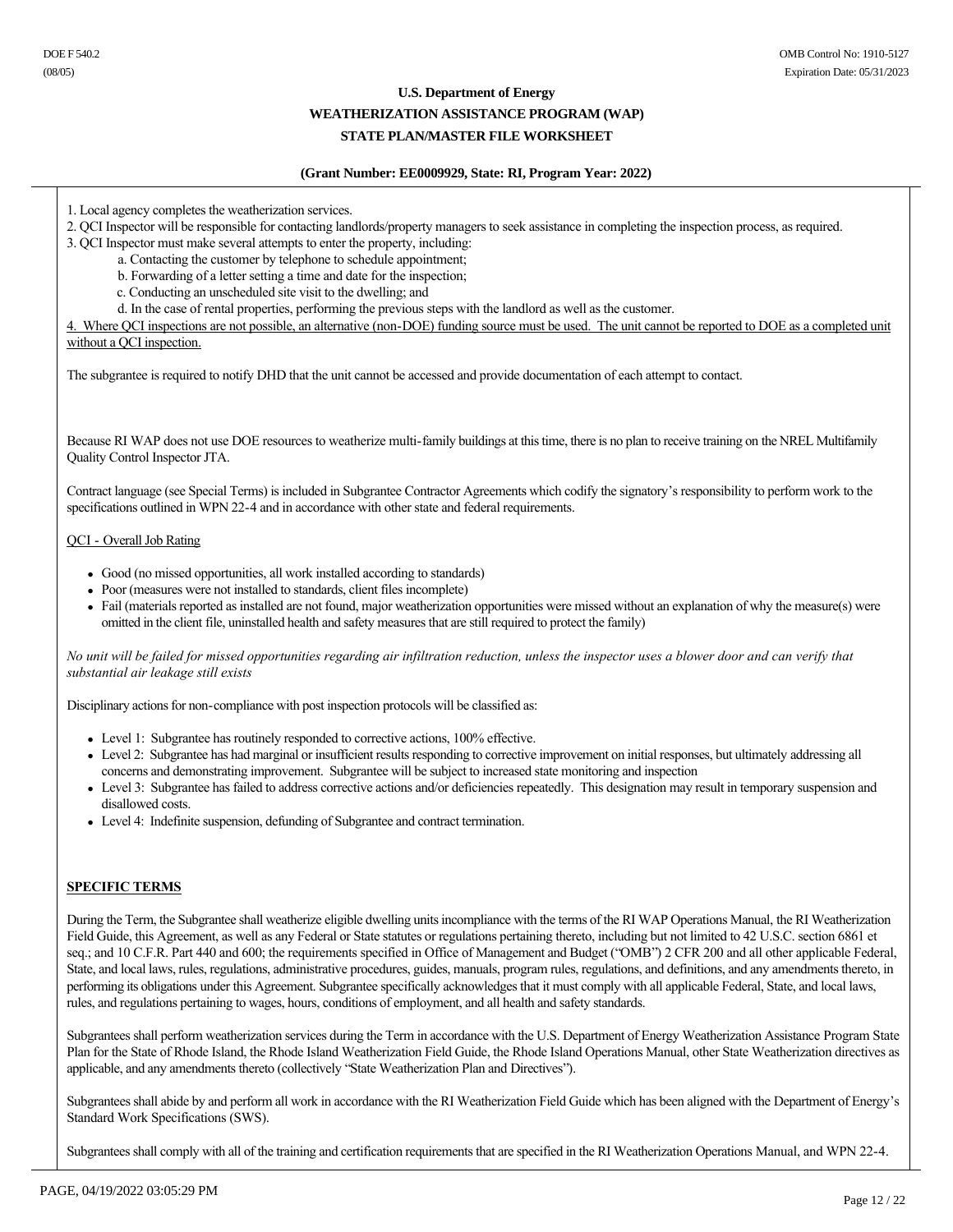### **(Grant Number: EE0009929, State: RI, Program Year: 2022)**

Subgrantees shall provide in-home energy education regarding reducing energy consumption and health and safety concerns to the persons who receive the weatherization services pursuant to this Agreement.

No subcontractor of Subgrantee shall be paid for any work performed until such time as Subgrantee has performed an inspection of all of the weatherization work completed and has determined that any such work has been performed in a satisfactory manner ("Final Inspection").

Subgrantee shall select subcontractors in a manner that assures competitive procurement of services in compliance with all applicable laws, including but not limited to 10 CFR 600.236, and 2 CFR 200.318 through 2 CFR 200.326. Neither Subgrantee nor any subcontractor of Subgrantee shall be reimbursed until such time as Subgrantee has performed an inspection of the work performed and has determined in writing that any such work has been completed in a satisfactory manner.

Subgrantee shall ensure that all Weatherization staff and subcontractors who perform or provide Weatherization services to client homes receive and adhere to all standards as outlined in Rhode Island's Weatherization Field Guide, The RI WAP Operations Manual, the Department of Energy Weatherization Assistance Program State Plan for Rhode Island and other State Weatherization directives as applicable. The Subgrantee's signature on this agreement signifies its responsibility to follow all work standards as outlined in the documents referenced in this paragraph as well as its responsibility to ensure that its Weatherization staff and sub-contractors receive and review these documents and use them to guide the Weatherization work performed in client homes by them.

Subgrantee shall include language in subcontractor contracts detailing that all Weatherization services will be performed in accordance with the standards outlined within the documents as described in this Agreement.

In making any procurement or entering into any contract that requires the expenditure of funds provided pursuant to this Agreement, Subgrantee shall adhere to the applicable provisions of 10 CFR. 440, 10 CFR 600 and 2 CFR 200.318 through 2 CFR 200.326, and Minority Business Enterprise (MBE) policies including R.I.G.L. 37-14.1, regarding procurement.

Subgrantee acknowledges and agrees that funds provided through this Agreement shall not be used for the purchase or improvement of land, or for the purchase, construction, or permanent improvement (other than low-cost residential weatherization or other energy-related home repairs) of any building or other facility.

Subgrantee acknowledges and agrees that it must maintain an overall average cost per dwelling amount not to exceed \$8,009 for PY 2022.

Subgrantee acknowledges and agrees that the funds provided through this Agreement shall be used to supplement, and not supplant, State or local funds and, to the extent practicable, to increase the amounts of such funds that would be made available in the absence of Federal funds for carrying out activities specified in this Agreement.

## **V.6 Weatherization Analysis of Effectiveness**

Although DHS has not conducted a formal program evaluation of cost effectiveness, adhering to the SIR requirement helps ensure that the program maintain its mainstay of cost-effectiveness.

EA and QCI Inspector training and certification will also help ensure that high quality work standards and cost effective energy conservation practices are followed. Recent DOE requirements for Quality Work Plans and Quality Management Plans will help improve the overall efficiency of WAP. DHS will continue it's efforts for program and process improvement by providing technical and program training for state and subgrantee staff as needed.

Subgrantees are subject to ongoing fiscal and program monitoring. Subgrantees are required to inspect 100% of the work completed and maintain control over expenditures in accordance with federal financial management guidelines and generally accepted accounting procedures.

Annual program and fiscal assessments provide a second level of weatherization program analysis. The monitoring effort focuses on accountability and technical proficiency. Subgrantee records, client files, and invoices are checked for consistency and compliance. At least 10% of the housing units completed are physically inspected by DHS state monitors. Work orders are cross-checked with the measures that have been installed in the home. The technical monitors also evaluate the workmanship and techniques employed by weatherization contractors, focusing on compliance with weatherization priorities and the quality of work.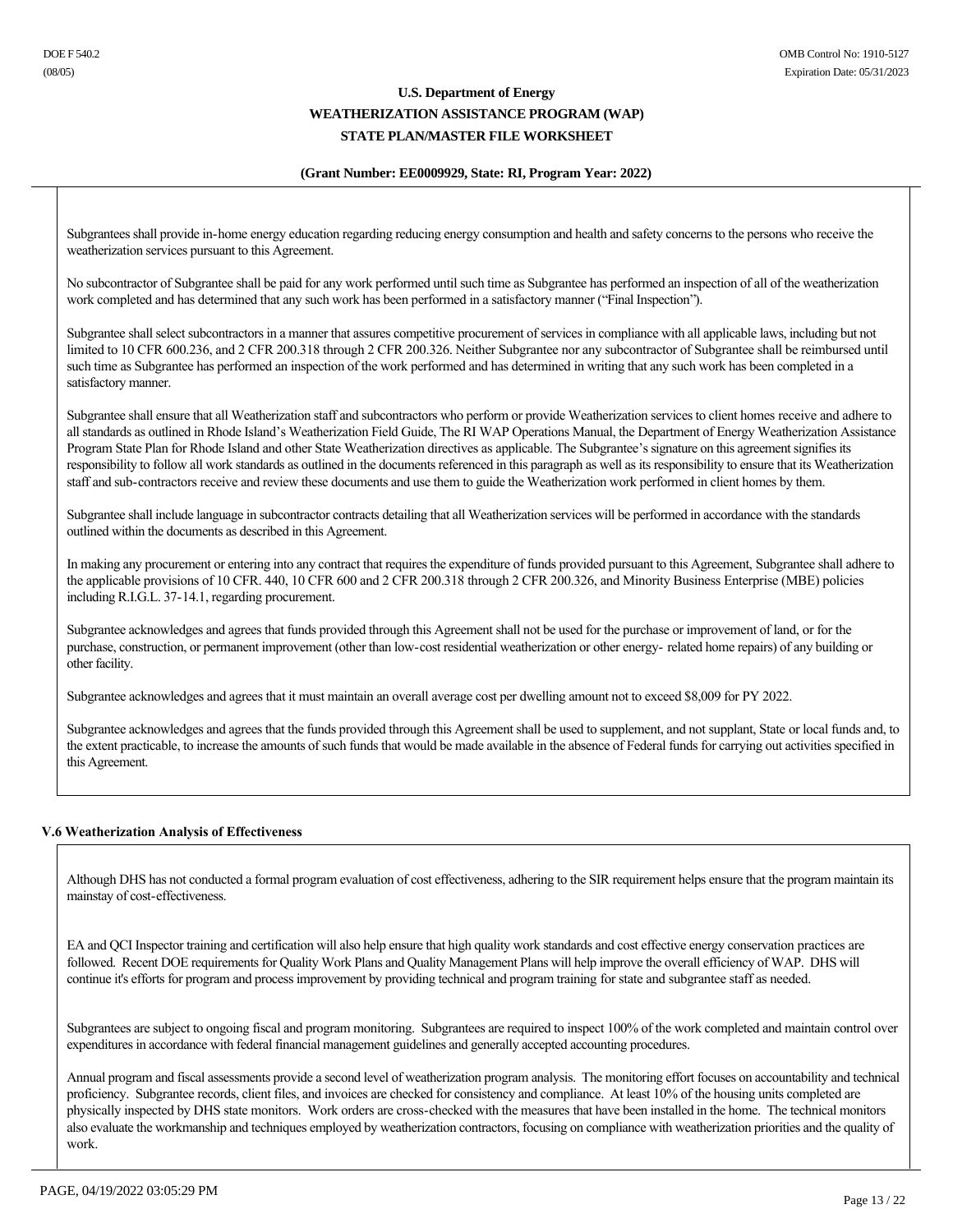### **(Grant Number: EE0009929, State: RI, Program Year: 2022)**

DHS holds weekly Weatherization staff meetings to discuss program issues and concerns, best practices, monitoring issues, and trends.

DHS and CLEAResult (lead vendor for the National Grid Income Eligible Services Program) hold monthly KPI meetings with the 6 Subgrantee weatherization coordinators. A copy of the KPI worksheet is attached to the SF 424 for reference. The purpose of the monthly KPI meetings is to review and discuss: the prior months' production goals and spending, T&TA and staffing and provide support for program development as needed. These meetings serve as opportunities to discuss any programmatic changes, discuss areas of concern and general peer to peer exchange.

### **V.7 Health and Safety**

DHS and its Weatherization Subgrantees have always considered the heath and safety of its weatherization clients a high priority. Health and Safety measures are measures that are necessary to maintain the physical well-being of both the occupants and the weatherization workers where the actions are necessary as a result of weatherization work. The reason for all health and safety work must be documented in the client file, including pictures and written documentation.

The 2022 RI WAP Health and Safety Plan, uploaded to the SF-424, is a working document and has been provided to all RI WAP Subgrantees. The document will be updated as necessary, and follows all requirements of WPN 22-7.

The budget matrix included in RI's Health and Safety Plan includes the following information:

| Avg. Health & Safety Cost/Unit                           | \$798.13     |
|----------------------------------------------------------|--------------|
| <b>Est Production</b>                                    | 133          |
| <b>Est Program Operations</b>                            | \$841,090    |
| H&S Budget (total avg H&S cost per unit * Est production | \$106,151.56 |
| Requested H&S % per unit (H&S Budget/Program Operations) | 12.6%        |

DHS has budgeted/requested \$100,000 2for health and safety in the PY22 state plan application. RI will use LIHEAP and/or NGRID funds on jobs as needed to supplement the DOE H&S allocation.

The WAP Hancock database allows the state and Subgrantees to track and manage H&S measures and costs more efficiently. Subgrantees can quickly see spending percentages by category and funding source by accessing the Production and Job Cost Report in Hancock.

Additionally, Hancock has a feature whereby jobs that exceed the H&S average job funding limit (\$900) are sent to "state approval" before they can be sent to work order. This control allows the agencies, and DHS, to track Health and Safety averages and address any issues before a work order is created.

### **Job Funding Limits:**

DOE WAPHealth and Safety 900.00 DOE WAPMaterials and Labor - On-Site7,500.00

Subgrantees are encouraged, but not required, to maintain Pollution Occurrence Insurance.

Clients must be informed of any Health and Safety risk discovered during the inspection process. In the case of a rental property, the property owner and/or authorized agent must also be notified. As potential hazards are identified, an assessment must be made on severity, and how they will be addressed, up to and including deferral. Deviations from the RI Health and Safety Plan must be requested in the form of a waiver, and must include a thorough assessment (including photo documentation) of the situation and a detailed plan for addressing the issue.

### At-Risk Customers

RI WAP provides AC assistance through the Appliance Management Program. Any A-60 (discount rate) customers is eligible for AC replacement, if the InDemand audit (baseload audit) deems it cost effective. Window AC's are replaced with energy star models; almost all AC's are replaced. There is no assesment of an "at risk" situation; if the customer is income eligible, they are eligible to participate in the program. Window AC's are replaced 1:1 (eg. like for like).

The RI WAP IES "Audit Instructions Form" seeks to obtain customer health and safety information that may be affected by the weatherization work set to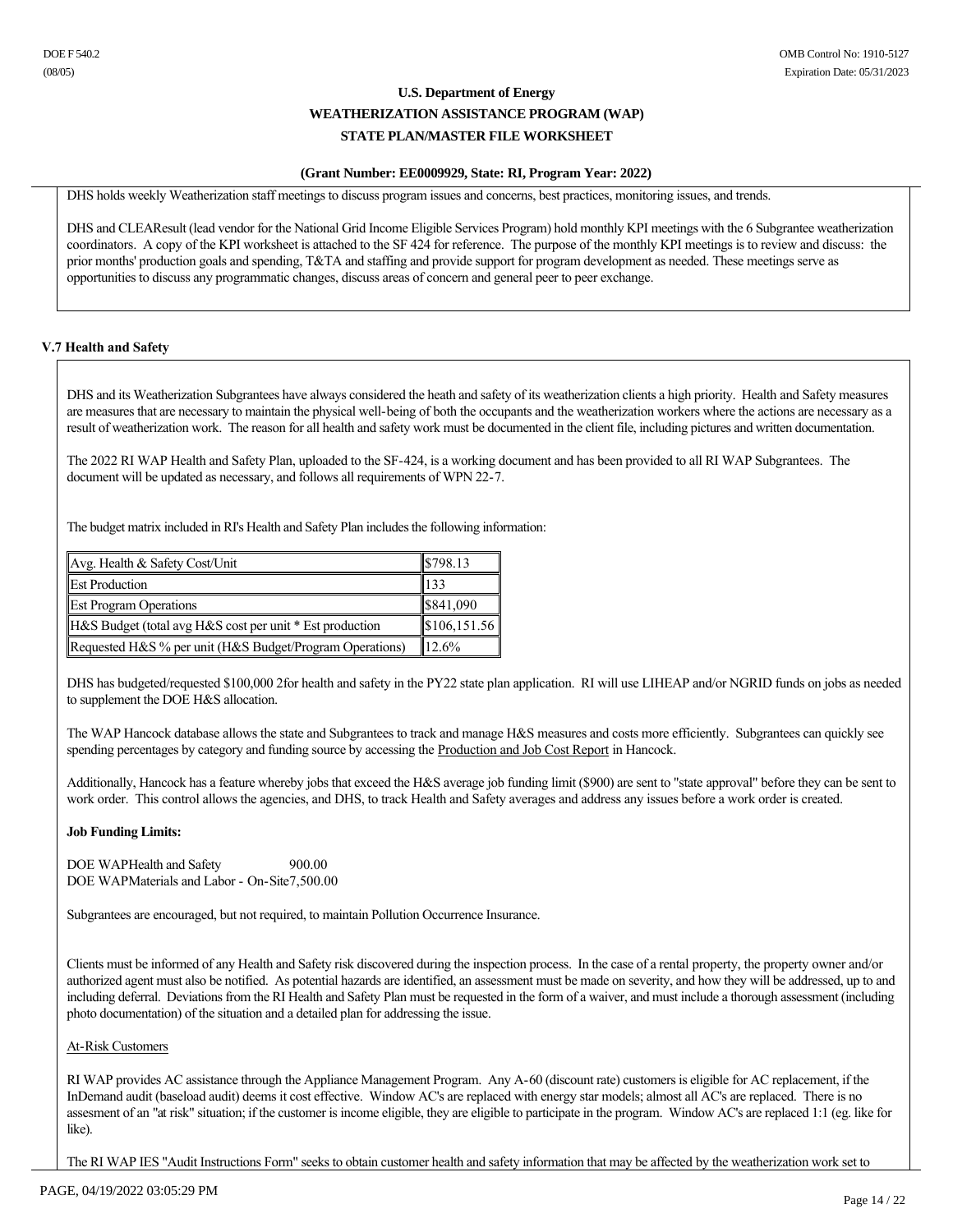### **(Grant Number: EE0009929, State: RI, Program Year: 2022)**

occur. If it is found that a customer may be considered "At Risk" based on the information provided, the job will be deferred for the health and safety of the customer.

### **V.8 Program Management**

### **V.8.1 Overview and Organization**

LIHEAP and WAP programs are under the jurisdiction of the Department of Human Services, Division of Community Services. DHS is an organization of opportunity, working hand-in-hand with other resources in Rhode Island to offer a full continuum of services for families, adults, children, elders, individuals with disabilities and veterans. The goals of DHS are to create families that are strong, productive, healthy and independent; adults that are healthy and reach their maximum potential; Children that are safe, healthy, ready to learn and reach their full potential; ensure that elders and individuals with disabilities receive a full continuum of services to enhance their quality of life; and that veterans are cared for and honored.

An organizational chart which show's RI WAP placement within the Department of Human Services has been uploaded to the SF-424.

An organizational chart for the Weatherization Assistance Program itself has been uploaded to the SF-424.

The State Energy Plan (SEP) program remains at the Office of Energy Resources in the RI Department of Administration. The Office of Housing and Community Development (OHCD) administers all CDBG grants awarded to the State of Rhode Island. The State Community Development Block Grant (CDBG) program is intended to develop viable communities by providing decent housing, expanding economic opportunities and creating suitable living environments primarily for low/moderate income persons (those earning at or below 80% of Area Median Income). Each year the State of Rhode Island receives a formula allocation of CDBG funding from the Department of Housing and Urban Development (HUD) to be distributed to eligible Rhode Island communities.

The weatherization assistance program is operated by six community action agencies statewide. Historically, RI Community Action Agencies have implemented WAP at the local level with the exception of the multi-family program that was administered by RI Housing during the ARRA-era.

## **V.8.2 Administrative Expenditure Limits**

DHS will comply with the rules for administrative limits which states that not more than 15% of any grant made to a state may be used by the grantee and Subgrantee for administrative purposes in carrying out duties under this part, except that not more than 7.5% may be used by the state for such purposes, and not less than 7.5% must be made available to Subgrantees by states.

### **V.8.3 Monitoring Activities**

In accordance with 10 CFR 440, DHS, as the Grantee for the Weatherization Assistance Program, will perform monitoring and oversight of WAP program, and establish monitoring procedures for evaluating Subgrantee performance. Monitoring functions as the state's principal method for determining Subgrantee compliance and evaluating the effectiveness of WAP policies and procedures. All monitoring activities will be conducted in compliance with DOE WPN 224, the RI Weatherization Field Guide, the approved DOE state plan, the RI WAP/IES Operations Manual, and DOE WPN 20-4.

DHS program, fiscal, and technical staff will monitor Subgrantee activities to ensure that the highest quality weatherization services are provided to eligible lowincome Rhode Islanders. Effective monitoring provides objective reporting to and from Subgrantees and makes recommendations to address program and administrative deficiencies and needs. Subgrantee monitoring is an on-going process which involves the coordinated and cooperative efforts of both DHS and its Subgrantees. DHS will follow the updated monitoring approach outlined in WPN 20-4: Updated Weatherization Assistance Program Monitoring Guidance.

Subgrantee Programmatic and Management Monitoring includes the following areas: Subgrantee Review; Financial/Administrative; Equipment/Inventory/Materials; Eligibility; Rental; Feedback and Reporting; Energy Audits; Field Work; Health and Safety; Quality Assurance; Training and Technical Assistance; Staff or Entity performing the monitoring; and How monitoring results are handled and required followup procedures. Subgrantee Monitoring includes an evaluation of the following areas: Program Overview (Client File Review, Work Orders etc); Financial/Administration; Inventory;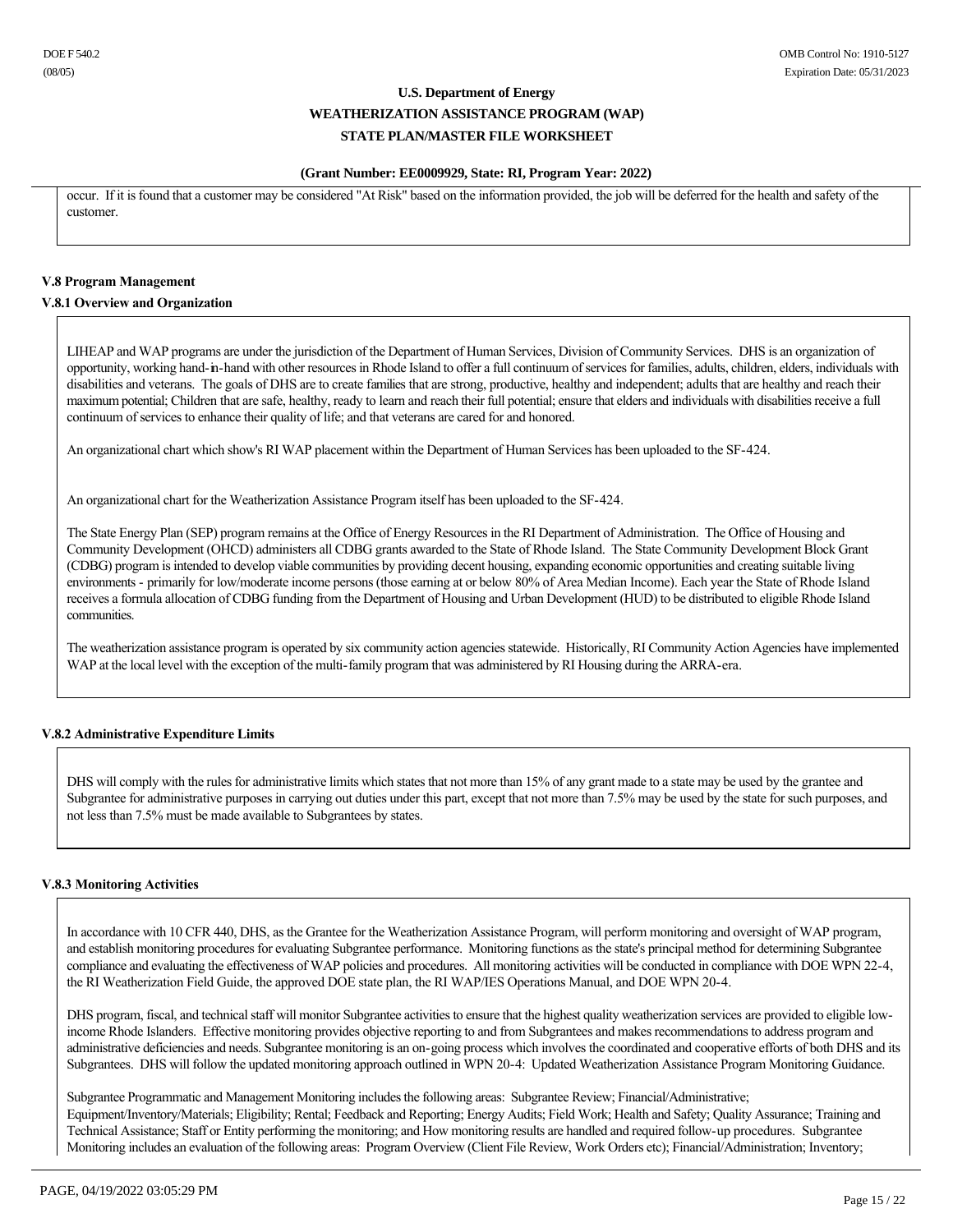### **(Grant Number: EE0009929, State: RI, Program Year: 2022)**

Energy Audits; Qualifications and Training; Weatherization of Units; Health and Safety; Final Inspections; Staff or entity performing the monitoring; and How monitoring results are handled and required followup procedures. Financial Monitoring will evaluate the following: Financial Management/Accounting Systems and Operations; Audits; Payroll/Personnel; Vehicles and Equipment; Procurement; Sub-awards/Subgrantee Monitoring; Invoicing; Records Retention; Staff or entity performing the monitoring and; How monitoring results are handled and required follow-up procedures.

Each subgrantee is required to submit a copy of their annual audit report to DHS within six (6) months of their fiscal close date. Those audit reports, along with their A133 single audit are reviewed for findings. Any finding related to either the Weatherization Assistance Program (DOE or LIHEAP) and/or the Low Income Home Energy Assistance Program (LIHEAP) must be addressed in a corrective action plan to DHS. The state may take additional actions as it deems necessary.

During the grant period, DHS staff will conduct an annual comprehensive on-site monitoring visit to each Subgrantee. Monitoring tasks are shared by the DHS weatherization manager (Chief Program Development), three state monitors, and DHS Financial Management. This visit includes a review of client files, administrative systems, client priorities, leveraging activities, contractor procurement, utilization and file maintentance, technical procedures (energy audits, health and safety testing, work orders, contractor invoices, quality control inspections). The monitoring will also include a review by a state fiscal monitor to ensure the soundness of the subgrantees accounting systems so that grant funds are expended in accordance with applicable law, including regulations contained in 2 CFR 200, Weatherization Program Notices; and other procedures that DOE may issue. Whenever possible, WAP monitoring reviews will be coordinated with LIHEAP on-site monitoring to maximize utilization and efficiency of resources.

## **Findings such as waste, fraud, or abuse will be reported to DOE immediately.**

Subgrantees are subject to removal from the program and will be defunded of all remaining allocations in the event that findings remain consistently noncompliant with either state or federal requirements. Such findings may include, but are not limited to: consistent sub-standard workmanship with no measureable improvement within 90 days of notification; inadequate fiscal or management policies, procedures, or enforcement of controls; failure to improve current management systems within stated notification timeframes and/or implementation of corrected policies, procedures and practices.

Technical field staff will review inventory (weatherization tools and equipment), and field work. Each subgrantee will be visited by a QCI-certified technical field monitor at least once per monitoring year to review no less than 10% of completed units and 10% of client files to ensure quality workmanship and that DOE guidelines are followed. The state technical monitors detail inspection findings on a "QCI Inspection Report", and provide a copy to the Subgrantee within 10 days, whenever possible. If follow-up work is ordered, the agency will arrange for the necessary work to be performed, and notify the technical monitor once the work is complete. In all instances, if significant deficiencies are discovered, such as health and safety violations, poor quality of materials, major measures missed, DHS will require that the Subgrantee take appropriate corrective action to resolve the outstanding issues, usually within 30 days. The inspector will also increase the number of units reviewed and the frequency of monitoring visits for that CAP Agency until they can be assured that all deficiencies are resolved. Once deficiencies are corrected and procedures are put in place to prevent reoccurrence, DHS will resume its regular monitoring procedures for that agency.

DHS will conduct an exit conference at the close of each annual assessment. Within 30 calendar days after each visit, Subgrantees will be provided a written report that includes programmatic strengths, programmatic weaknesses, training needs and recommendations, and deficiencies requiring immediate attention. These reports will summarize the findings and, when necessary, direct the Subgrantees to take specific actions to correct issues of noncompliance and/or to develop a plan of action to improve performance. Reports are sent to the CAP Agency Executive Director who must respond within 30 days and provide evidence or assurance, as appropriate, of all corrective actions taken. Monitoring reports will include a reminder that suspension of funding is possible if a Subgrantee fails to respond within the allowable time frame.

DHS has developed a "Subgrantee Monitoring Analysis Overview" in as described in WPN 204, using an Excel spreadsheet, which tracks and summarizes each Subgrantees' financial reviews, program monitoring reports, outstanding issues, and will identify each Subgrantees' needs, strengths, and weaknesses. By organizing state monitoring information onto one spreadsheet, DHS will be better able to gauge and measure success and improvements at the agencies from year to year.

DHS will also include a copy of the overview with its T&TA, Monitoring and Leveraging Report. As described in WPN 20-4, DHS will also provide information on: Subgrantees monitored; Any major findings (waste, fraud and abuse) and resolutions; Trends with respect to findings, concerns or other issues; Needed T&TA (programmatic/administrative, technical, financial); Any Subgrantees that are considered high risk and plan for how to resolve; and outcome activities involving T&TA and monitoring training.

## **ON-GOING TECHNICAL MONITORING**

State monitors visit with subgrantees regularly to perform file reviews, conduct field inspections with contractors, auditors, and final inspectors; and provide technical assistance as necessary. The three state technical monitors (Ramon Lantigua, John Costello\* and Derek DeCosta) are responsible for in-field monitoring activities including monitoring completed jobs (10%) and in-progress jobs, conducting contractor quality assurance reviews, providing on-site T&TA, resolution of auditor and contractor issues, addressing questions and concerns, responding to client complaints etc. Because of Rhode Island's small geographical size 37 miles wide and 40 miles long DHS field monitors are routinely "out in the field" providing T&TA to auditors and contractors and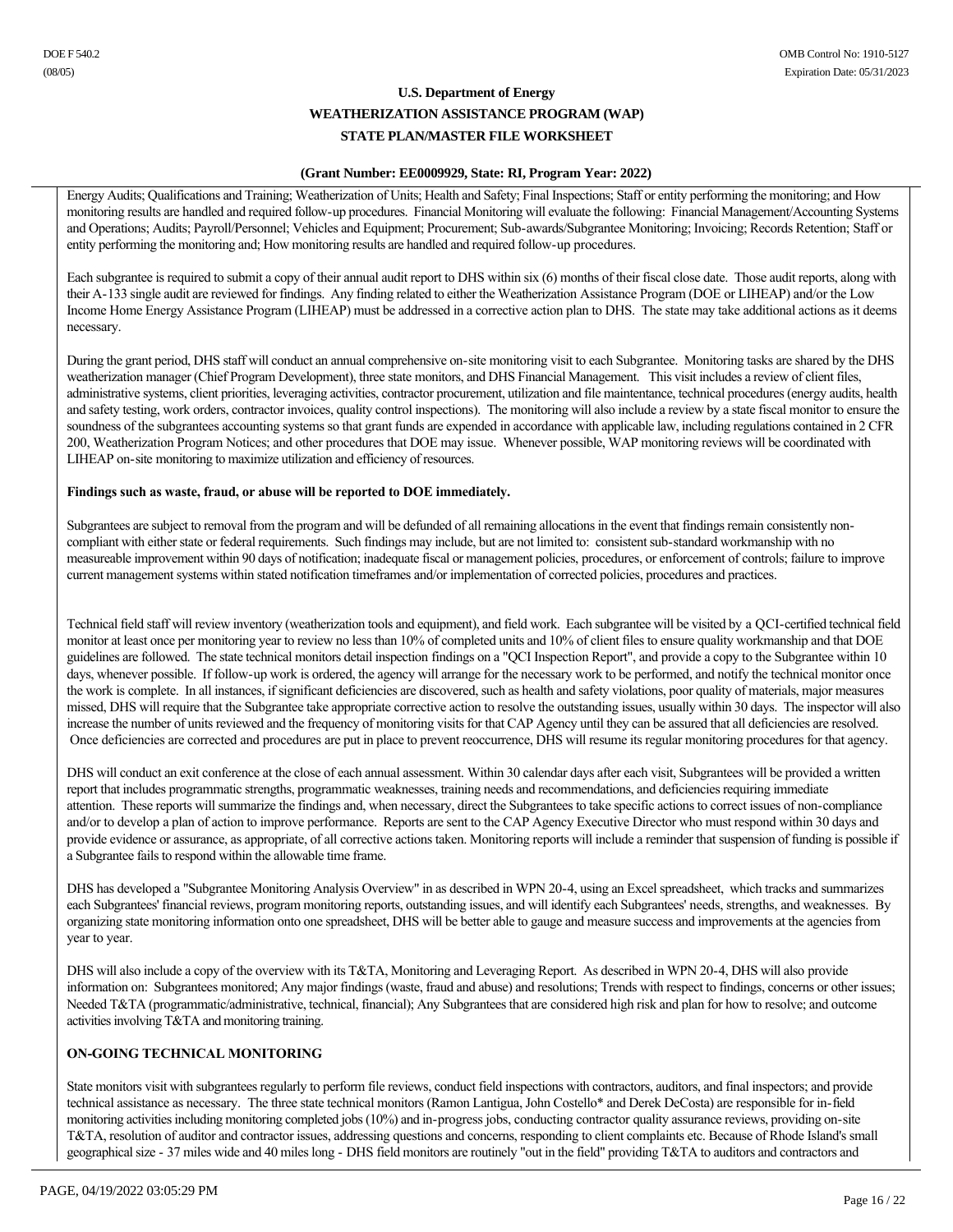### **(Grant Number: EE0009929, State: RI, Program Year: 2022)**

responding to requests for assistance while jobs are in progress.

Technical monitors also inspect units "in progress" beyond the 10% completed units in order to assess: quality and compliance; appropriate and allowable materials; appropriateness of energy audits (no missed opportunities); comprehensive final inspections; safe work practices, such as lead safe weatherization protocols; and other factors that are relevant to on-site work.

Targeted training and technical visits are conducted if problems are identified, and until the issue or concern is resolved. State technical monitors complete written field reports after each monitoring visit, and a copy is sent to the agency for their files. If there are any call backs as a result of the technical monitoring visit, the Subgrantee must provide DHS with the resolution of the call back. Monitoring visits are also used to identify problems and potential training opportunities. Call backs related to the work of WAP contractors are completed at no cost to WAP. If additional work that was not identified by the Subgrantee but is needed and is identified by DHS inspectors, and the unit has already been reported to DOE, no DOE funds can be used to complete the work. Typically, LIHEAP funds are used to cover such costs.

All field monitors have received extensive training in all aspects of weatherization including:

BPI Building Analyst Professional Certification; Quality Control Inspector Training and Certification ; Advanced Blower Door/Pressure Diagnostics Training; Combustion Safety Training; Thermal Imaging Camera Training; EPA Lead RRP Certified Renovator; Lead Safe Work Practices Training OSHA Confined Space Training ASHRAE 62.2 2016 Training Advanced Air Sealing Training; HEAT Audit Training; Appliance Management Training; CAZ/Worst Case Training

In addition to these formal trainings, the state technical monitors have also attended continuing education opportunities at BPA Conferences, local training opportunities (RI Building Code, RI Builders Association, CLEAResult etc.), CHP, NYSWDA, and others.

Grantee T&TA funds are used to support personnel costs for the three technical monitors. 21% of grantee T&TA funds are used to support state monitoring.

## **Quality Control Inspection**

RI WAP requires Quality Control inspection for every unit assisted through all weatherization programs. Every weatherized unit reported as a completed unit must receive a quality control inspection to ensure that all work meets the minimum specifications outlined in the SWS.

## QCI Inspection Procedures

The following procedures are provided as a guide for performing the quality control inspection services:

- 1. QCI Inspector schedules an appointment with the customer to visit the dwelling and perform the inspection;
- 2. QCI Inspector arrives at dwelling equipped to conduct all necessary tests and services at the appointed time; Inspector performs blower door test verify results of air infiltration reduction achieved by the local agency; combustion efficiency test, and walk-through inspection as appropriate and required;
- 3. QCI Inspector records comments and quality assessment on the quality control form. Inspector also records variances in resource accountability between work order and/or invoice and inspection findings;
- 4. Signature of customer is obtained (signature must be a resident adult); and
- 5. Complete the Quality Control Inspection Form in the prescribed manner and forward a copy to the local agency.

The purpose of the Quality Control inspection is to:

- <sup>l</sup> To provide services in a manner that meets the highest level of professionalism and to comply with standards established by DHS, the federal government, and the industry; and
- <sup>l</sup> To provide services in a timely fashion and with the highest level of resource accountability possible in accordance with the scope of work provided.

The Subgrantee is responsible for ensuring that all Quality Control Inspectors are adequately trained and credentialed.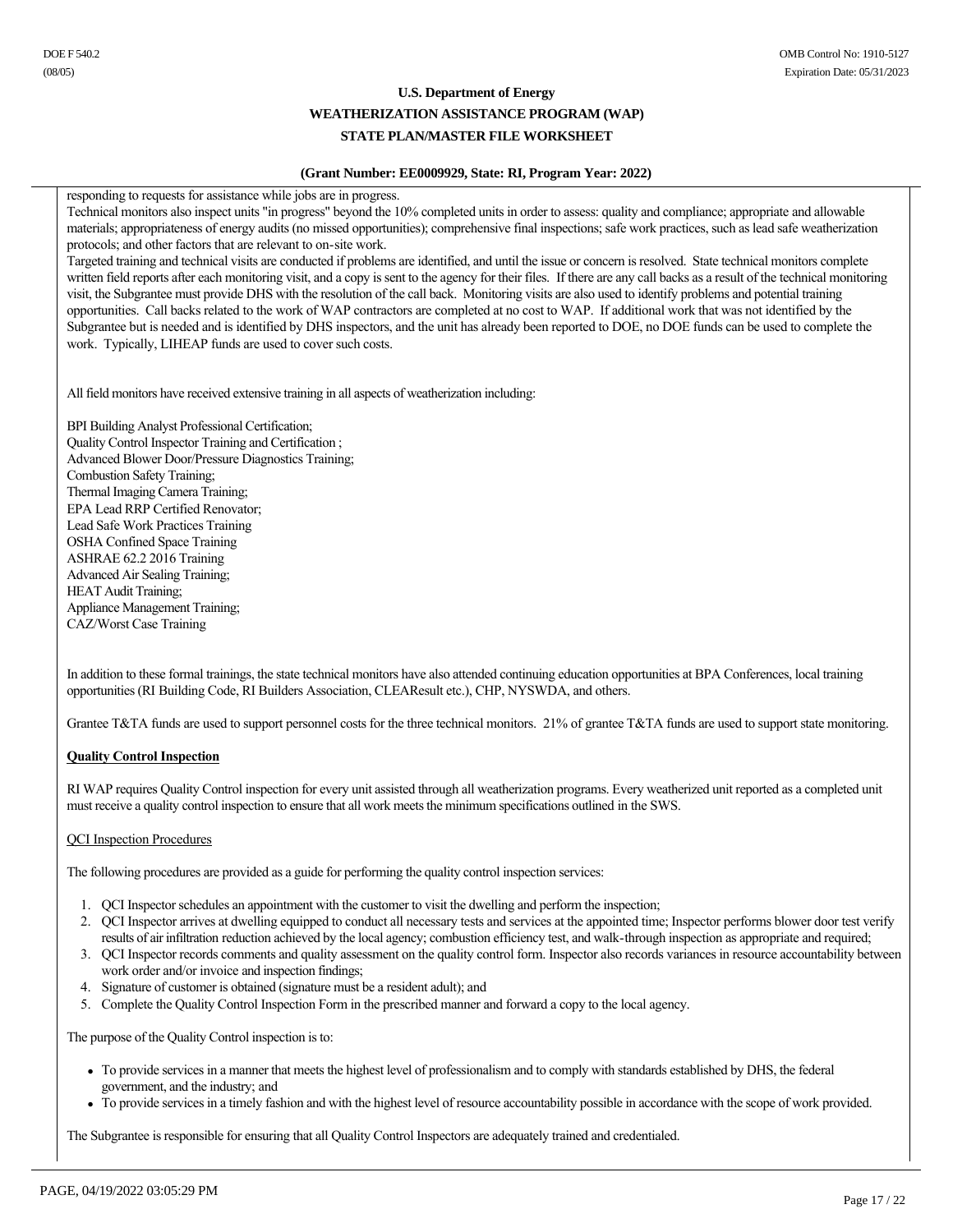# **WEATHERIZATION ASSISTANCE PROGRAM (WAP)**

# **STATE PLAN/MASTER FILE WORKSHEET**

### **(Grant Number: EE0009929, State: RI, Program Year: 2022)**

Quality Control Inspectors must be independent of the work they are inspecting. The Quality Control Inspector should not be the same individual who audited the property or performed any of the work for the property they are inspecting. In cases where the initial auditor and the QCI inspector are the same person, QCI inspections will be increased to ensure that audits are being performed consistently and correctly (10% minimum).

It is the responsibility of the Quality Control Inspector to ascertain the completeness and quality of work according to the work order, of each dwelling unit before certifying in the Hancock system that the unit is complete. BPI Technical Standards, The Rhode Island Weatherization Field Guide installation processes and SWS quality of standards should all be considered in this process.

At a minimum, Quality Control Inspections must contain these elements:

- Perform a blower door test to verify results of air infiltration reduction achieved;
- <sup>l</sup> Perform a combustion efficiency test of the central heating system (fossil fuels) to verify results of furnace service contractor;
- Perform a walk-through inspection of the property to verify the presence of installed materials and that the installation of materials as recorded on the Work Order and Invoice documents meet SWS quality;
- Document customer comments and obtain customer signature on the Customer Quality Control form which verifying the work performed; and
- Certify completeness and quality of all items listed in the work scope in the Hancock system.

If the QCI Inspector finds a pattern of missing or poor quality work in the random sampling, a higher percentage or all dwelling units of that agency may be inspected.

"Poor" rated units must be resolved within five working days. Failure to adhere to this policy could result in the withholding of referrals, stopping payment on current invoices and, in extreme cases, suspension or removal from one or more of RI WAP/IES weatherization programs.

### Acceptance of Work

To clarify standard inspection protocols, please note the following:

- A unit will fail inspection if materials reported as installed cannot be found;
- A unit will receive a poor OCI inspection if measures were not installed to standards;
- No unit will be failed for missed opportunities regarding air infiltration reduction, unless the inspector uses a blower door and can verify that substantial air leakage still exists;
- $\bullet$  A unit may fail if major weatherization services or leveraging opportunities were missed (e.g., no attic insulation installed and could have been, no furnace work performed etc.) and the file does not indicate why the service was omitted.
- <sup>l</sup> A unit will fail if additional, uninstalled health and safety measures are still required to protect the family.

### Customer 'No-Show'' Policy

It is anticipated that a small percentage of units will not receive Quality Control inspections due to a variety of extenuating circumstances including:

Customer moves/dies & property is vacant or occupied by a second party; or Customer is unavailable after several attempts to re-enter and inspect.

The following are the procedures for reporting "no show" properties:

1. Local agency completes the weatherization services and forwards the Work Order to the QCI Inspector.

2. QCI Inspector will be responsible for contacting landlords/property managers to seek assistance in completing the inspection process, as required.

- 3. QCI Inspector must make several attempts to enter the property, including:
	- a. Contacting the customer by telephone to schedule appointment;
	- b. Forwarding of a letter setting a time and date for the inspection;
	- c. Conducting an unscheduled site visit to the dwelling; and
	- d. In the case of rental properties, performing the previous steps with the landlord as well as the customer.

The QCI Inspector alerts DHS staff that the unit cannot be accessed and provides documentation of each attempt to contact. Units that do not receive a full QCI inspection may not be charged to DOE. NGRID or LIHEAP funds must be used.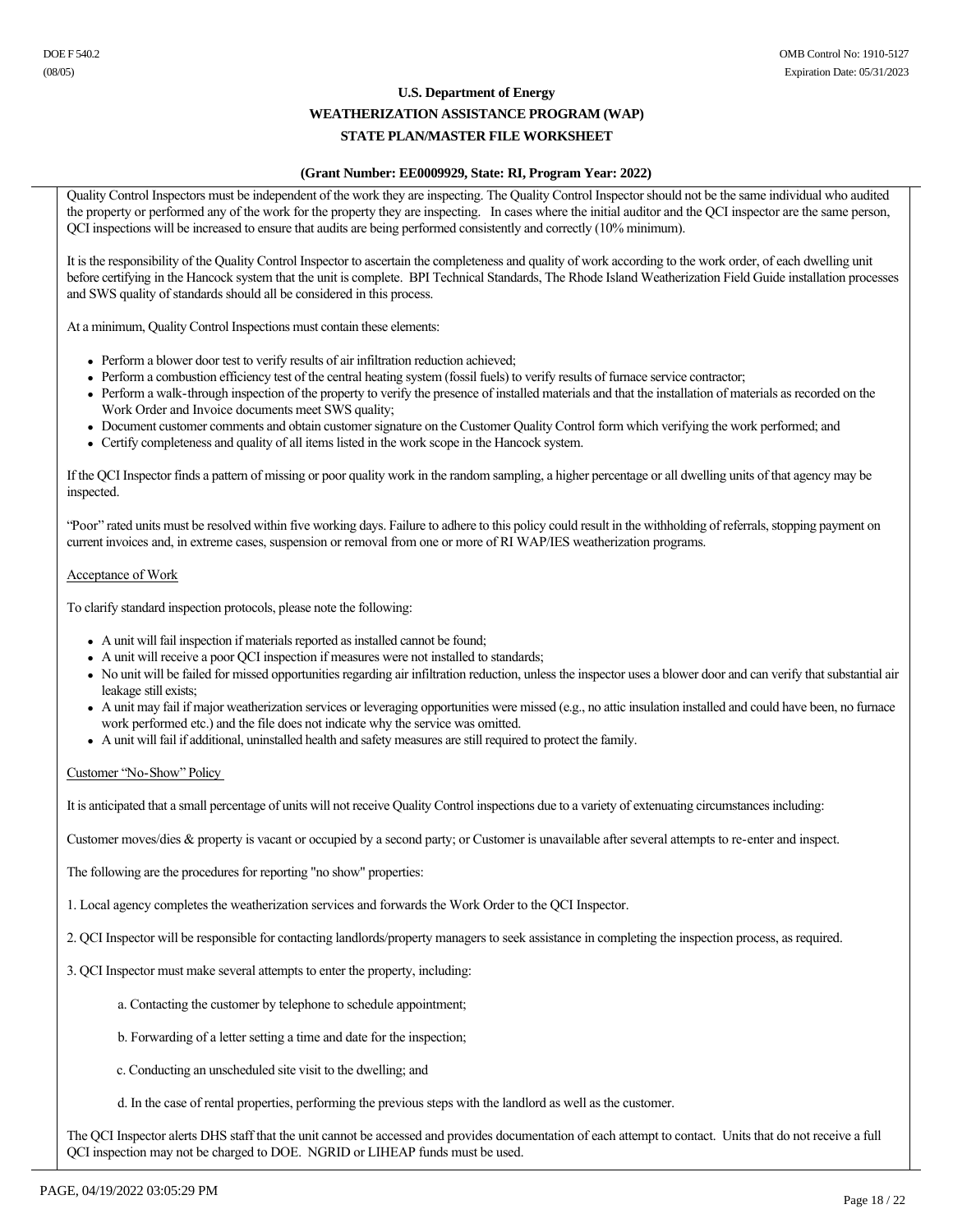### **(Grant Number: EE0009929, State: RI, Program Year: 2022)**

State technical monitors will perform regular auditor performance evaluations using the "Energy Auditor Evaluation Tool" which assigns weighted values to seven categories of auditing including Building Assessment, Health and Safety, Heating System, Client Education, Blower door diagnostics, Tools and Equipment, and Post Audit. A baseline score will be developed for each energy auditor in 2022 and subsequent evaluations will be performed to assess progress. The tool will also guide statewide and individual training and technical assistance needs. A copy of EAST has been uploaded to the document library.

## **V.8.4 Training and Technical Assistance Approach and Activities**

In RI, training and technical assistance activities are directed at assessing and improving the overall delivery of weatherization services to income eligible households. Maximizing energy savings, minimizing production costs, improving program management, improving the technical skills of all weatherization workers (auditors and contractors), ensuring health and safety of weatherization workers and clients, and reducing the potential for waste, fraud and abuse are the overall goals of a comprehensive T&TA program.

In 2022, RI plans to use the majority of its T&TA allocation to support the hiring of a "Training and Technical Assistance Consultant". DHS plans to contract with CHP for this new initiative. The T&TA Consultant will collaborate with DHS program and technical staff to create a customized training plan for RI WAP. The training will include a virtual component for classroom requirements. The plan will include, at a minimum, the following list of required trainings and any others as identified by DHS.

- Energy Auditor Certification Training (BPI)
- EPA Certified Renovator Training
- Quality Control Inspector (OCI) Training (BPI)
- Combustion Appliance Zone (CAZ) Refresher Training
- Health and Safety training to include ASHRAE 62.2 2016,
- Personal Protection Equipment and other health and safety trainings as identified by DHS
- HEAT Training New Users and Refresher Training

The T&TA Consultant will develop a system for tracking training effectiveness and will report monthly progress. Upon completion of the full plan the provider will deliver a comprehensive assessment report that details the overall impact of the WAP training for the State of RI. The report will include both qualitative and quantitative data reflective of improvements in network capacity and knowledge in each identified training area.

## **State Technical Monitors**

All state monitors have received extensive training in all aspects of weatherization including:

- BPI Building Analyst Professional Certification
- QCI Training and Certification
- Advanced blower door/pressure diagnostics training
- Combustion Safety/Worst Case Scenario training
- Thermal Imaging Camera training
- Certified Lead Renovator
- ASHRAE 62.2 2016
- Advanced Air Sealing training
- HEAT audit training

Observations of trends during field monitoring are a determining factor in developing Single Topic training opportunities. Trends are also discovered in the "Hancock State Approval" process and weekly staff meetings.

DHS has implemented weekly WAP monitoring meetings to review and track field and QCI reports. State monitors will provide copies of any field reports, post inspections, or QCI inspection reports and an overview of their findings. These reports will be tracked on a spreadsheet to identify auditor, agency, and contractor issues and trends. This feedback is also beneficial to other state monitors who may be facing similar issues and concerns with their agencies. DOE monitoring observations and recommendations are also factored into the development of RI's annual T&TA plan.

Attendance for all training is tracked in a database maintained by DHS. The database is also used to track renewals for licenses and certifications. See "Summary of Qualifications", uploaded to the SF-424.

DHS technical monitors use diagnostic equipment as a means to monitor weatherization work and train Subgrantee energy auditors and weatherization contractors. Infrared cameras, blower doors, gas leak detectors and combustion and carbon monoxide detectors are required and used extensively in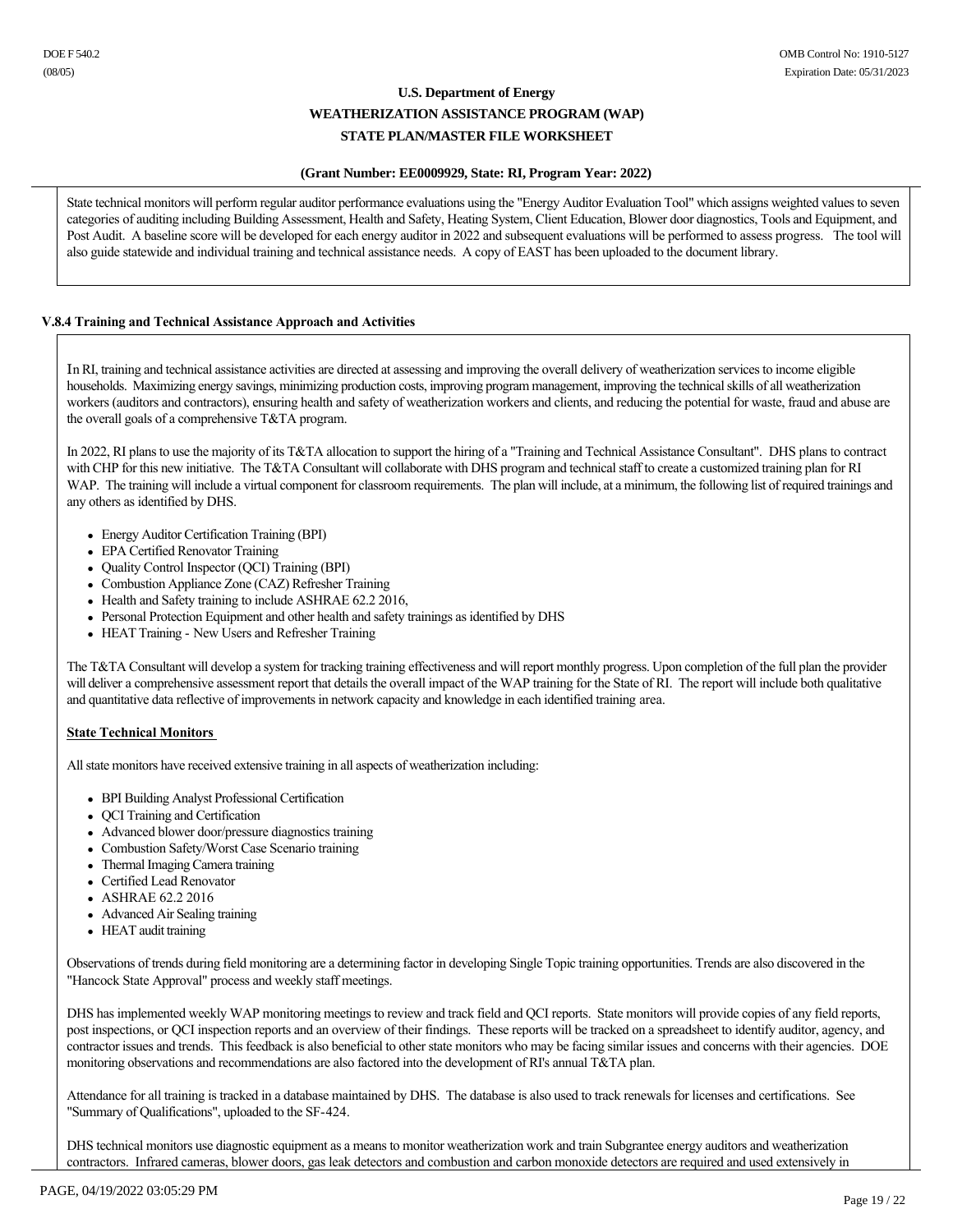### **(Grant Number: EE0009929, State: RI, Program Year: 2022)**

monitoring of WAP. These tools are necessary to evaluate the the quality of weatherization work and assess health and safety concerns of the home. All Subgrantees are required to have blower doors and have been trained on its proper use. In addition, Subgrantees are required to use combustion efficiency test equipment, carbon monoxide detectors and gas leak detectors to help ensure health and safety concerns regarding combustion appliances are addressed. All subgrantees also have multiple infrared cameras to be used in conjunction with blower door testing to identify air leakage areas and as a quality assurance tool to verify that wall, slope and ceiling insulation and air sealing work was completed properly.

### **Energy Auditors**

All energy auditors are required to have BPI Building Analyst Certification before performing any energy audits on their own. On a case by case basis, an energy auditor without BA certification may be allowed to perform energy audits independently. In all cases, DHS must approve this request and will ensure that audits are reviewed by a qualified person before a work order is issued. Throughout PY 22, energy auditors and state monitors will attend HEP Energy Auditor training as needed.

### **Weatherization Auditor Requirements**

1. BPI Building Analyst certification is required to perform audits for the RI WAP/IES program, unless prior approval has been obtained by DHS.

2. Rhode Island Lead Safe Renovator Remodeler certification (RRP) is required to perform audits for the RI WAP/IES program.

- 3. All energy auditors must have OSHA 10 certification.
- 4. All RI WAP/IES Weatherization Auditors must pass the National Grid Background Check

5. Auditors must possess and maintain proper use of all "*Required Tools for Weatherization Auditors"* listed n the RI WAP Operations Manual.

### **Quality Control Inspectors**

A Quality Control Inspector (QCI Inspector) is an evaluator who verifies the work performed against the work plan, specifications and standards, performs building diagnostics, records/reports findings and concerns, and specifies corrective actions; by conducting a methodological audit/inspection of the building, performing safety and diagnostic tests, and by observing the retrofit work; in order to ensure the completion, appropriateness and quality of the work providing for the safety, comfort, and energy savings of the building occupants.

### **Quality Control Inspector (QCI) Requirements for DOE Funded Work**

Quality Control Inspectors must be certified as Home Energy Professional Quality Control Inspectors for all DOE inspections.

There are 9 QCI inspectors in RI at this time. DHS will not limit the number of auditors that can receive the EA and QCI training and certification. To the greatest extent possible, LIHEAP funds will be used to supplement T&TA activities where DOE funding falls short.

RI WAP Implementation Plan for WPN 20-4

DOE WPN 204 describes requirements to support and verify quality work in the Department of Energy's (DOE) Weatherization Assistance Program (WAP). It defines what constitutes a quality installation of weatherization measures, outlines how those measures are inspected and validated, and prescribes acceptable training and credentialing of workers.

Due to the technical and changing nature of the Weatherization Assistance Program (WAP), a high priority has been placed on the training aspect of the program. Training and monitoring are the tools that RI WAP uses to ensure that weatherization measures are applied consistently and that Rhode Island maintains a high standard of work. Along with increasing flexibility in the combining of funds, RI WAP will implement training requirements to help ensure that monies provided are used on weatherization measures that will guarantee energy savings. By including all staff and contractors in this process, it will assure organizational performance while providing the means for evaluating our achievements, as well as developing plans to improve upon our successes.

If funding allows, RI will also offer HEP Crew Leader and Retrofit Installer training and certification to eligible RI WAP contractors. Contractors will be required to sign a retention agreement with the Subgrantee. The retention agreement shall require that contractors will work in the program for a specific amount of time, and must align with the cost of the T&TA provided.

Subgrantees are provided T&TA funds with their HHS WAP and DOE Contracts. Subgrantees are required to utilize these resources to maintain and improve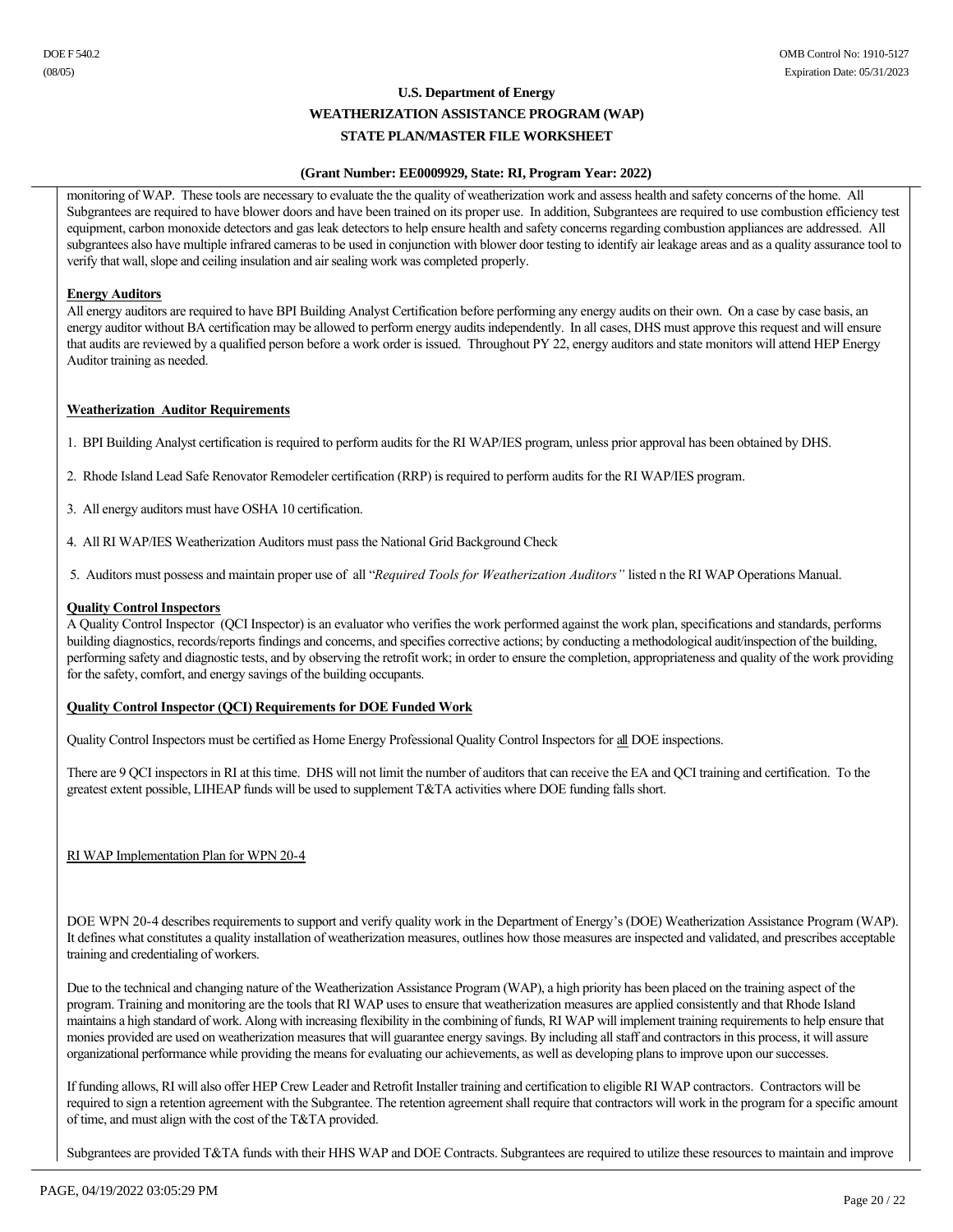## **(Grant Number: EE0009929, State: RI, Program Year: 2022)**

program operations across all levels of RI WAP. The Subgrantee is responsible for tracking the compliance of its auditors with training requirements. Travel to attend training, is to be budgeted and charged to either the T&TA or administrative categories. Out-of-state travel for Subgrantee personnel requires prior written approval by DHS.

Training for all WAP workers (aligned with the NREL JTA for the position in which the worker is employed) will be phased in. In PY 2022, "Comprehensive" training will be focused primarily on EA and QCI training and certification for all energy auditors and state monitors. If a mandatory training is missed, the individual must reschedule the training on their own, or take the class/course online. DHS will determine what trainings are mandatory. Attendance for all training is tracked.

### Comprehensive Training (formerly called Tier 1 training)

Comprehensive training is occupation-specific training which follows a curriculum aligned with the JTA for that occupation. Comprehensive training must be administered by, or in cooperation with, a training program that is accredited by a DOE-approved accreditation organization for the JTA being taught. All DOE funded Comprehensive training will be provided by DOE-approved accredited training programs. Accredited training can be administered in a number of ways including traveling training programs, distance learning programs and other options approved by DOE. All Weatherization field staff may receive regular Comprehensive training. Trainings will be based on an analysis of training needs and a plan for meeting those needs over a defined period of time, which can span multiple Program Years.

Specific Training (formerly called Tier 2 training)

Specific Training is single-issue, short-term, training to address acute deficiencies in the field such as dense packing, ASHRAE 62.2 2016, etc. Conference trainings are included in this category. DHS will initiate Specific Training from time to time. These trainings can take place in the field, at a subgrantees office, college or technical school or other locations.

DHS will also assess subgrantee and contractor compliance with OSHA requirements. All crew/contractor leaders/supervisors are required to attend a 30 hour OSHA construction training and must attend future trainings to maintain currency as indicated by OSHA. Subgrantees may utilize their T&TA funds to attend necessary trainings to comply with this and other requirements and to monitor their contractors to ensure this requirement is being followed.

## **Education and Outreach**

The final component of our T&TA objectives is client education and outreach. This critical component enables DHS to learn directly from our clients how satisfied they are with the work performed and also enables our state monitors to follow up on client education about reducing their energy consumption. All RI WAP customers are provided with a self-addressed and stamped" Client Satisfaction Card" at the post inspection. All customers are given the customer satisfaction card, regardless of the funding source. CLEAResult compiles all responses on a spreadsheet, and shares results with with DHS and Subgrantees. At the final inspection, the customer is given a copy of the Hancock Energy Savings Report for the weatherization work completed. Each energy auditor has a portable printer and Ipad for convenience in providing this important report.

In addition, client education packets have been provided to all Subgrantees and include materials such as: *The Lead Safe Certified Guide to Renovate Right (required for every weatherization job); Brief Guide to Mold and Moisture and the Home; Save Energy on Your Own; Top 10 Ways Homeowners Can Ensure Good Air Quality; EPA's Citizen's Guide to Radon; Asbestos Safety Information; Top 20 Asbestos Questions; An Overview of Domestic Hot*  Water Tanks; Electrical Safety Workbook and Seven Tips for Keeping a Healthy Home. These materials will be distributed to customers as needed, and are included as an Appendix to the RI WAP Operations Manual. Other client education materials will be added or updated to the materials portfolio as necessary.

DHS does not collect data on actual energy savings. Subgrantee effectiveness is determined by reviewing monthly production, in-field technical monitoring observations, annual monitoring, WTC meetings, job cost reports, customer survey cards, and more. T&TA activities are developed based on these elements, and are usually mandatory for all energy auditors and state monitors.

DHS will develop and submit as required an Annual Training and Technical Assistance Report which describes the T&TA activities covered during the grant period.

Percent of overall trainings

Comprehensive Trainings: [70.0]